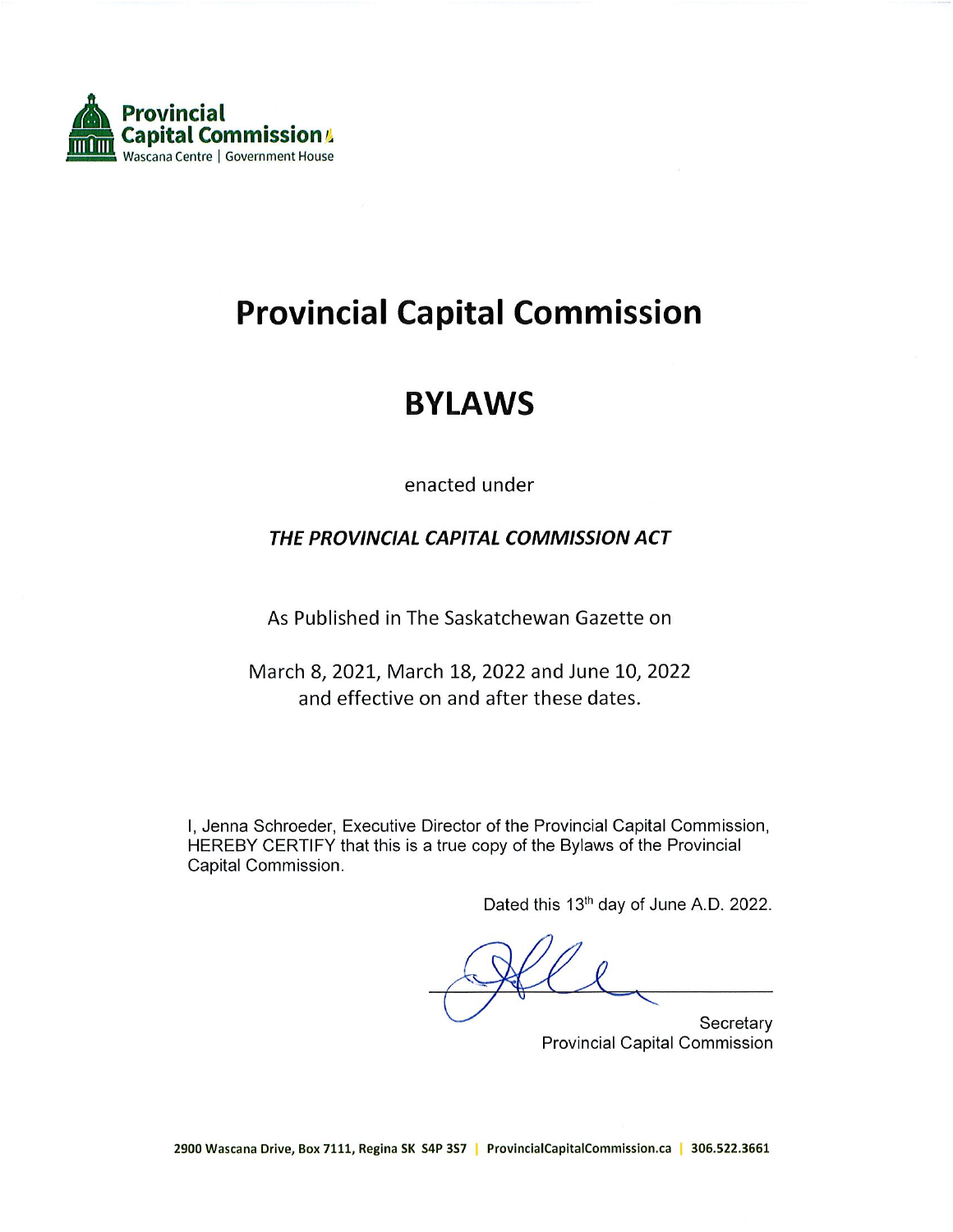### **TABLE OF CONTENTS**

| Bylaw 1  |  |
|----------|--|
| Bylaw 2  |  |
| Bylaw 3  |  |
| Bylaw 4  |  |
| Bylaw 5  |  |
| Bylaw 6  |  |
| Bylaw 7  |  |
| Bylaw 8  |  |
| Bylaw 9  |  |
| Bylaw 10 |  |
| Bylaw 11 |  |
| Bylaw 12 |  |
| Bylaw 13 |  |
|          |  |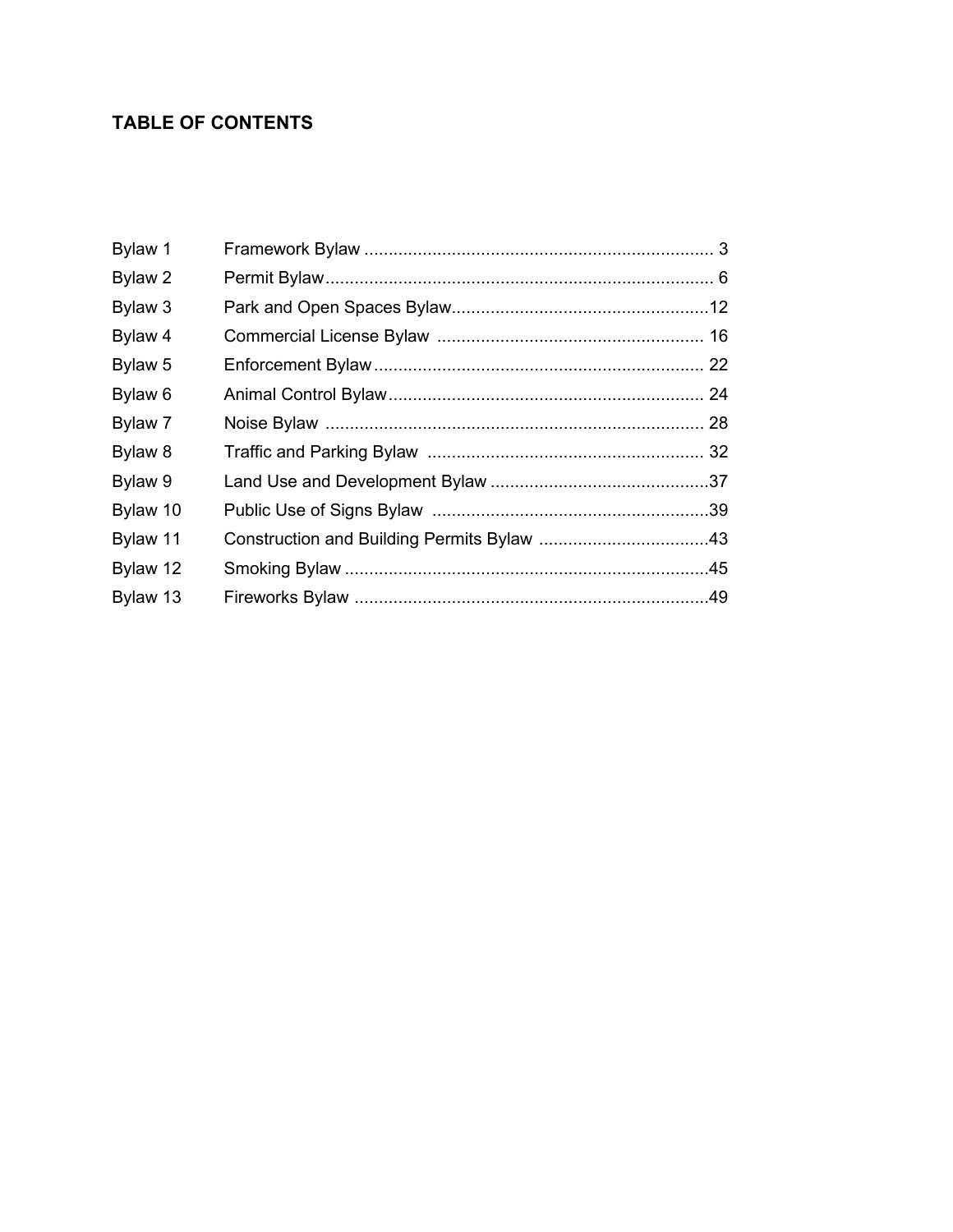<span id="page-2-0"></span>

| <b>Provincial</b><br><b>Capital Commission</b><br><u>im î mi</u><br>Wascana Centre   Government House | <b>FRAMEWORK BYLAW</b> |  |  |
|-------------------------------------------------------------------------------------------------------|------------------------|--|--|
| Section:<br>n/a                                                                                       | Version#<br>Bylaw#     |  |  |
| Effective Date: March 8, 2021                                                                         | Replaces: n/a          |  |  |
| <b>Provincial Capital Commission, Board of Directors</b><br><b>Approved By:</b>                       |                        |  |  |

1 The purpose of this Bylaw is to provide a framework to guide the interpretation and enforcement of all bylaws of the Provincial Capital Commission (Commission).

#### **Authority:**

2 *The Provincial Capital Commission Act* (Act) provides the Commission with the authority to establish bylaws for Wascana Centre. This Framework Bylaw, and all other bylaws of the Commission, are established under subsection 4-1(1) of the Act.

#### **Scope and Application:**

3 This Bylaw applies to land development, land use, and any other activity or thing listed in subsection 4-1(1) of the Act that the Commission may choose to regulate through bylaw in Wascana Centre. Unless another bylaw of the Commission provides otherwise, this Bylaw applies to all other Bylaws of the Commission.

#### **Definitions**

- 4 In this Bylaw, and in all other bylaws of the Commission:
	- (a) **"Act"** means *The Provincial Capital Commission Act*;
	- (b) **"applicant"** means a person who applies for a permit or commercial license in accordance with the bylaws;
	- (c) **"business day"** means a day other than a Saturday, Sunday, or holiday;
	- (d) **"bylaw enforcement officer"** means a bylaw enforcement officer appointed by the Commission to enforce the bylaws;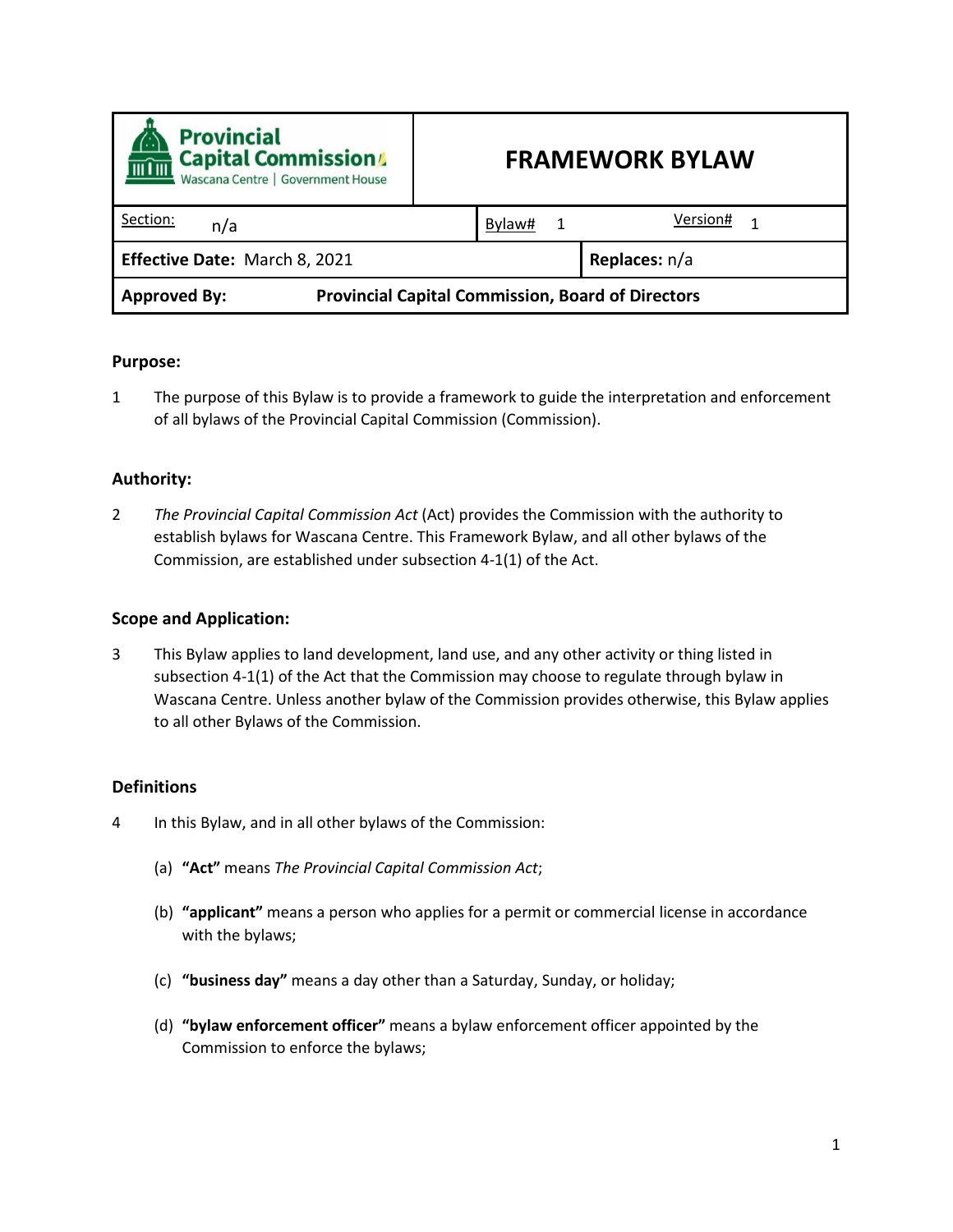- (e) **"chief executive officer"** means the executive director for the Commission appointed pursuant to the Act and includes any employee of the Commission to whom the chief executive director delegates any of the chief executive officer's powers or duties;
- (f) **"Chief of Police"** means the Chief of Police of the Regina Police Service;
- (g) **"commercial activity"** means an activity involving the sale of goods or services within Wascana Centre which is carried on outside a building.
- (h) **"open space"** means public roadways, pathways, public walkways, bodies of water, floodplains, conservation areas, buffer strips, and utility parcels within Wascana Centre;
- (i) **"park"** means property that is established, dedicated, set apart, or made available for use as a public space, garden, athletic field or playground in Wascana Centre;
- (j) **"permit"** means a permit issued in accordance with the Bylaws;
- (k) **"regulated conduct"** means a conduct set out in section 6 of Commission Bylaw 3: Parks and Open Spaces.
- 5 All terms defined in the Act and regulations are deemed to be defined for the same purposes in these bylaws.
- 6 Part 2 of *The Legislation Act*, *S.S. 2019*, c.L-10.2, applies with any necessary modification to the interpretation of this Bylaw.
- 7 If any section, subsection, sentence, clause, phrase, or other portion of this bylaw or any other bylaw of the Commission is for any reason held invalid or unenforceable by any court, that portion is deemed to be a separate, distinct, and independent provision, and the holding of the court does not affect the validity of the remaining portions of the bylaws.

#### **Interpretation of Bylaws**

- 8 The bylaws of the Commission are to be developed and interpreted by the Commission in accordance with the following principles:
	- (a) to provide an open and safe space to all Wascana Centre users;
	- (b) to support the orderly administration of Wascana Centre;
	- (c) to provide for transparent communication of regulated conduct and activity;
	- (d) to ensure adherence to the Act, the master plan, and the Commission's policies;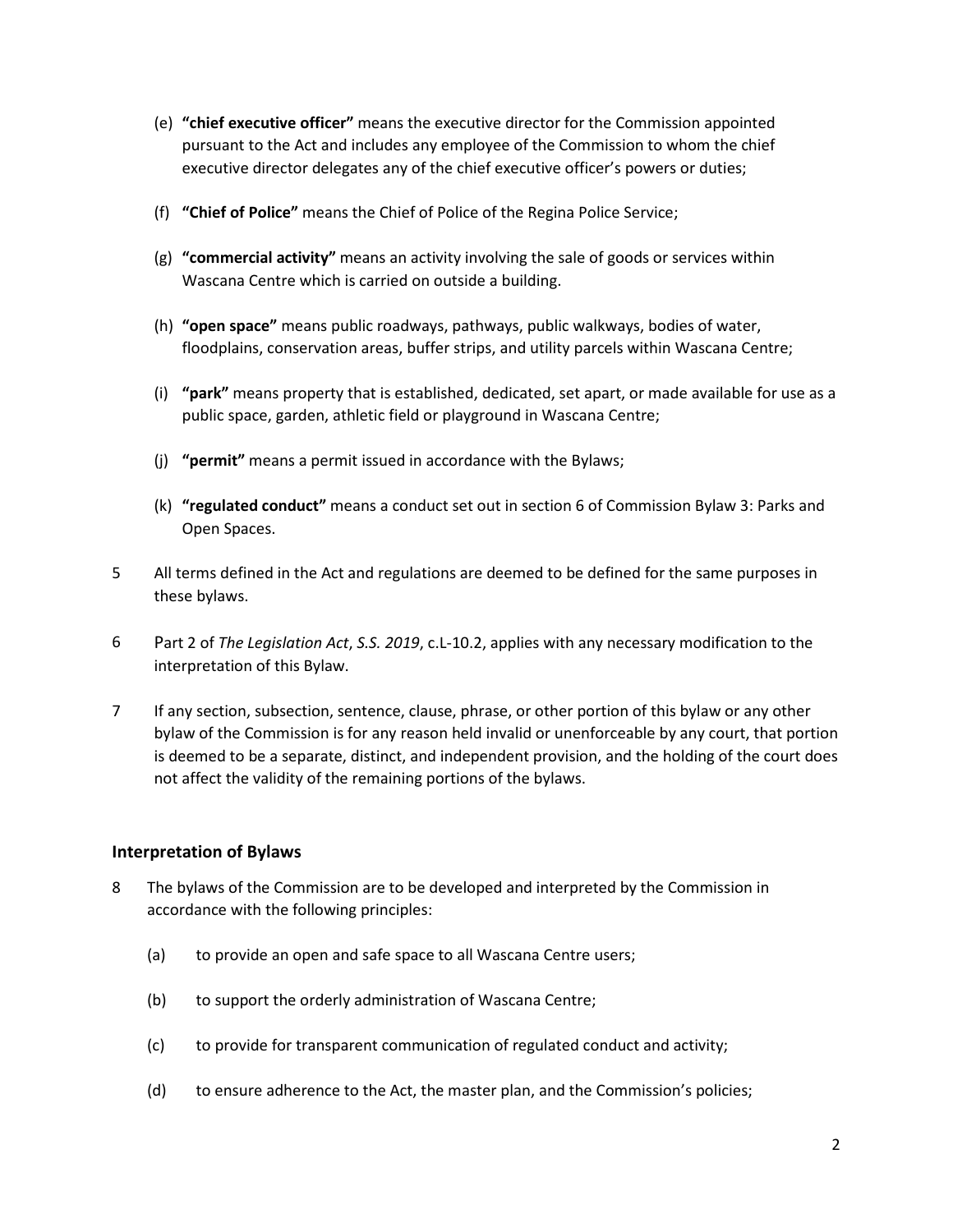- (e) to protect the environment and human health and safety; and
- (f) to ensure that a use or proposed activity in Wascana Centre does not, in the Commission's opinion, unduly affect other Wascana Centre users.

#### **Principles to Guide Commission**

9 In applying these bylaws, the Commission shall balance competing demands on the use of Wascana Centre, including those arising from interests protected by the *Canadian Charter of Rights and Freedoms* and other constitutional enactments, to ensure orderly administration of Wascana Centre for the benefit of the public.

#### **Enforcement**

- 10 As per subsection 4-1(6) of the Act, all bylaws of the Commission are enforced in a manner consistent with *The Cities Act*.
- 11 If a person contravenes or fails to comply with a provision of any bylaw that person is guilty of an offence and subject to the penalties listed in Commission Bylaw 5: Enforcement Bylaw.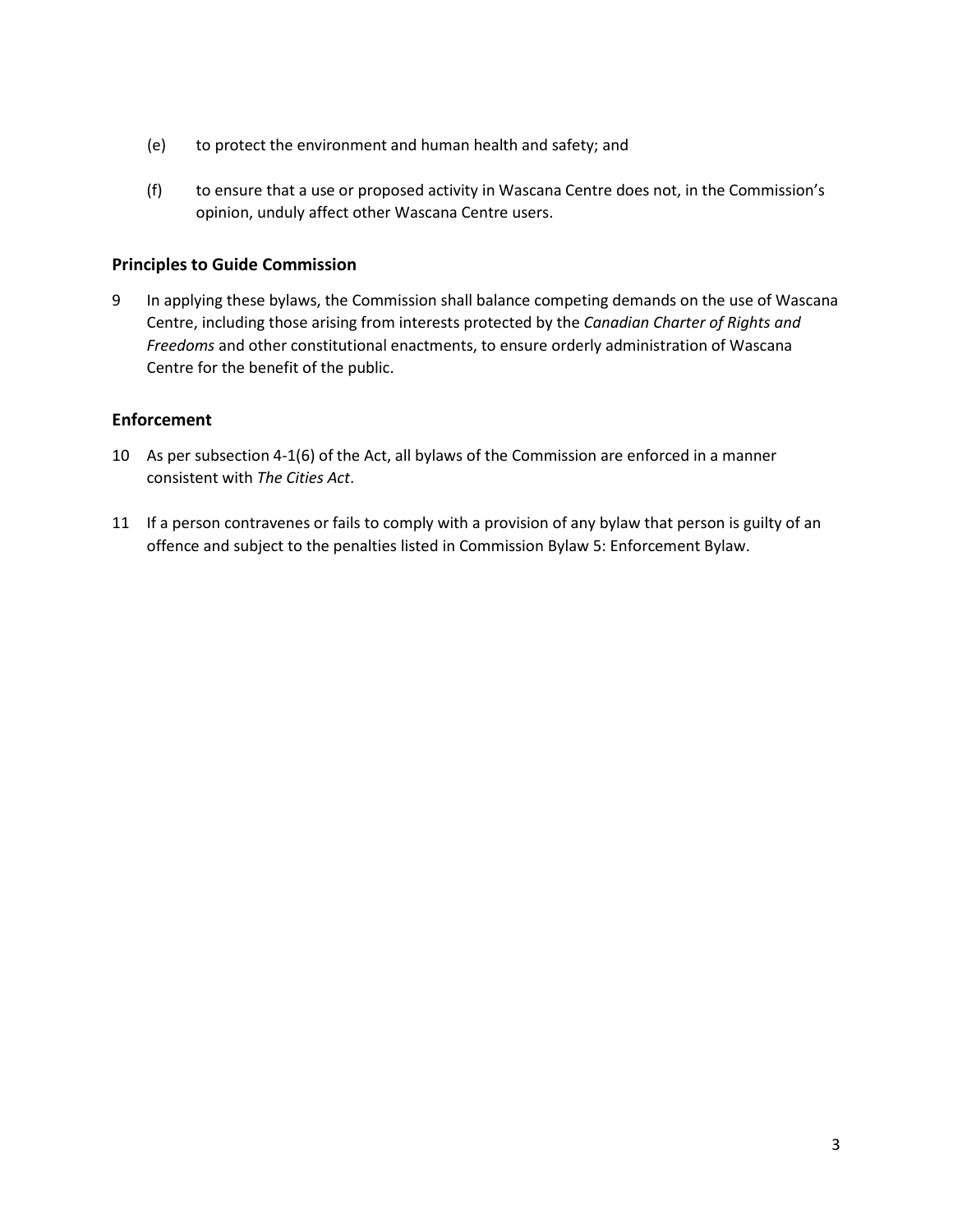<span id="page-5-0"></span>

| <b>Provincial</b><br><b>Capital Commission</b><br><u>m um </u><br>Wascana Centre   Government House | <b>PERMIT BYLAW</b>     |  |  |
|-----------------------------------------------------------------------------------------------------|-------------------------|--|--|
| Section:<br>n/a                                                                                     | Version#<br>Bylaw#<br>2 |  |  |
| Effective Date: March 8, 2021                                                                       | Replaces: WCA Bylaw 27  |  |  |
| Provincial Capital Commission, Board of Directors<br><b>Approved By:</b>                            |                         |  |  |

1 The purpose of this Bylaw is to describe the process for applying for a permit from the Provincial Capital Commission (Commission), the general criteria under which a permit will be reviewed and may be granted, the terms and conditions that a permit may be subject to in Wascana Centre, and the process for the suspension and cancellation of permits.

#### **Authority:**

- 2 This Bylaw is established under clause 4-1(1)(p) of *The Provincial Capital Commission Act* (Act) which states that the Commission may establish bylaws providing for a system of licenses, inspections, permits, or approvals including the following:
	- (a) establishing fees for permits;
	- (b) prohibiting any development, activity, industry, business, or thing unless a permit has been granted;
	- (c) providing that terms and conditions may be imposed on any permit and setting out the nature of the terms and conditions and who may impose them;
	- (d) setting out the conditions that must be met before a permit is granted or renewed, the nature of the conditions and who may impose them; and
	- (e) providing for the duration of permits and for their suspension or cancellation for failure to comply with a terms or condition of the bylaw.

#### **Scope and Application:**

3 This Bylaw applies to any person who applies for a permit in Wascana Centre for any regulated conduct specified in section 6 of Bylaw 3: Park and Open Spaces in Wascana Centre, or as otherwise indicated in Commission bylaws.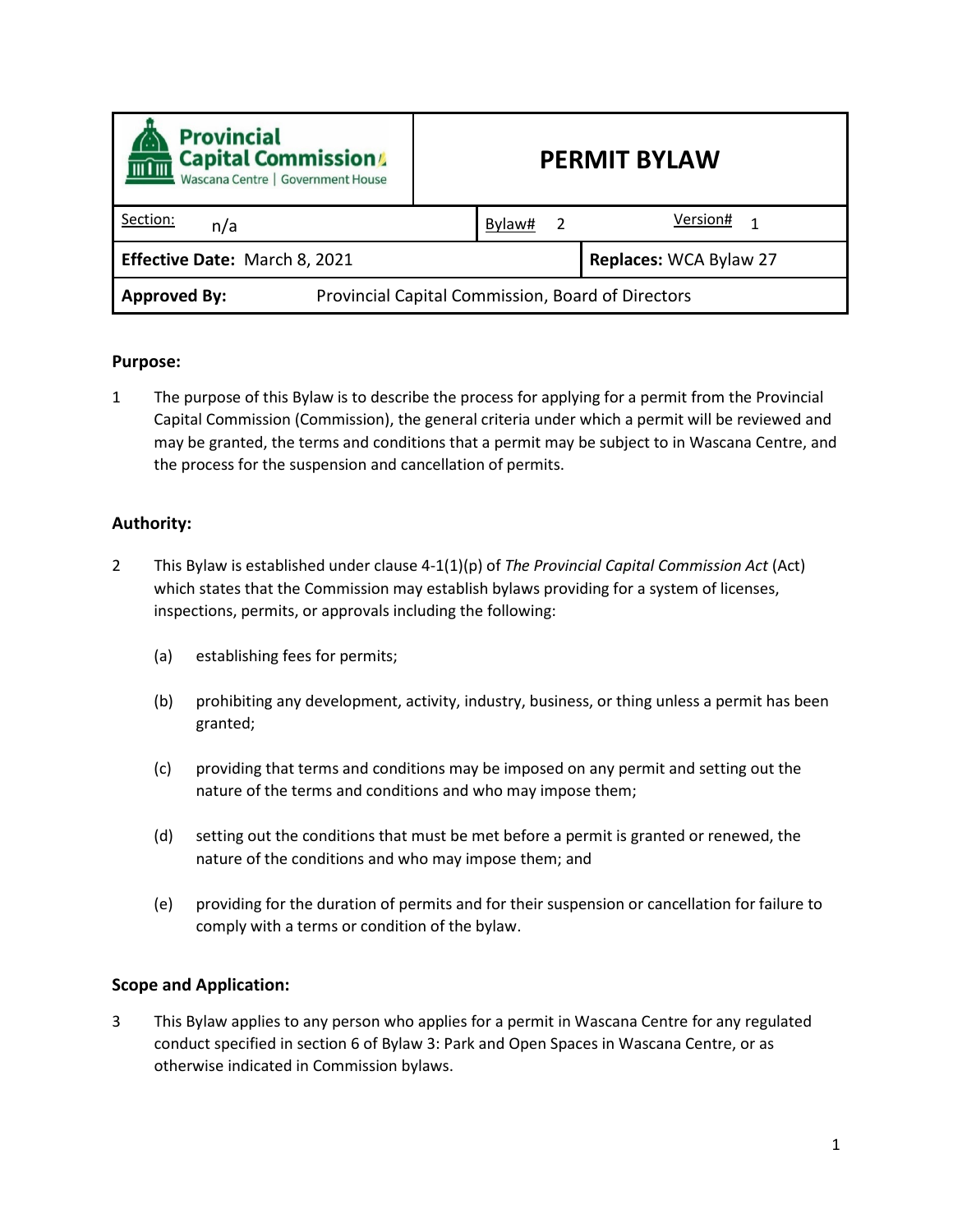#### **Definitions:**

4 n/a

#### **Permit Required**

5 Subject to section 6 of Bylaw 3: Parks and Open Spaces, unless a regulated conduct is authorized by a sign posted within Wascana Centre by the Commission, no person shall engage in the regulated conduct without a permit issued by the Commission.

#### **Application for Permit**

- 6 Every person wishing to obtain a permit must submit an application to the Commission in the form provided by or acceptable to the Commission.
- 7 Every applicant must submit the fee required by the Commission along with the application.
- 8 The Commission shall publish on the Commission's website and in any other manner the Commission considers appropriate a fees schedule indicating the fee amount for each type of permit.
- 9 Fees paid by an applicant are not refundable.
- 10 Every application must contain the following information satisfactory to the Commission:
	- (a) nature of the regulated conduct for which a permit is required;
	- (b) proposed location and duration of the regulated conduct;
	- (c) the names of the participants who will be engaging in the regulated conduct;
	- (d) appropriate contact information required by the Commission;
	- (e) a statement of any requirement to erect a structure or tent to carry on the regulated conduct; and
	- (f) any other information that may be reasonably requested by the Commission.

#### **Approval or Rejection of an Application**

- 11 After receiving an application, the Commission may:
	- (a) approve the application if it is satisfied that:
		- i. the permit application is complete;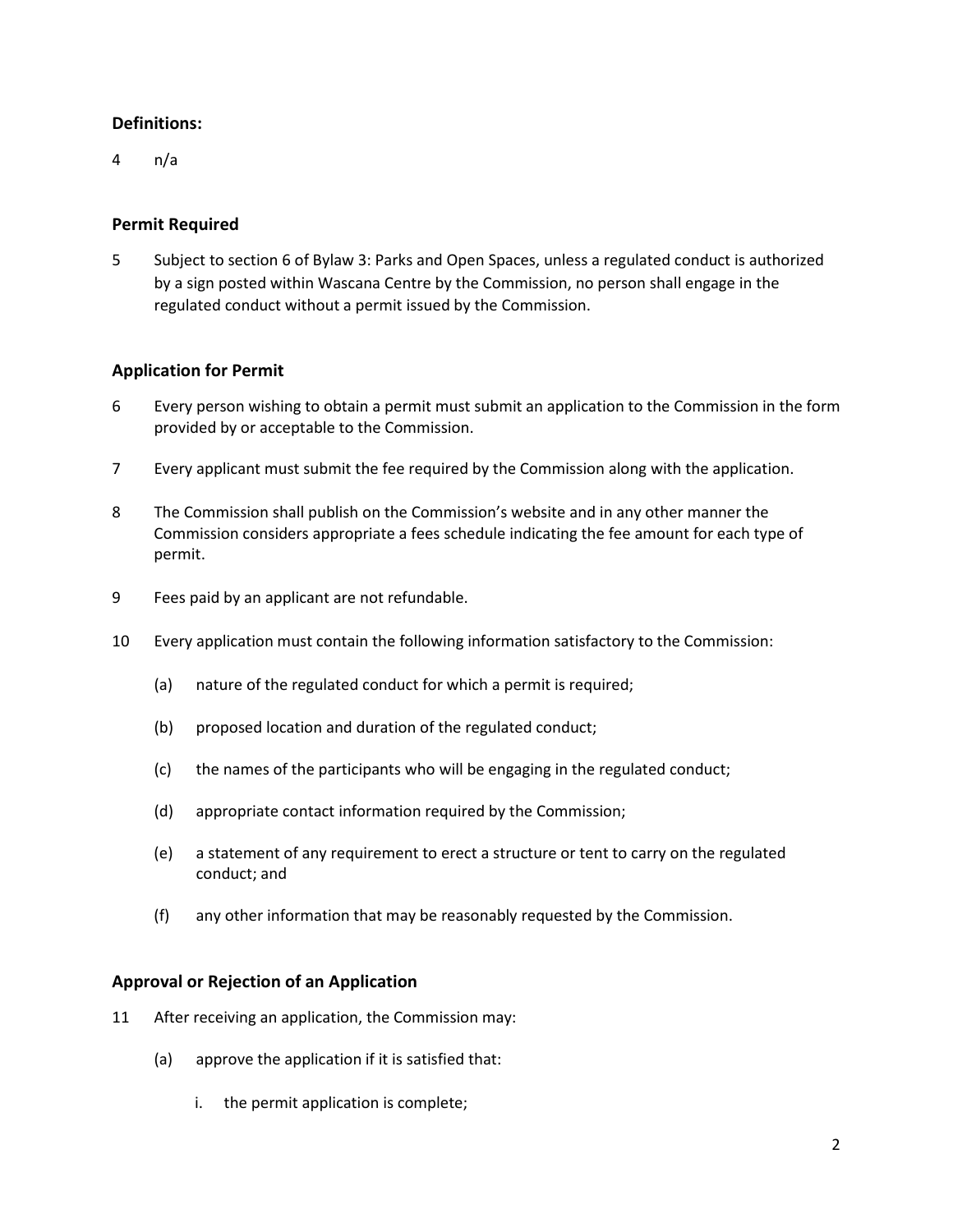- ii. the regulated conduct set out in the application is consistent with the Act, the regulations, the master plan, and this Bylaw; and
- iii. it is not contrary to the public interest to do so; or
- (b) reject the application if it is satisfied that:
	- i. the application is not complete;
	- ii. the proposed regulated conduct is unsafe or dangerous;
	- iii. the proposed regulated conduct will impact the natural condition of Wascana Centre;
	- iv. the proposed regulated conduct will substantially interfere with the use of all or any part of Wascana Centre by the public;
	- v. the proposed regulated conduct is not consistent with the Act, the regulations, the master plan, this Bylaw or with the principles mentioned in Commission Bylaw 1: Framework Bylaw;
	- vi. the proposed regulated conduct would contravene any laws of general application; or
	- vii. it is contrary to the public interest to issue the permit applied for.
- 12 In determining whether the proposed regulated conduct is contrary to the public interest, and whether a permit application should be generally approved, renewed, cancelled, or amended, the Commission shall be guided by the principles in section 9 of Bylaw 1: Framework Bylaw.
- 13 If the Commission rejects an application, it may propose to the applicant any alternative measures that better balance the competing demands on the use of Wascana Centre, including those arising from interests protected by the *Canadian Charter of Rights and Freedoms* and other constitutional enactments.
- 14 Where a permit application is denied, the Commission will:
	- (a) notify the applicant in writing of the reasons for denial;
	- (b) inform the applicant of the opportunity to provide additional information in support of the application; and
	- (c) indicate the deadline for submission of additional information.
- 15 If the Commission receives additional information in support of the application, the Commission will consider the application that has been resubmitted and may approve or reject it.
- 16 The Commission may delegate to the chief executive officer any of its powers and duties pursuant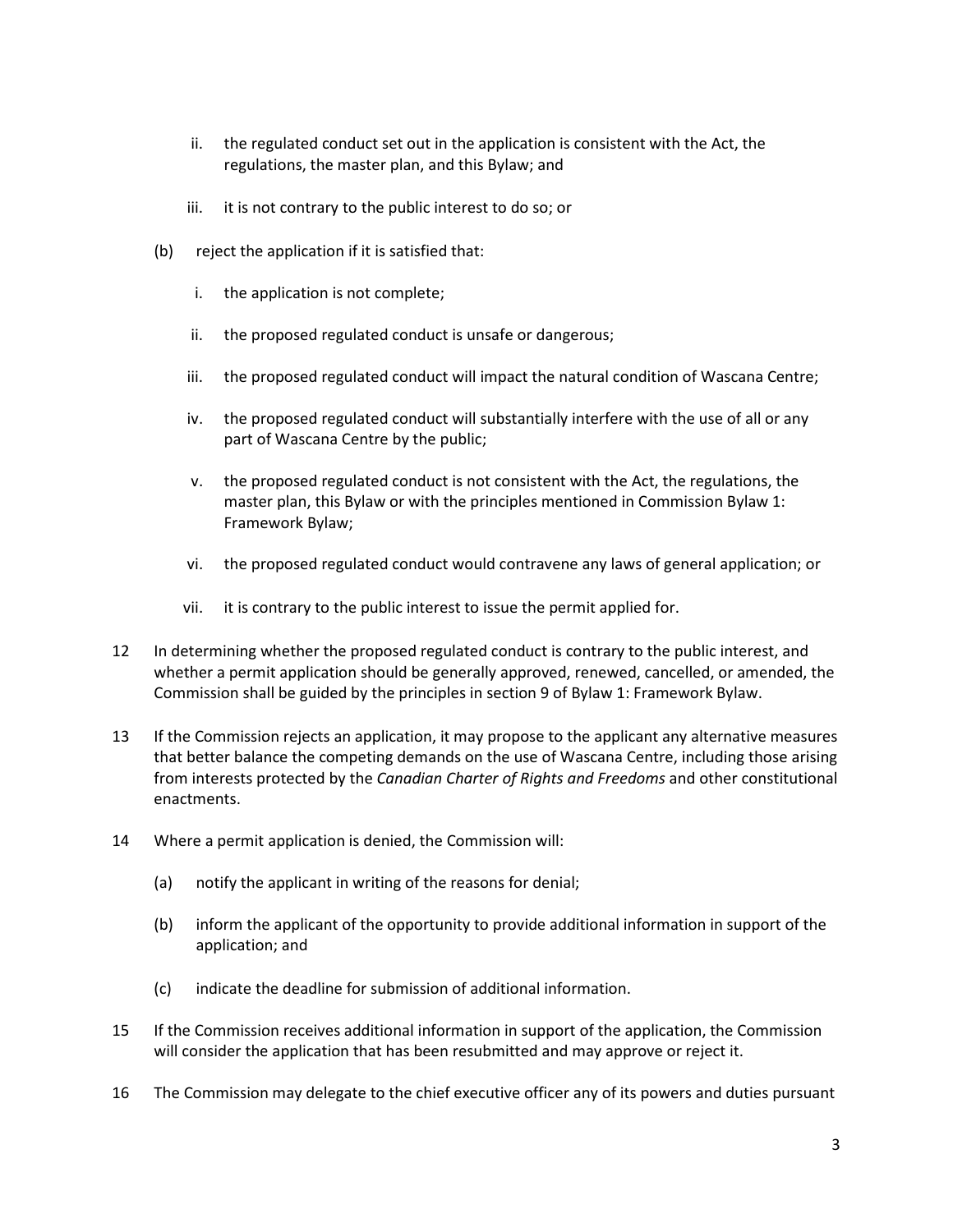to this Bylaw and the exercise by the chief executive officer of those powers and the fulfilment of those duties is deemed to be the exercise and fulfilment by the Commission.

#### **Permit Terms and Conditions**

- 17 The Commission may impose any specific terms and conditions it considers appropriate on a permit including, but not limited to:
	- (a) stating the dates and hours during which the regulated conduct authorized by the permit may be carried out;
	- (b) subject to any authorized renewal, stating when the permit expires;
	- (c) requiring the permit holder to provide evidence of insurance satisfactory to the Commission, and evidence that any other permits or approvals required by any other Act, by a participating party, or by another authority have been obtained;
	- (d) setting out the details respecting any booth, tent, stall or other structure that is to be erected, maintained and taken down;
	- (e) requiring that the environmental, safety, and sanitary standards of Wascana Centre are maintained; or
	- (f) setting out any other term or condition deemed appropriate or in the public interest.
- 18 The permit holder must comply with the terms and conditions of the permit.
- 19 If a permit holder contravenes the terms and conditions imposed on the holder's permit, the Commission may cancel the permit after providing written notice to the holder along with reasons for the proposed cancellation.
- 20 Notwithstanding section 18, if the Commission considers it urgent and in the public interest, the Commission may immediately cancel a holder's permit, but, if it does so, shall provide the holder with written reasons for its cancellation.

#### **Expiry and renewal of permits**

- 21 No permit is to be issued for a period greater than 7 days.
- 22 Not less than 24 hours before a permit is to expire, the holder of a permit may apply to have the permit renewed and, on receipt of an application to renew, the Commission may:
	- (a) renew the permit; or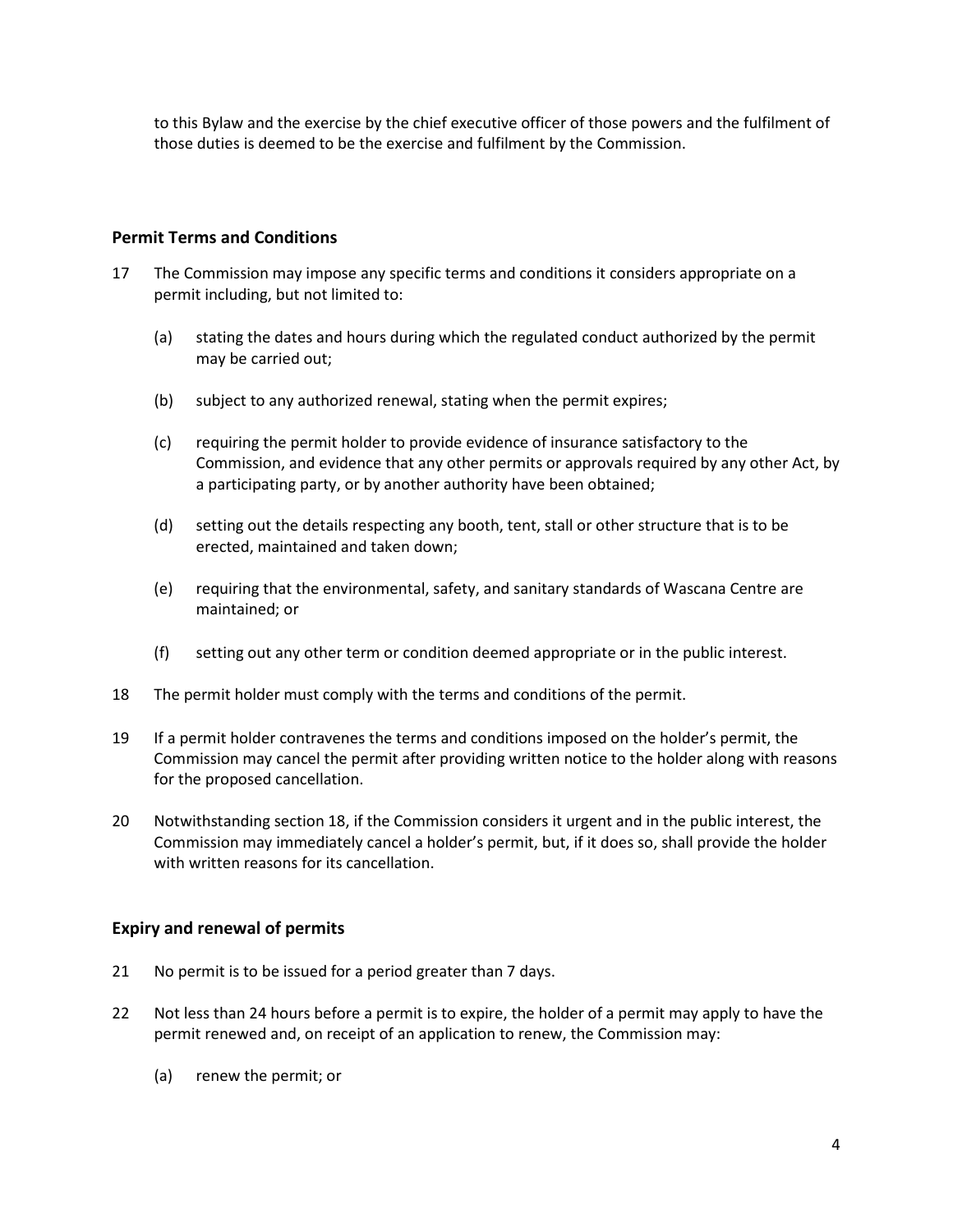- (b) not renew the permit if the Commission considers that it is not consistent with the Act, the regulations, the master plan, this Bylaw, or is not in the public interest.
- 23 If the Commission decides not to renew a permit, it shall provide notice to the holder along with reasons for its decision.

#### **Permit Suspension and Cancellation**

- 24 A permit may be suspended or cancelled by the Commission if the permit holder:
	- (a) provided false information in the application;
	- (b) fails to comply with the direction of the Commission during an inspection;
	- (c) engages in an activity that is not authorized under the permit or that is deemed to breach the Act, master plan, any bylaw of the Commission, or any law of general application;
	- (d) interferes with the use of Wascana Centre by the public; or
	- (e) otherwise breaches a term and condition of the permit.
- 25 If the Commission determines that a permit is to be suspended or cancelled:
	- (a) The Commission shall provide the permit holder with forty-eight (48) hours of notice of the suspension and cancellation in writing.
	- (b) The permit holder may, during the forty-eight (48) hour notice period, provide information to the Commission that the permit holder wishes to provide, otherwise the suspension or cancellation becomes effective at the time provided in the original notice.
	- (c) If information is provided by the permit holder, the Commission must:
		- i. consider the information;
		- ii. provide further written notice to the permit holder whether the suspension or cancellation will proceed and become effective at the time provided in the original notice or an alternative effective time; and
		- iii. provide reasons for that determination.
- 26 If the Commission determines there is a danger to the public or Wascana Centre, the Commission may provide written notice of the immediate suspension or cancellation of a permit and that suspension or cancellation is effective upon the notice being provided to the permit holder.
	- (a) Following the immediate suspension or cancellation, the permit holder will be provided with five (5) business days to provide information to the Commission as the permit holder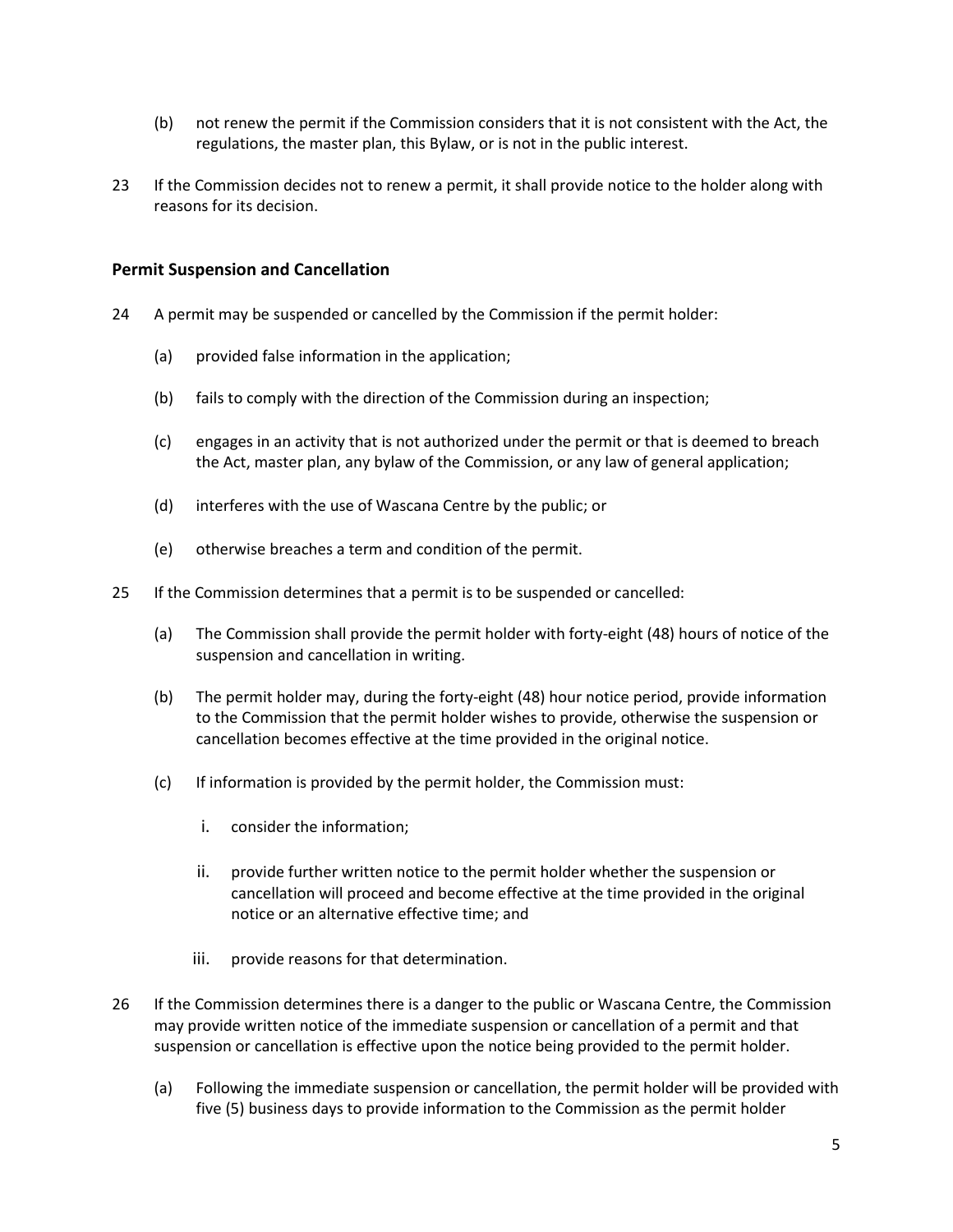wishes, otherwise the suspension or cancellation remains effective.

- (b) If information is provided by the permit holder, the Commission must:
	- i. consider the information;
	- ii. provide further written notice to the permit holder whether the permit will continue to be cancelled or suspended; and
	- iii. provide reasons for that determination.
- 27 If a permit is suspended for any reason, the original notice provided must state the period of suspension, and the permit shall automatically resume at the conclusion of the suspension period.

#### **Amendments of Permits**

28 A permit, including its terms and conditions, may be amended at the request of the permit holder or at the discretion of the Commission. Notice of any amendment will be provided in writing to the permit holder. If the terms and conditions of a permit are amended at the discretion of the Commission, then the Commission shall notify the permit holder of the reasons for the amendment.

#### **Enforcement**

29 If a person contravenes or fails to comply with a provision of this Bylaw that person is guilty of an offence and subject to the penalties listed in Commission Bylaw 5: Enforcement Bylaw.

#### **Repeal**

30 This Bylaw repeals Bylaw 27: Permits and Prohibited Uses of the Wascana Centre Authority, dated July 17, 2018.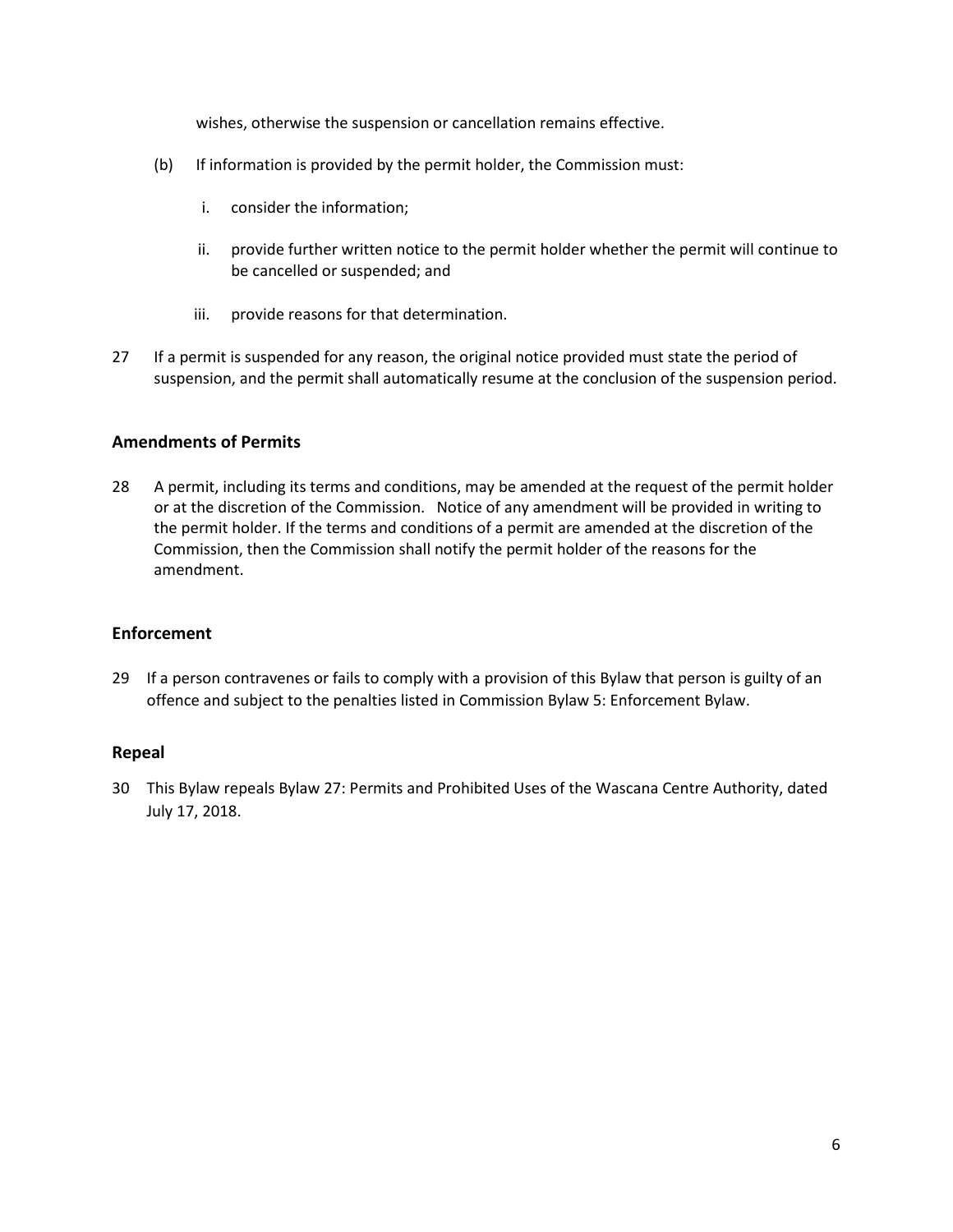<span id="page-11-0"></span>

| <b>Provincial</b><br><b>Capital Commission</b><br><u>mîm</u><br>Wascana Centre   Government House | <b>PARK AND OPEN SPACES BYLAW</b> |        |   |                              |
|---------------------------------------------------------------------------------------------------|-----------------------------------|--------|---|------------------------------|
| Section:<br>n/a                                                                                   |                                   | Bylaw# | 3 | Version#<br>1                |
| Effective Date: March 8, 2021                                                                     |                                   |        |   | Replaces: WCA Bylaws 3, 5, 6 |
| Provincial Capital Commission, Board of Directors<br><b>Approved By:</b>                          |                                   |        |   |                              |

1 The purpose of this Bylaw is to regulate the use of public park and open spaces within Wascana Centre.

#### **Authority:**

- 2 This Bylaw is established under subsection 4-1(1) of the Act, more specifically clauses  $4-1(1)a$ ,  $4-1(1)(e)$ , and  $4-1(1)(i)$  of the Act, which permits to the Commission to regulate:
	- (a) the use of public land and the construction or alteration of any improvement on public land;
	- (b) any activity to protect and conserve natural areas and animal, bird, and plant life; and
	- (c) sports, games, swimming, picnicking, camping, or other recreational activities.

#### **Scope and Application:**

- 3 This Bylaw applies to persons who use Wascana Centre.
- 4 This Bylaw does not apply to any sports, games, swimming, picnicking, camping, or other recreational activities conducted on University of Regina land.

#### **Permit Required**

5 Subject to section 6, unless a regulated conduct is authorized by a sign posted within Wascana Centre by the Commission, no person shall engage in regulated conduct without a permit issued by the Commission.

#### **Regulated Conduct**

6 For the purposes of this Bylaw, regulated conduct means all or any of the following activities in Wascana Centre: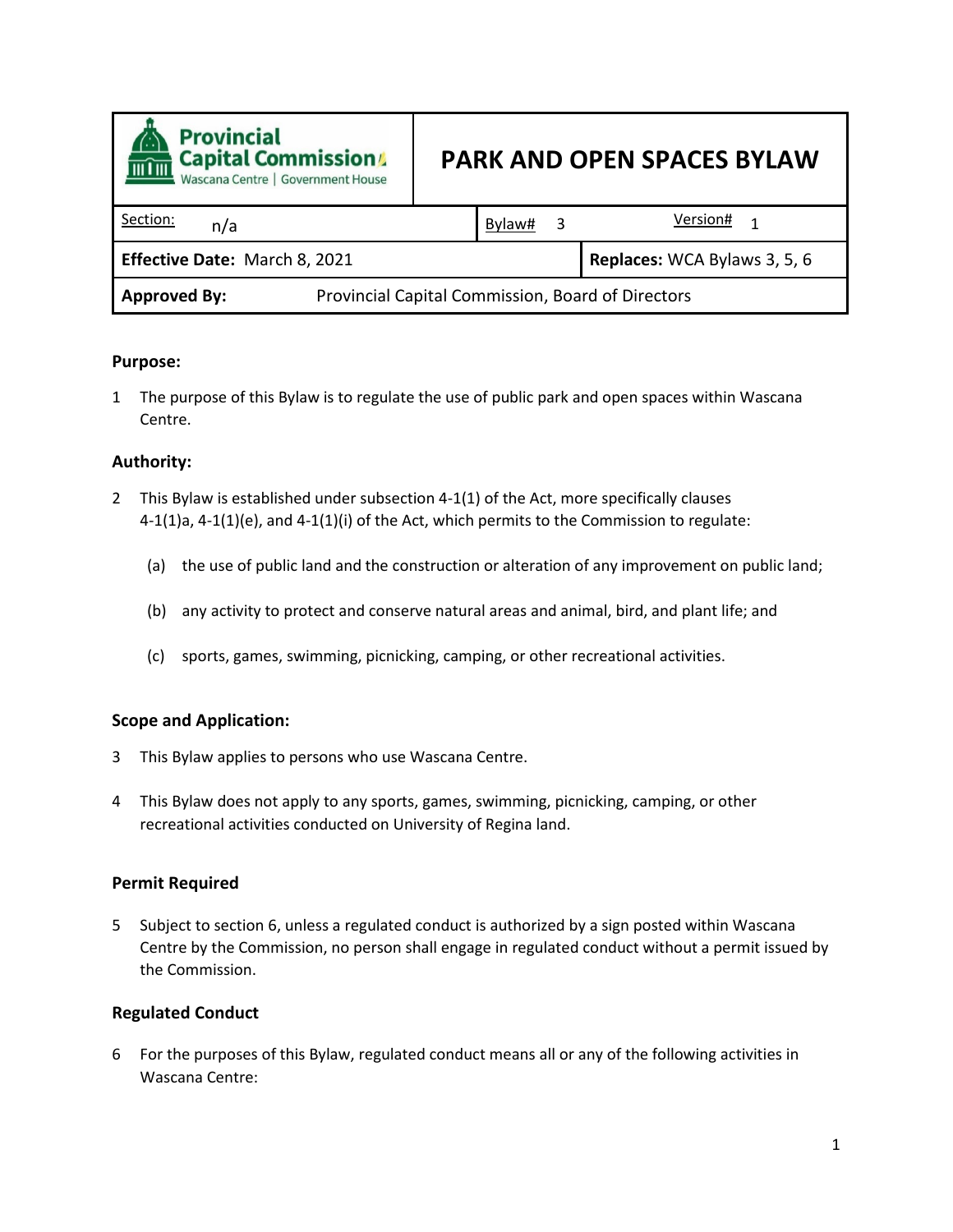- (a) destroying or removing a structure, fixture, sign or other property;
- (b) destroying, cutting, pruning, mowing, or removing any plant material, rock, soil, water, or minerals or plant any planted material;
- (c) throwing or dumping any material of any kind except in receptacles provided by the Commission for that purpose;
- (d) swimming or fishing in Wascana Lake or Wascana Creek;
- (e) moving, disturbing, or destroying any nesting bird, bird nest, or eggs, or the nest or eggs of any other wildlife;
- (f) setting any trap or snare to injure, attempt to kill, or kill any wild animal or bird or to gain possession of any wild animal or bird;
- (g) throw any stone or other missile;
- (h) engaging in any recreational activities in the Waterfowl Park Display Ponds of Wascana Centre, except on trails designated for that purpose and in accordance with any signage;
- (i) riding, driving, or leading any horse within the Wascana Centre except on paths that may be designated by the Commission for that purpose or on public highways;
- (j) launching or landing any motorized watercraft or aircraft;
- (k) engaging in any non-motorized boating or water activities east of Broad Street bridge;
- (l) constructing any temporary outdoor rink for ice skating or ice skating on Wascana Lake or Wascana Creek;
- (m) riding any bicycle, roller skating, roller blading, or skateboarding, except on designated paths provided by the Commission for such purpose;
- (n) flying, releasing, or landing a hot air or passenger balloon, or operating a radio-controlled, fixed-line-controlled, motorized, or unmanned aerial vehicle or power-launched aircraft;
- (o) engaging in any organized sports or team games, except in areas provided by the Commission for that purpose;
- (p) starting, making, or kindling a fire other than in authorized fire pits;
- (q) leaving or storing personal property in an outdoor space;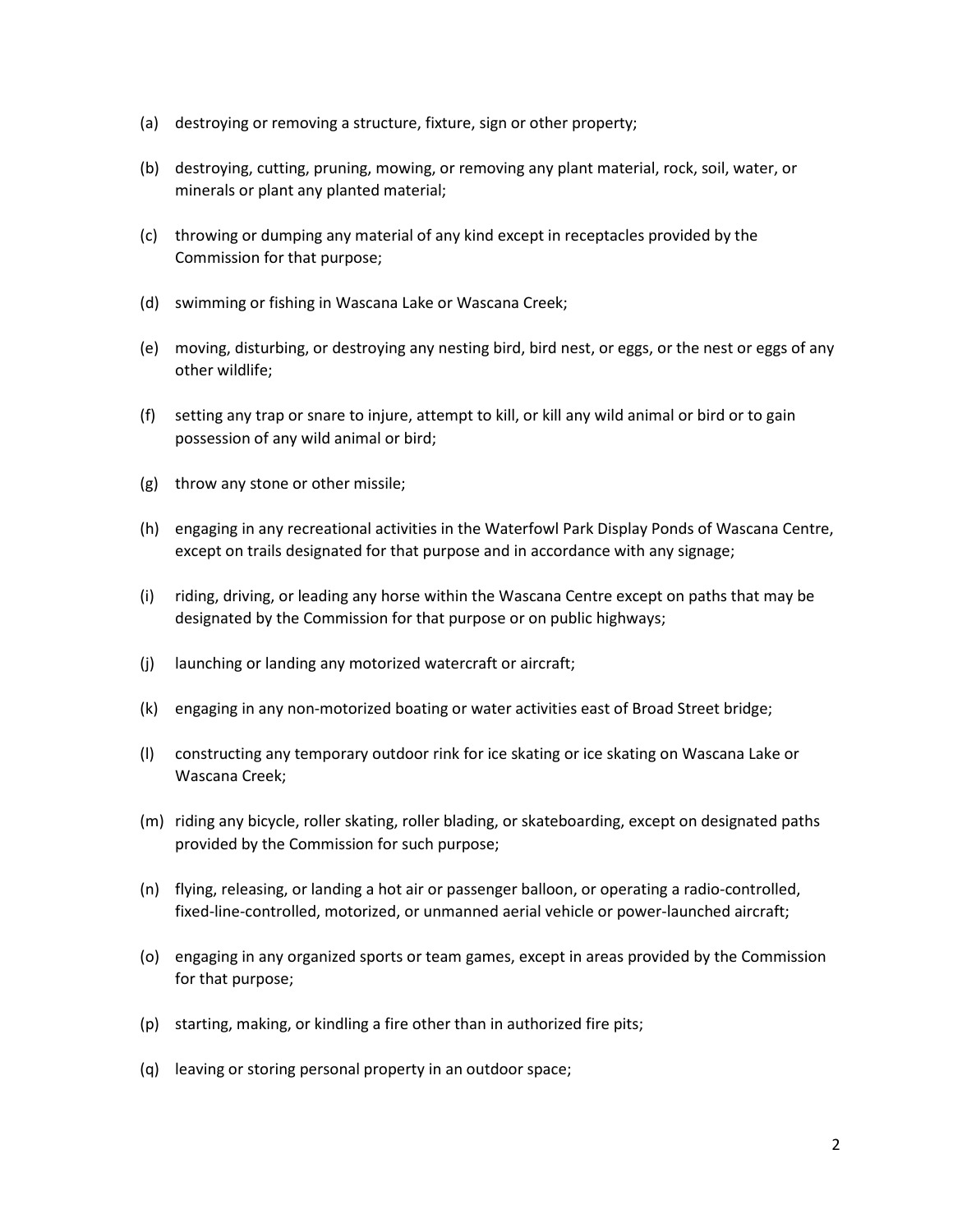- (r) setting up a shelter, tarp, canopy, or other such device;
- (s) establishing or maintaining a camp, or erecting or maintaining a tent or other shelter for use as lodging;
- (t) assuming exclusive use of all or a portion of Wascana Centre; and
- (u) engaging in any activity or park use that is contrary to a sign prohibiting or restricting such activity or use.

#### **Manner of carrying out activities**

- 7 Every person who carries out any activity within Wascana Centre that is authorized by a permit issued to the person or by a sign authorizing the activity shall carry out that activity in a manner that:
	- (a) is not reckless, negligent, or dangerous;
	- (b) does not expose the public or participants to risk of any harm or injury; and
	- (c) does not constitute a disregard for the welfare or safety of any person.

#### **Prohibited Conduct**

- 8 No person shall:
	- (a) defecate or urinate in any place on public land, except in a designated washroom facility;
	- (b) bathe in, wade in, pollute, or deposit rubbish in any fountain; or
	- (c) litter on any public land or any public highway within Wascana Centre.
- 9 No person shall have in his or her possession any firearm, except:
	- (a) as authorized in writing by the Chief of Police or the chief executive officer;
	- (b) any law enforcement officers acting in the line of duty; or
	- (c) in preparation for, and the conduct and firing of, official ceremonial salutes.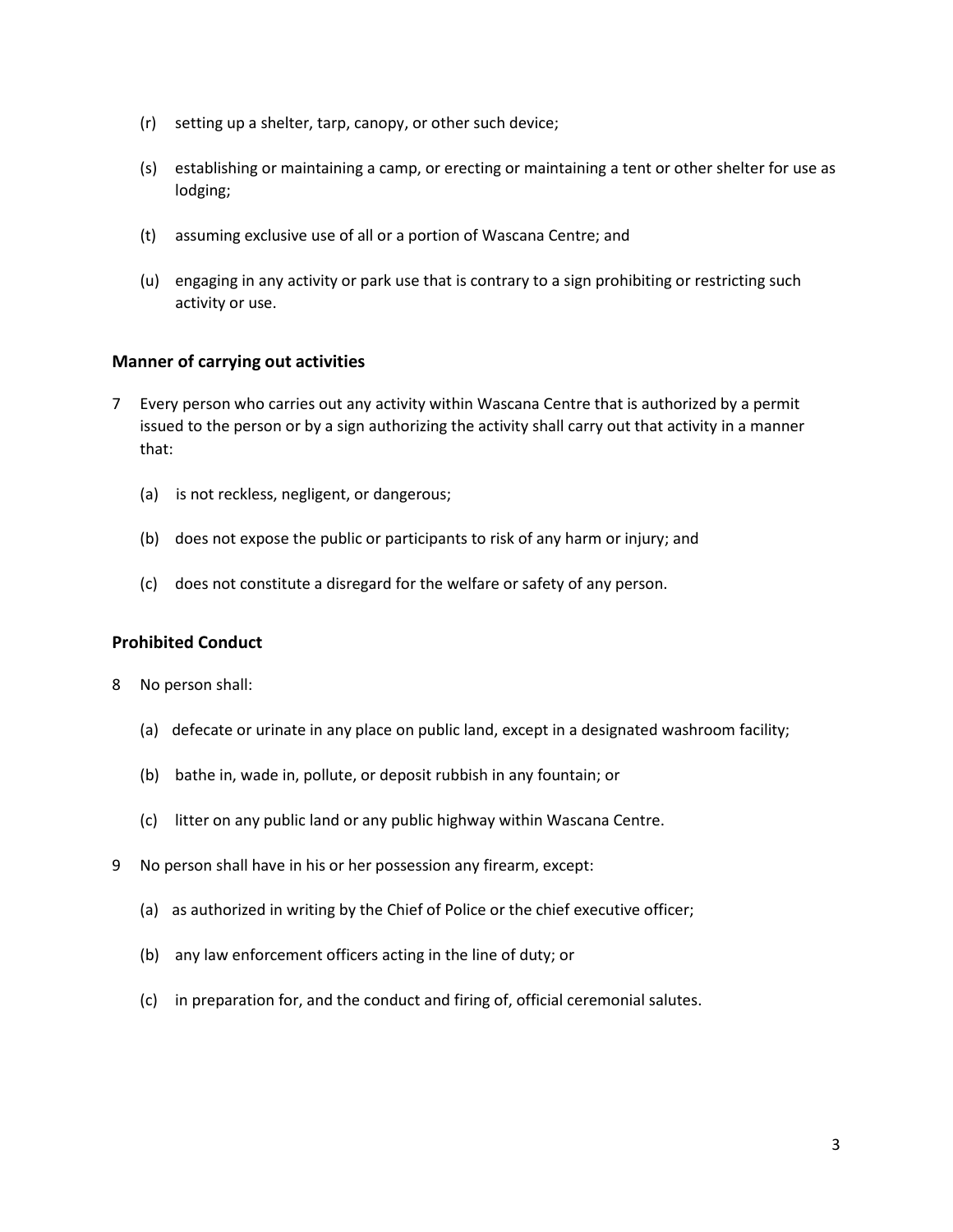#### **Exceptions**

- 10 Employees, agents, assignees, or contractors of the Commission may engage in the conduct set out in section 6 to the extent that is reasonable necessary to carry out their duties to the Commission.
- 11 Nothing in this Bylaw shall prevent property owners in Wascana Centre from maintaining their parks and open spaces on public land according to the terms and conditions of any agreements signed with the Commission.
- 12 This Bylaw shall not apply to:
	- (a) any emergency vehicle or emergency watercraft; or
	- (b) any municipal or provincial utility vehicle, owned and operated by a participating party.

#### **Enforcement**

13 If a person contravenes or fails to comply with a provision of this Bylaw that person is guilty of an offence and subject to the penalties listed in Commission Bylaw 5: Enforcement Bylaw.

#### **Repeal**

14 This Bylaw repeals Bylaw 3: Conduct of Persons (excluding section 3B), Bylaw 5: Swimming, and Bylaw 6: Fishing of the Wascana Centre Authority dated, July 17, 2018.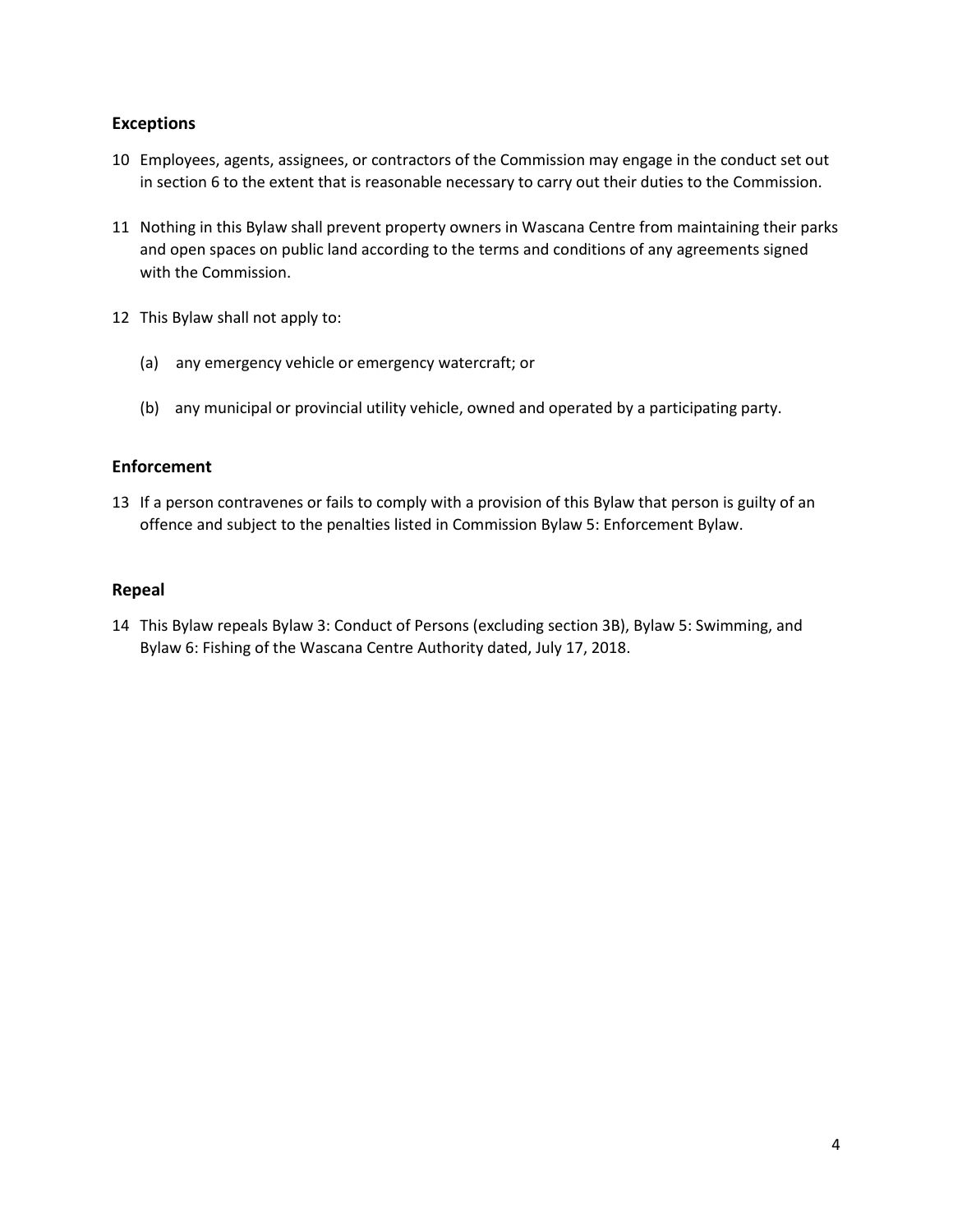<span id="page-15-0"></span>

| <b>Provincial</b><br>飍<br><b>Capital Commission</b><br>Wascana Centre   Government House | <b>COMMERCIAL LICENSE BYLAW</b> |        |   |                       |
|------------------------------------------------------------------------------------------|---------------------------------|--------|---|-----------------------|
| Section:<br>n/a                                                                          |                                 | Bylaw# | 4 | Version#              |
| Effective Date: March 8, 2021                                                            |                                 |        |   | Replaces: WCA Bylaw 8 |
| Provincial Capital Commission, Board of Directors<br><b>Approved By:</b>                 |                                 |        |   |                       |

1 The purpose of this Bylaw is to specify the requirements to obtain a Provincial Capital Commission (Commission) commercial license and to conduct commercial activities in Wascana Centre along with the conditions under which a commercial license may be suspended or cancelled. The Commission regulates all land use in Wascana Centre in accordance with the master plan and Commission bylaws and policies.

#### **Authority:**

- 2 This Bylaw is established under clause 4-1(h) and clause 4-1(p) of *The Provincial Capital Commission Act* (Act) which authorizes the Commission to do the following:
	- (a) regulate, restrict, or prohibit a trade, commercial enterprise, amusement, occupation, or other activity or undertaking and determine the place where any of these activities may or may not be carried on; and
	- (b) provide for a system of licenses.

#### **Scope and Application:**

3 This Bylaw applies to any person who seeks a license for commercial activity carried on outside a building in Wascana Centre; it does not apply to any property owner or tenant in Wascana Centre who conducts commercial activity within a building.

#### **Definitions:**

4 n/a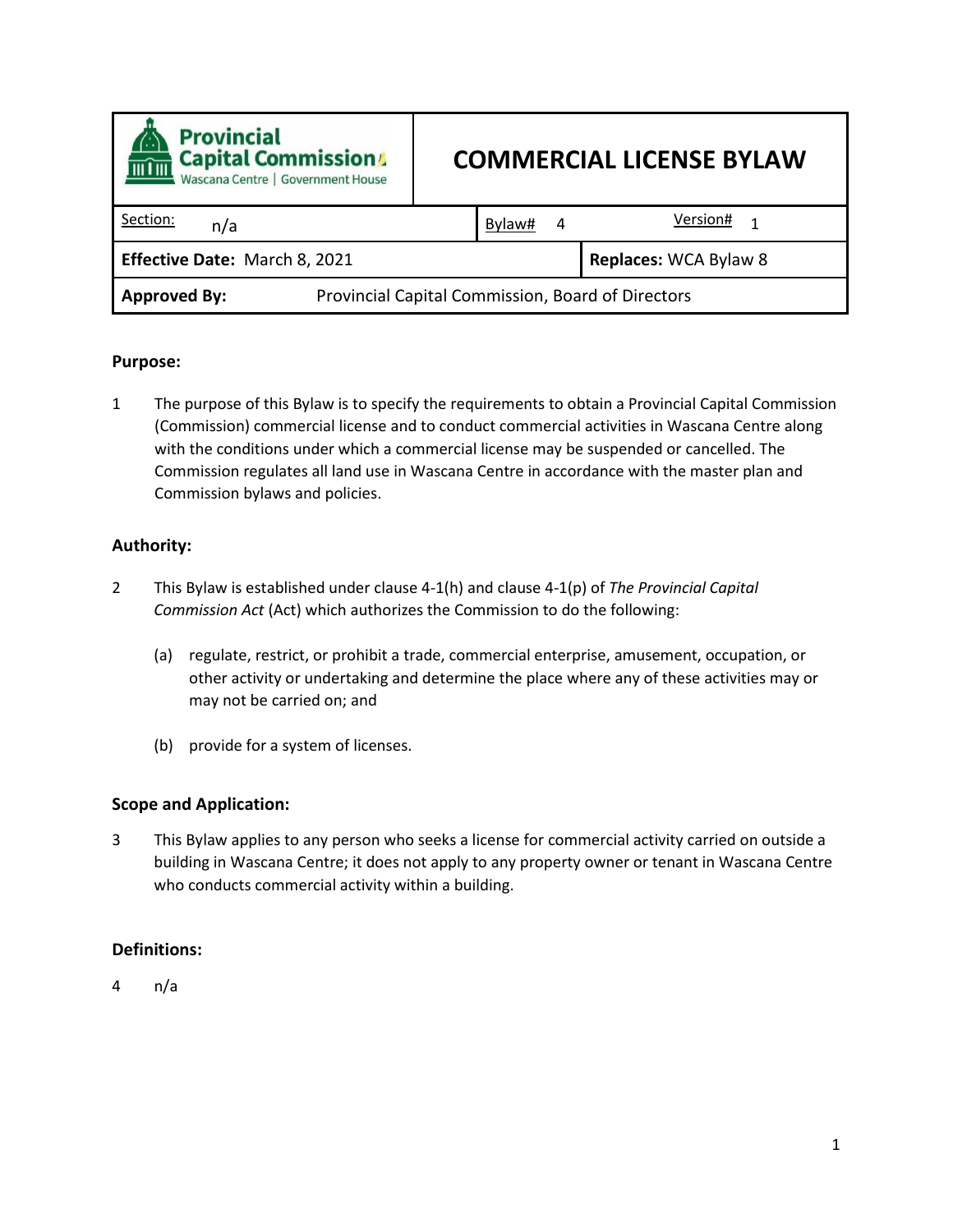#### **Commercial License Required**

5 No person shall carry on any commercial activity within Wascana Centre without a license issued by the Commission.

#### **Application for Commercial Activity License**

- 6 Every person wishing to obtain a commercial activity license must submit an application to the Commission in the form provided or acceptable to the Commission.
- 7 Every applicant must submit a fee along with the application.
- 8 The Commission shall publish a fees schedule on the Commission's website and in any other manner the Commission considers appropriate indicating the fee amount for each type of permit.
- 9 The application fee mentioned above is not refundable.
- 10 Every application must contain the following information satisfactory to the Commission:
	- (a) the proposed location(s) of the commercial activity;
	- (b) the business name under which the proposed commercial activity will operate;
	- (c) the legal name of the applicant;
	- (d) the mailing address, e-mail, and telephone number of the applicant;
	- (e) the nature of the commercial activity for which the license is required;
	- (f) the details and specifications of any request to erect a temporary structure or tent to carry on the commercial activity; and
	- (g) any other information that may be reasonably requested by the Commission.
- 11 The Commission may waive the license fee if the applicant is from a non-profit organization.

#### **Application Review**

- 12 After receiving an application, the Commission may:
	- (a) approve the application if it is satisfied that:
		- i. the application is complete;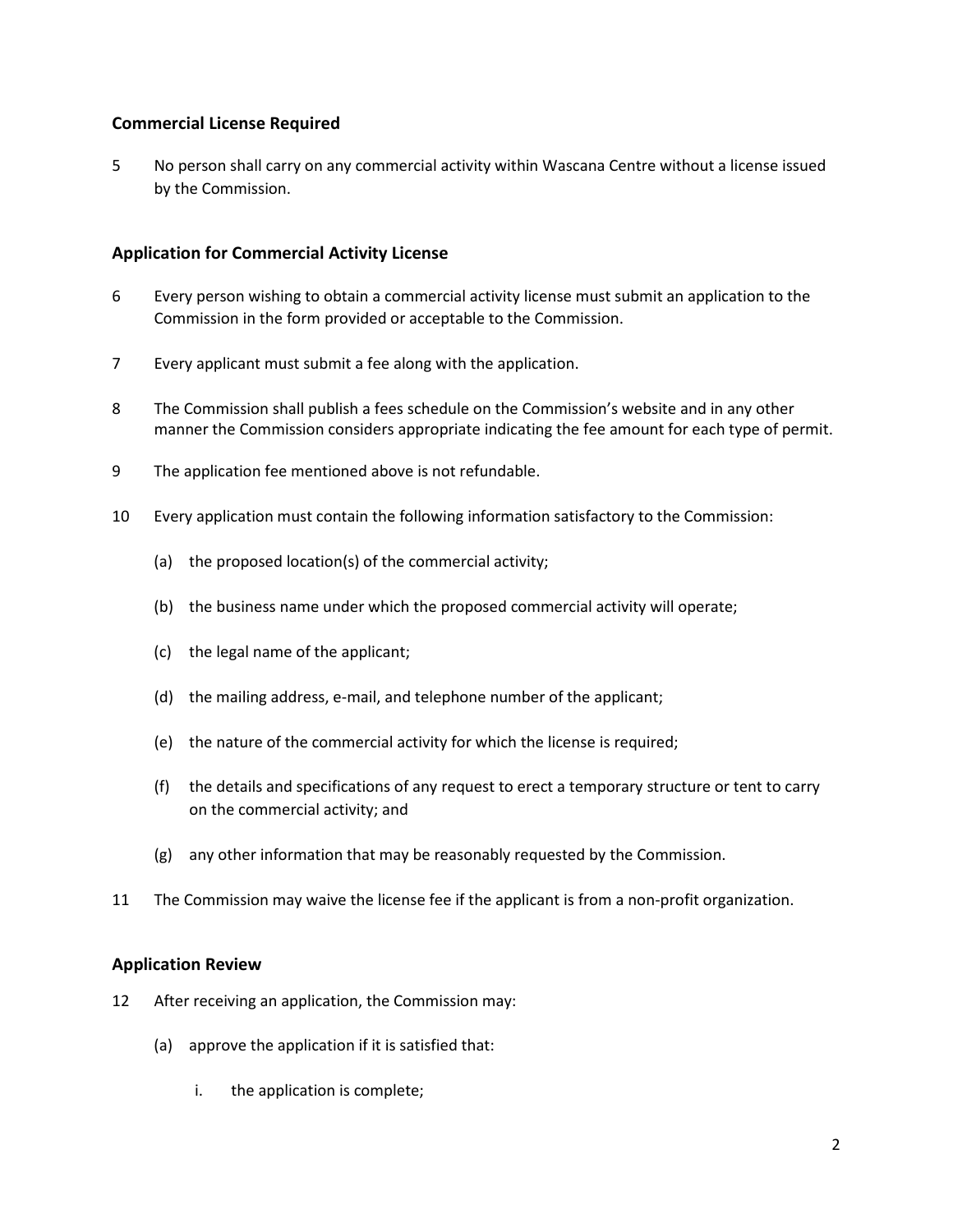- ii. the commercial activity set out in the application is consistent with the Act, the regulations, the master plan, and this Bylaw; and
- iii. it is not contrary to the public interest to do so; or
- (b) reject the application if it is satisfied that:
	- i. the application is not complete;
	- ii. the proposed commercial activity is unsafe or dangerous;
	- iii. the proposed commercial activity will impact the natural condition of Wascana Centre;
	- iv. the proposed commercial activity will substantially interfere with the use of all or any part of Wascana Centre by the public;
	- v. the proposed commercial activity is not consistent with the Act, the regulations, the master plan, this Bylaw, or with the principles mentioned in Commission Bylaw 1: Framework Bylaw;
	- vi. the proposed commercial activity would contravene any laws of general application; or
	- vii. it is contrary to the public interest to issue the license applied for.
- 13 If the Commission rejects an application, it must notify the applicant in writing of the decision and provide reasons.
- 14 An applicant whose application has been rejected may apply to the Commission to reconsider its decision and may provide the Commission with any additional information or reasons that the applicant considers helpful.
- 15 On receipt of an application pursuant to section 14, the Commission is to consider the application and may approve or reject it.
- 16 The Commission may delegate to the chief executive officer any of its powers and duties pursuant this Bylaw, and the exercise by the chief executive officer of those powers and the fulfilment of those duties is deemed to be the exercise and fulfilment by the Commission.

#### **Commercial License Terms and Conditions**

17 The Commission may impose any terms and conditions it considers appropriate on the license, including, but not limited to: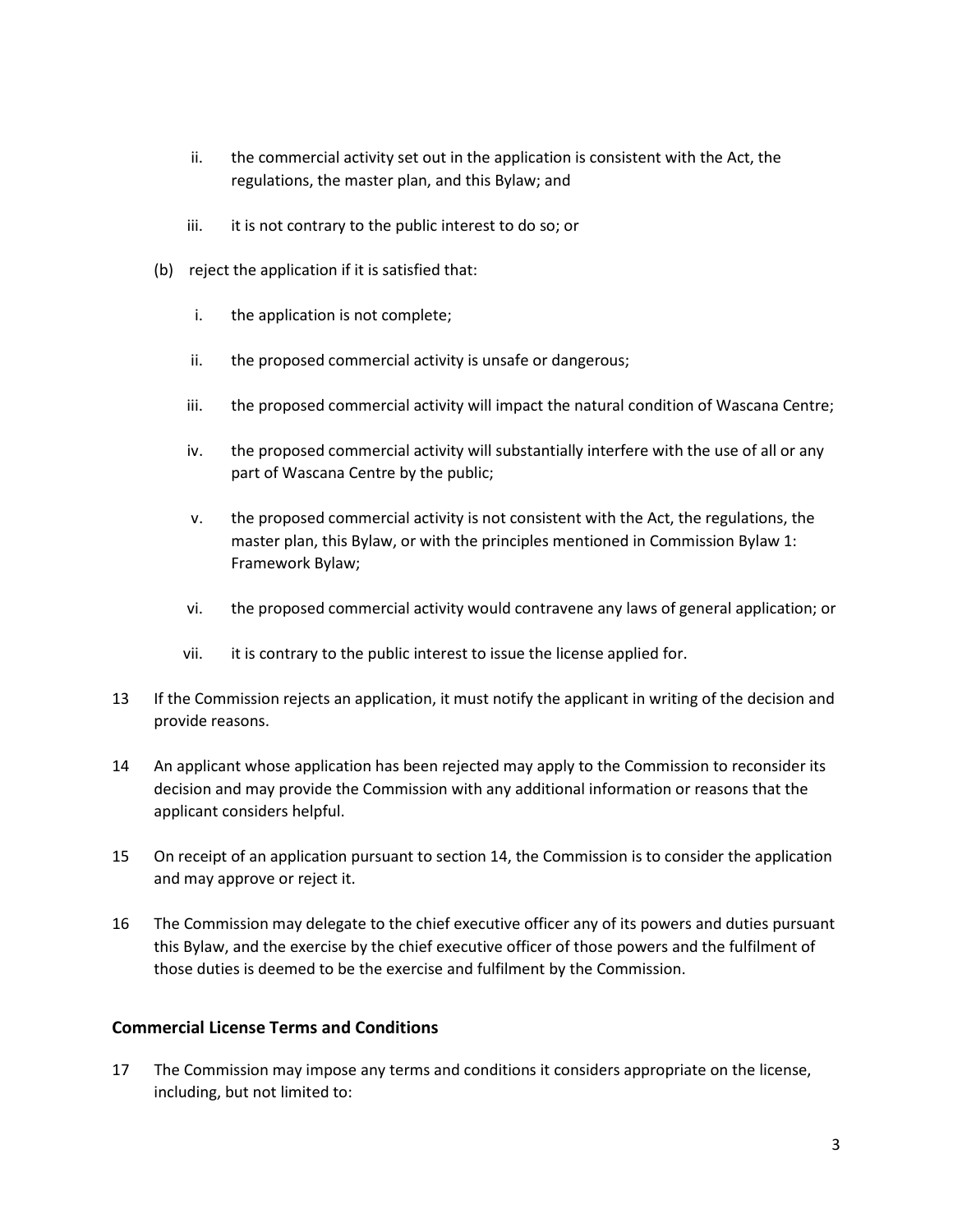- (a) hours of operation of the commercial activity;
- (b) subject to renewal or extension, the expiry date of license;
- (c) the commercial activities authorized under the license;
- (d) an authorization or prohibition of erecting any booth, tent, stall or other structure and the conditions under which it must be erected, maintained and taken down; or
- (e) setting out any other term or condition that it considers appropriate or in the public interest.
- 18 A commercial activity license holder must abide by the term and conditions of the license.
- 19 No commercial activity license issued is transferable.
- 20 If a permit holder contravenes the terms and conditions imposed on the holder's permit or any laws of general application that apply to the commercial activity, the Commission may cancel the license after providing written notice to the holder along with reasons for the proposed cancellation.
- 21 Notwithstanding section 20, if the Commission considers it urgent and in the public interest, the Commission may immediately cancel a holder's license, but, if it does so, shall provide the holder with written reasons for its cancellation.

#### **Expiry and renewal of licenses**

- 22 Commercial activity licenses shall not be issued for a period greater than 365 days.
- 23 Not less than two (2) business days before a license is to expire, the holder of a license may apply to have the license renewed and, on receipt of an application to renew, the Commission may:
	- (a) renew the license; or
	- (b) not renew the license if the Commission considers that it is not consistent with the Act, the regulations, the master plan, this Bylaw, or is not in the public interest.
- 24 If the Commission decides not to renew a license, it shall provide notice to the holder along with reasons for its decision.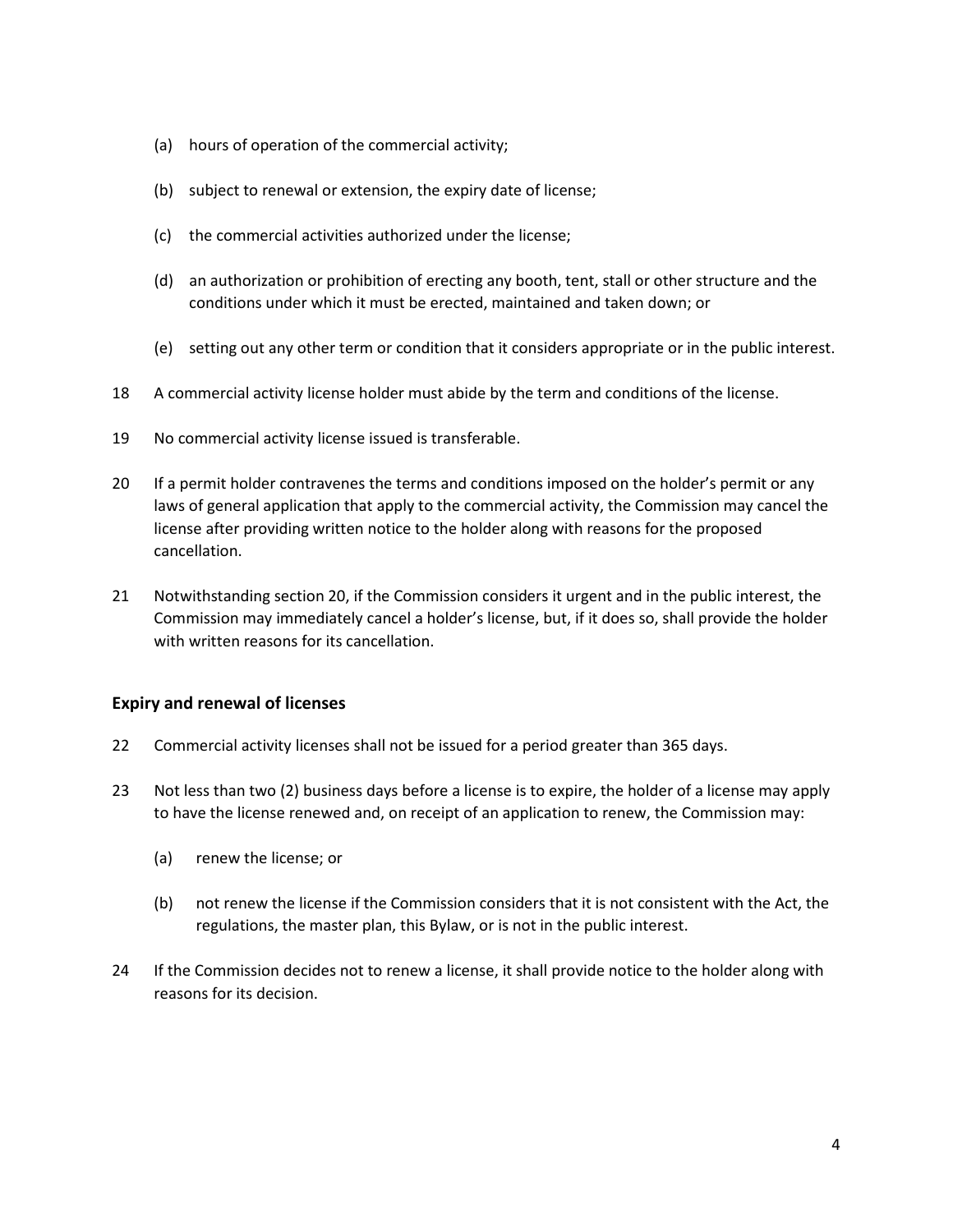#### **Commercial License Suspension and Cancellation**

- 25 A commercial license may be suspended or cancelled by the Commission if the applicant:
	- (a) provided false information in the application;
	- (b) fails to comply with the direction of the Commission during an inspection;
	- (c) engages in an activity that is not authorized under the license or that is deemed to breach the Act, master plan, any bylaw of the Commission, or any law;
	- (d) interferes with the use of Wascana Centre by the public; or
	- (e) otherwise breaches a term and condition of the license.
- 26 If the Commission determines that a license is to be suspended or cancelled:
	- (a) the Commission shall provide the license holder with forty-eight (48) hours of notice of the suspension and cancellation in writing;
	- (b) the license holder may, during the forty-eight (48) hour notice period, provide information to the Commission that the license holder wishes to provide, otherwise the suspension or cancellation becomes effective at the time provided in the original notice;
	- (c) if information is provided by the license holder, the Commission must:
		- i. consider the information;
		- ii. provide further written notice to the license holder whether the suspension or cancellation will proceed and become effective at the time provided in the original notice or an alternative effective time; and
		- iii. provide reasons for that determination.
- 27 If the Commission determines there is a danger to the public or Wascana Centre, then the Commission may provide written notice of the immediate suspension or cancellation of a license and that suspension or cancellation is effective upon the notice being provided to the license holder:
	- (a) following the immediate suspension or cancellation, the license holder will be provided with five (5) business days to provide information to the Commission as the license holder wishes, otherwise the suspension or cancellation remains effective;
	- (b) if information is provided by the commercial license holder, then the Commission must: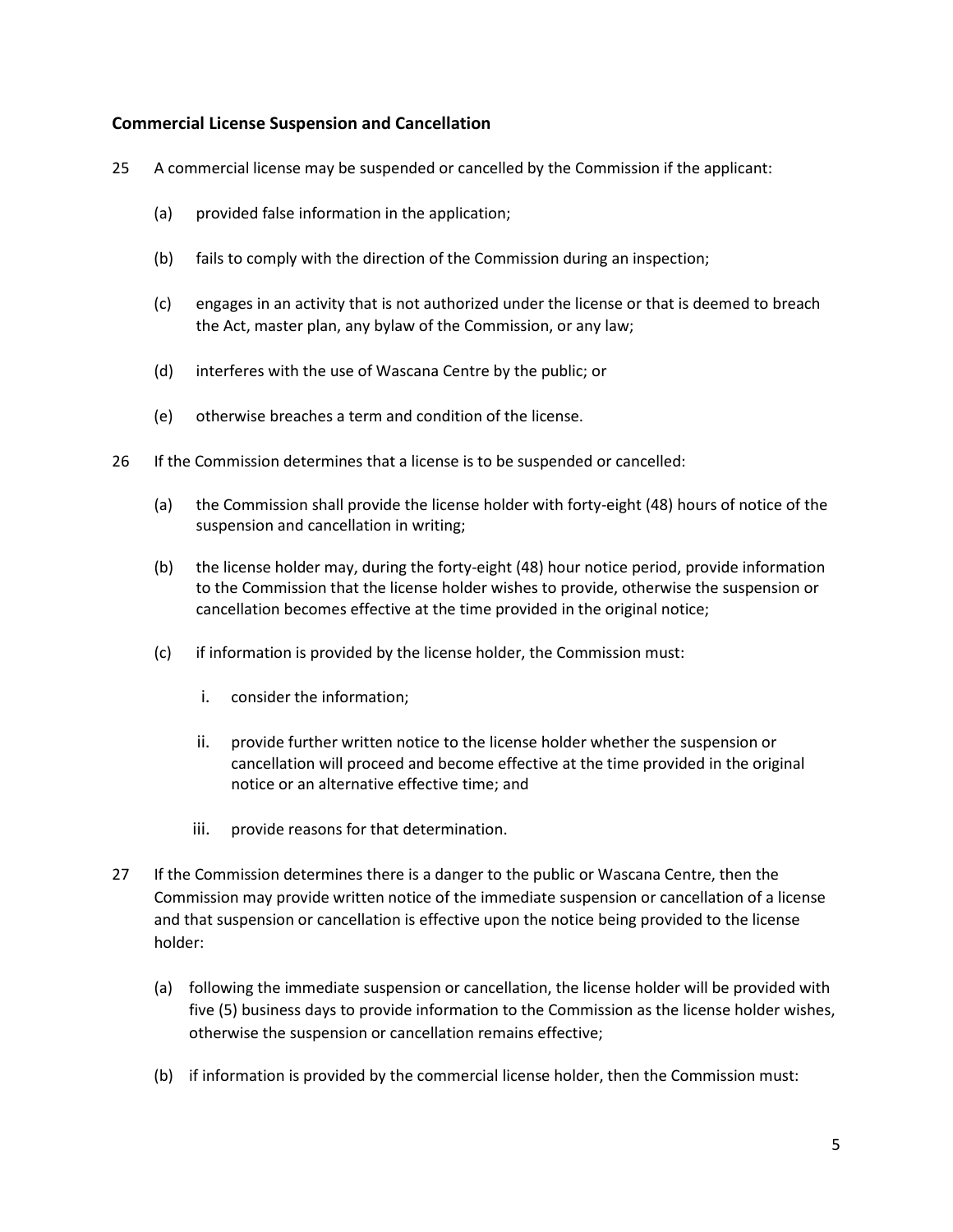- iv. consider the information;
- v. provide further written notice to the license holder whether the license will continue to be cancelled or suspended; and
- vi. provide reasons for that determination.
- 28 If a license is suspended for any reason, the original notice provided must state the period of suspension, and the license shall automatically resume at the conclusion of the suspension period.

#### **Amendments of License**

29 A license, including its terms and conditions, may be amended at the request of the license holder or at the discretion of the Commission. Notice of any amendment will be provided to the license holder. If the terms and conditions of a license are amended at the discretion of the Commission, then the Commission shall notify the license holder of the reasons for amendment.

#### **Enforcement**

30 If a person contravenes or fails to comply with a provision of this Bylaw that person is guilty of an offence and subject to the penalties listed in Commission Bylaw 5: Enforcement Bylaw.

#### **Repeal**

31 This Bylaw repeals Bylaw 8: Licensing of Commercial Activities Bylaw of the Wascana Centre Authority dated, July 17, 2018.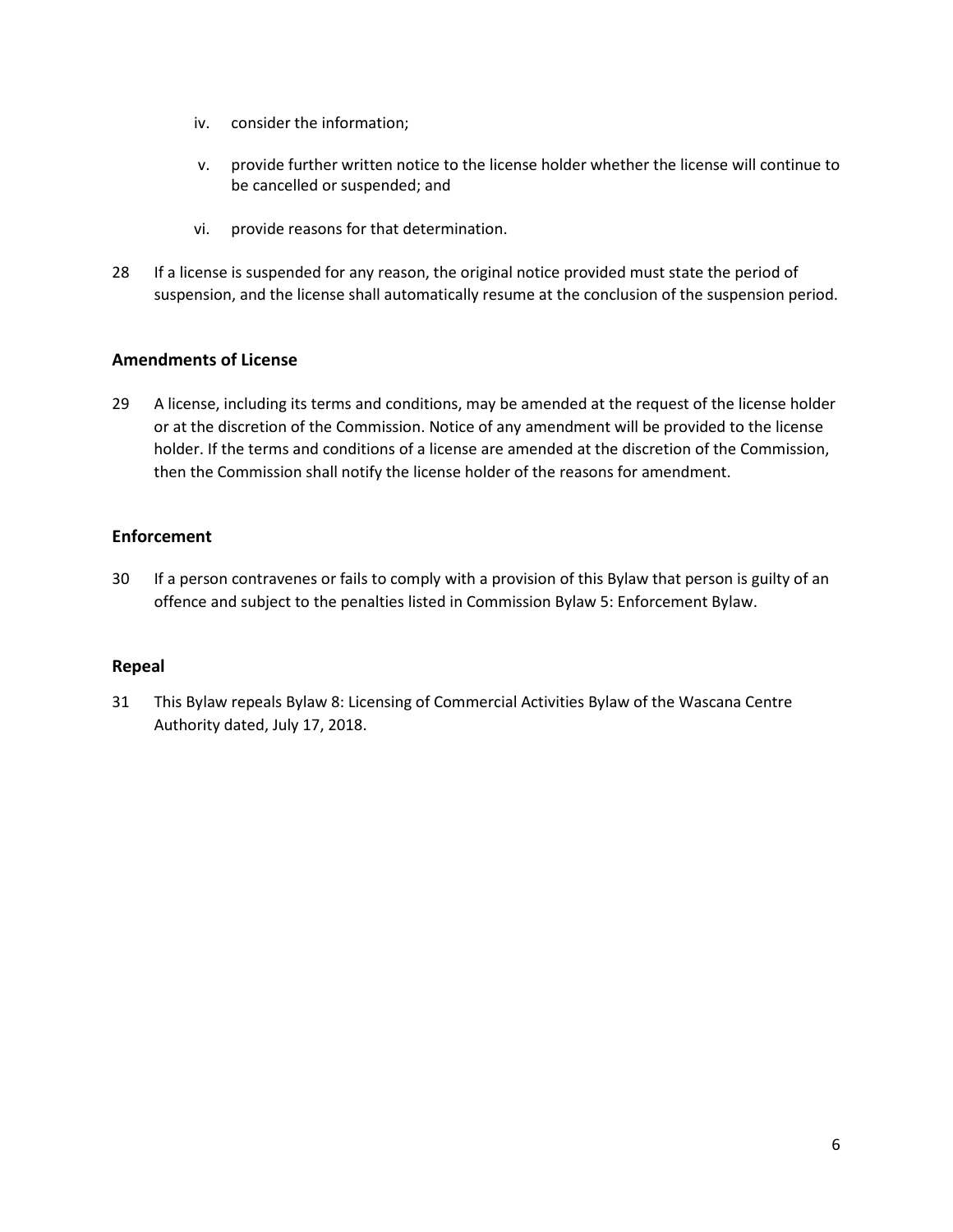<span id="page-21-0"></span>

| <b>Provincial</b><br><b>Capital Commission</b><br>Wascana Centre   Government House |        | <b>ENFORCEMENT BYLAW</b>         |  |
|-------------------------------------------------------------------------------------|--------|----------------------------------|--|
| Section:<br>N/A                                                                     | Bylaw# | Version#<br>3                    |  |
| Effective Date: June 10, 2022                                                       |        | Replaces: V.2, February 22, 2022 |  |
| <b>Provincial Capital Commission, Board of Directors</b><br><b>Approved By:</b>     |        |                                  |  |

1 The purpose of this Bylaw is to describe the authority under which the Provincial Capital Commission (Commission) may enforce bylaws and the penalties that a person may be subject to for committing an offence under the bylaws.

#### **Authority:**

2 Subsection 4-1(1) of *The Provincial Capital Commission Act* (Act), provides the Commission with the authority to make bylaws respecting Wascana Centre. Subsection 4-1(6) of the Act, provides the Commission with the authority to enforce bylaws in the same manner that the City of Regina may enforce bylaws pursuant to *The Cities Act*.

#### **Scope and Application:**

3 This bylaw applies to any person who contravenes or fails to comply with any of the provisions of the bylaws of the Commission.

#### **Definitions:**

4 n/a

#### **Enforcement**

- 5 Pursuant to section 337 of *The Cities Act*:
	- (a) The Commission may appoint bylaw enforcement officers for the purpose of enforcing any bylaw.
	- (b) Bylaw enforcement officers appointed by the Commission may represent the Commission before a justice of the peace or provincial court judge in the prosecution of anyone who is charged with a contravention of a bylaw.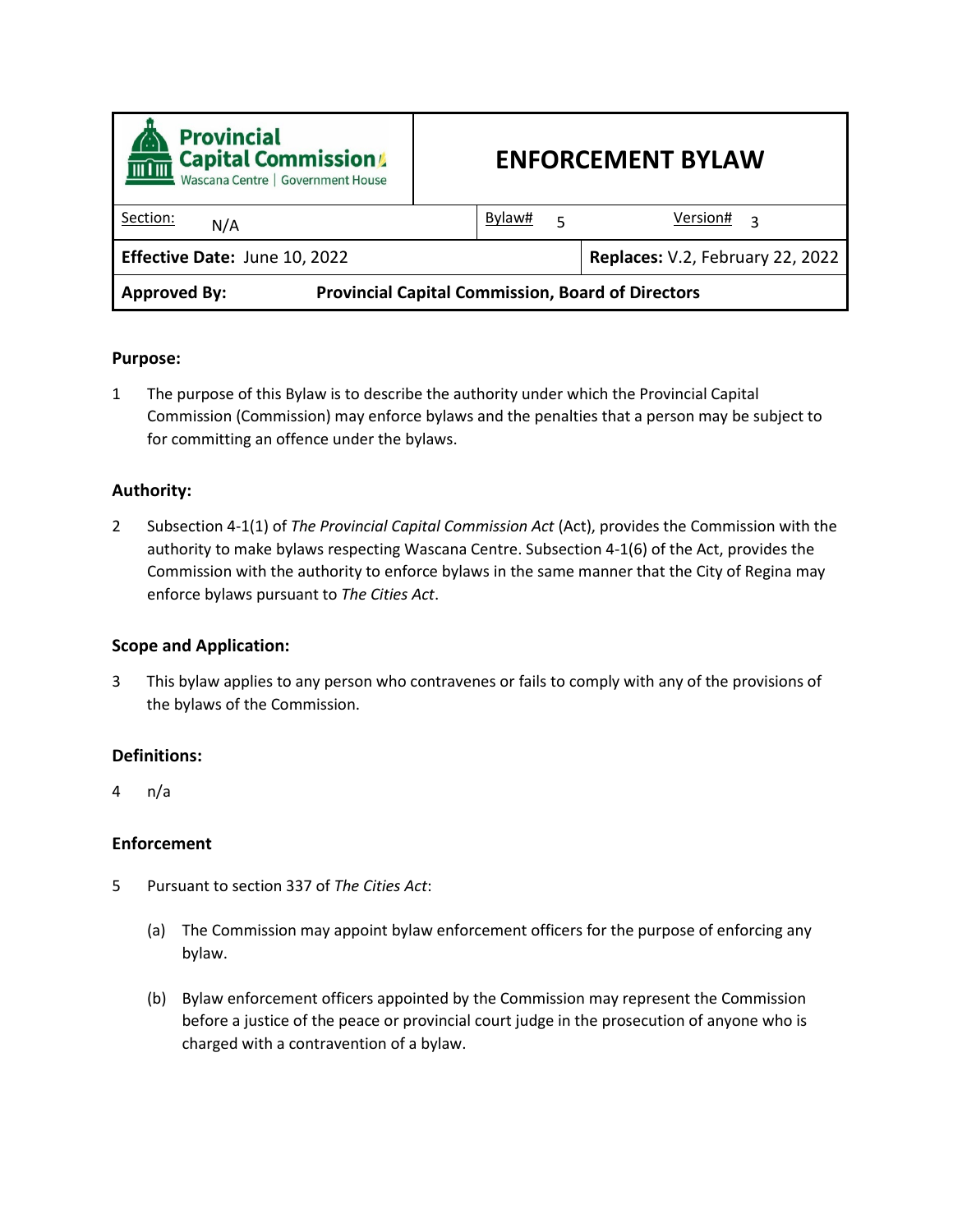- 6 The Commission may partner with the Regina Police Service or any other law enforcement agency to enforce any bylaw.
- 7 No person shall:
	- (a) contravene or fail to comply with a provision of this Bylaw or any other bylaw of the Commission; or
	- (b) being a permit or commercial license holder, contravene or fail to comply with the terms and conditions of the permit or commercial license issued to the holder.
- 8 Every person who contravenes section 7 is guilty of an offence and is liable on summary conviction to:
	- (a) in the case of an individual, a fine of not more than \$10,000, to imprisonment for not more than one year, or to both;
	- (b) in the case of a corporation, a fine of not more than \$25,000; and
	- (c) in the case of a continuing offence, to a maximum daily fine of not more than \$2,500 for each day or part of a day during which the offence continues

or, in the case of a contravention of Commission Bylaw 9: Land Use and Development, to the penalties specified in section 7-8 of the Act.

- 9 The Commission may provide a person issued a fine with the option to voluntarily pay the fine prior to a specific date to avoid prosecution for a contravention of a bylaw.
- 10 The Commission may reduce the amount of a payment owing to the Commission if the payment is received within a prescribed period after the issuance of a fine.
- 11 If a corporation commits an offence described in this section, any officer or director of the corporation who directed, authorized, assented to, acquiesced in or participated in the commission of the offence is guilty of the offence and liable on summary conviction to the penalties mentioned in section 9 in the case of individuals, whether or not the corporation has been prosecuted or convicted.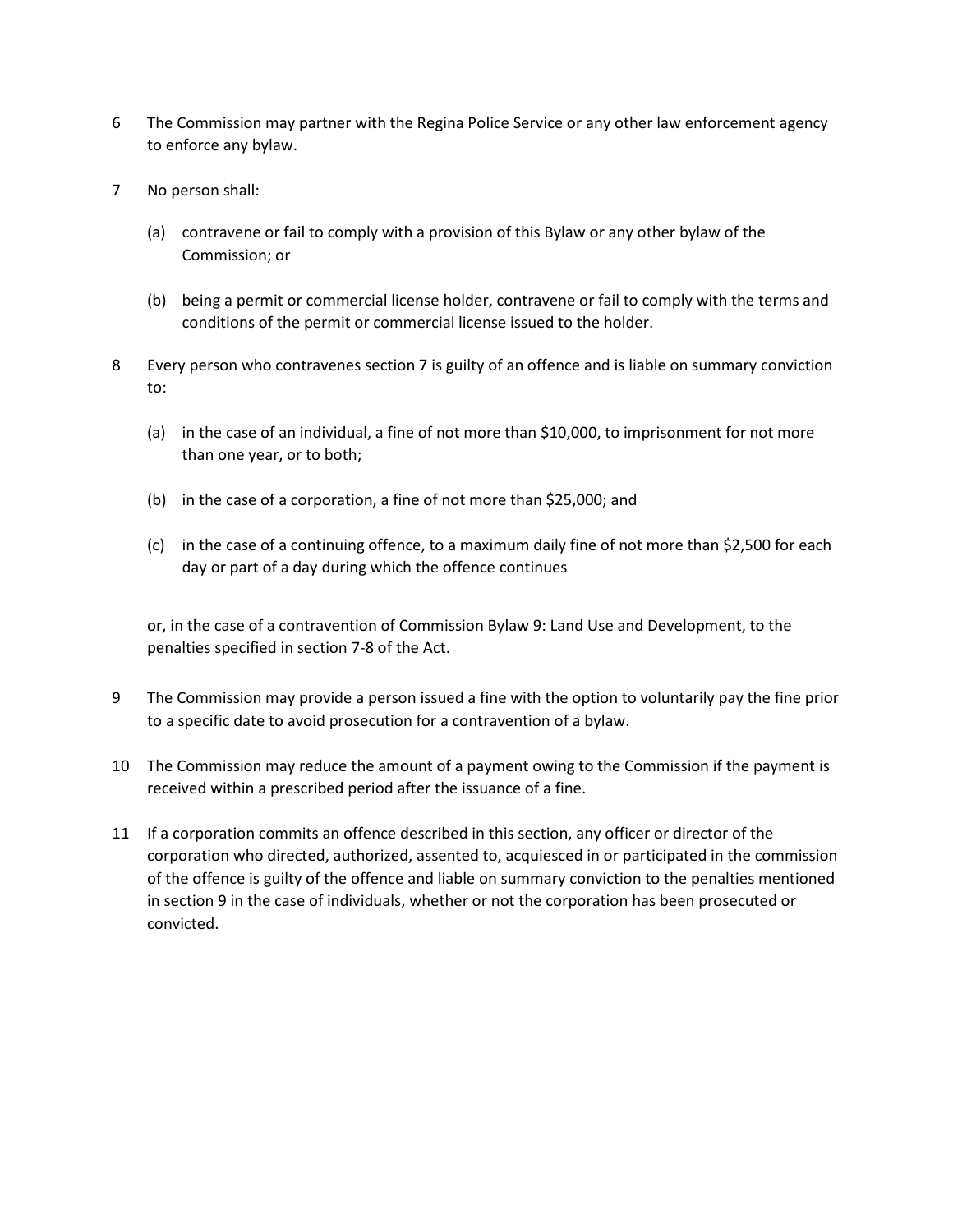<span id="page-23-0"></span>

| <b>Provincial</b><br><b>THE Capital Commission</b><br>Wascana Centre   Government House |                                                          | <b>ANIMAL CONTROL BYLAW</b> |   |                              |  |  |  |
|-----------------------------------------------------------------------------------------|----------------------------------------------------------|-----------------------------|---|------------------------------|--|--|--|
| Section:<br>N/A                                                                         |                                                          | Bylaw#                      | 6 | Version#<br>1                |  |  |  |
| Effective Date: February 22, 2022                                                       |                                                          |                             |   | Replaces: WCA Bylaw 3, s. 3B |  |  |  |
| <b>Approved By:</b>                                                                     | <b>Provincial Capital Commission, Board of Directors</b> |                             |   |                              |  |  |  |

1 The purpose of this Bylaw is to promote the safety, health, and welfare of people and the protection of people, animals, and property in Wascana Centre, and to ensure the humane treatment of animals.

#### **Authority:**

2 This Bylaw is authorized by subsection 4-1(1)(l) of *The Provincial Capital Commission Act* (Act) which authorizes the Provincial Capital Commission (Commission) to establish bylaws prohibiting the keeping, or controlling the use or manner of keeping horses, dogs, and other animals in Wascana Centre.

#### **Scope and Application:**

3 This Bylaw applies to animal owners who keep and have custody and care over dogs, cats, horses, and other animals in Wascana Centre, and to other persons who use Wascana Centre.

#### **Definitions:**

- 4 In this Bylaw:
	- (a) **Animal:** means any mammal excluding humans, or any reptile, bird, fish, or amphibian.
	- (b) **Animal Owner:** includes:
		- i. a person who keeps, possesses, or harbours an animal to which this Bylaw applies and includes a handler of an animal; and
		- ii. the person responsible for the custody of a minor where the minor is the owner of the animal to which this Bylaw applies.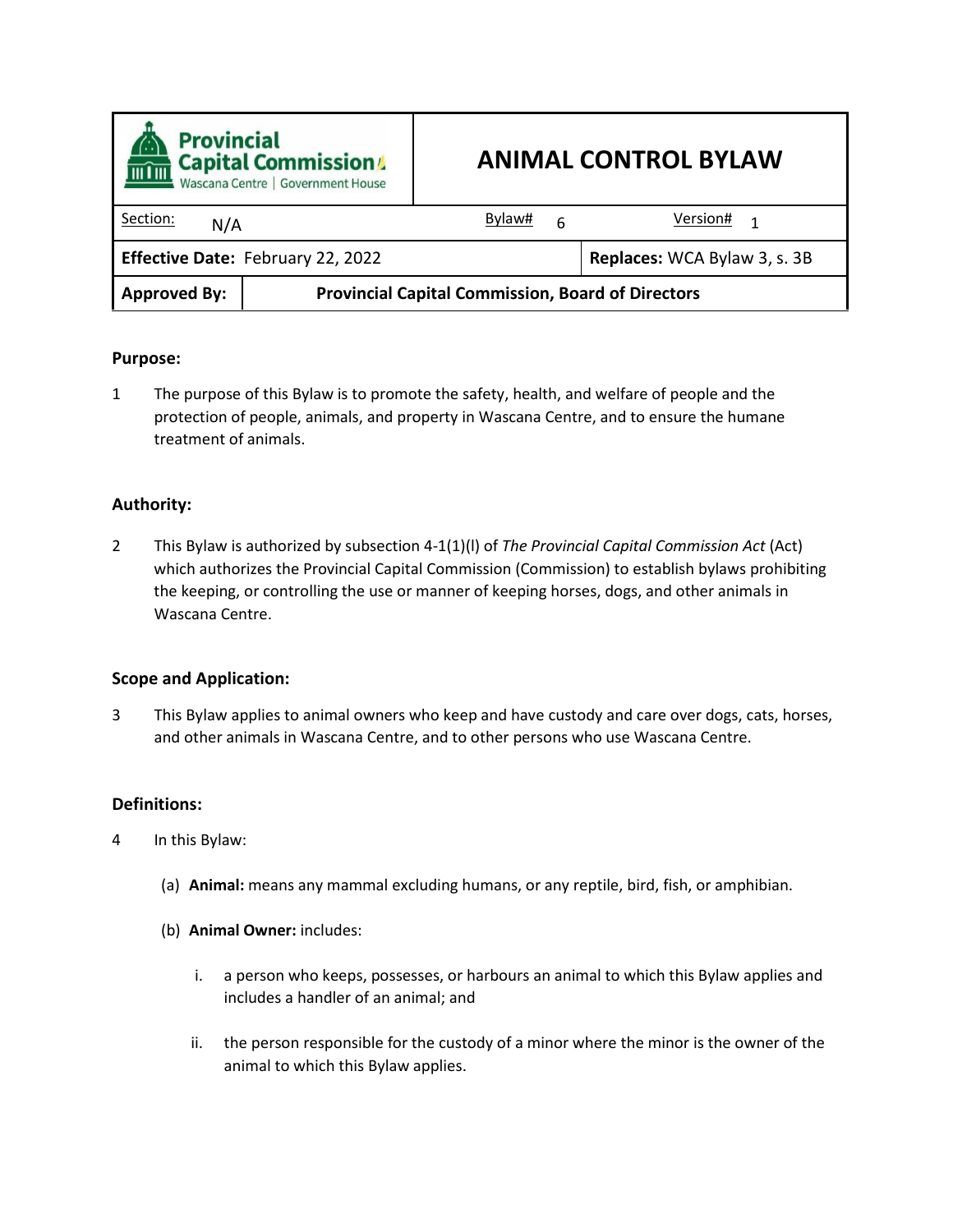- (c) **At large:** means being on:
	- i. public property unaccompanied by any person;
	- ii. public property accompanied by a person but not under the complete control of a person by means of a leash, or by placing in a crate, cage, or other appropriate storage unit; or
	- iii. private property without the permission of the owner or occupant of the property.
- (d) **Muzzle**: means a device of sufficient strength placed over an animal's mouth to prevent it from biting.
- (e) **Service Animal:** means an animal with specialized training used to assist persons with disabilities, and may include a guide dog, a hearing dog, an assist dog, a social signal dog, a seizure response dog, or a psychiatric service animal.

#### **Licensing of Animals**

- 5 Every owner of a dog or cat shall ensure that the dog or cat is licensed by the City of Regina or other municipality, has an identification tag, and wears the identification tag around its neck prior to the entry into Wascana Centre.
- 6 Every service animal that enters Wascana Centre and provides assistance to a person with disabilities must be licensed as a service animal in accordance with any provincial legislation or regulations.

#### **Control of Animals**

- 7 An animal owner shall not allow his or her animal to be at large at any time in Wascana Centre and shall have complete control of their animal by physical means at all times.
- 8 Any person eighteen years of age or older may restrain an animal found at large in Wascana Centre and convey the animal to an animal shelter.

#### **Animal Events**

9 Notwithstanding section 7, the Commission may grant an exemption of the application of this Bylaw for a permitted animal event, such as dog agility, or another controlled animal event where the animals involved in that event will not be considered at large, as long as the animal owner meets all of the following requirements: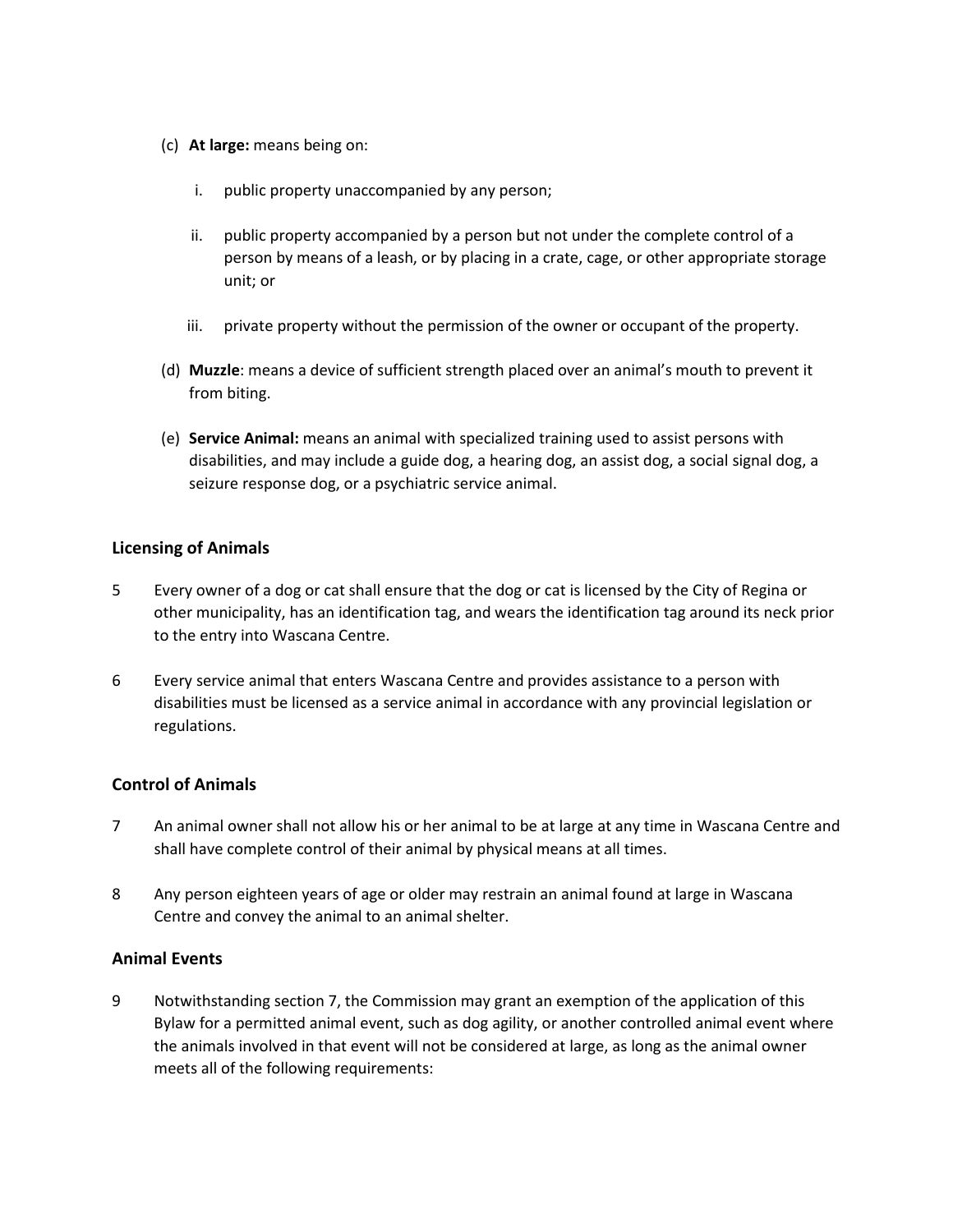- (a) the animal owner ensures the animal remains in the designated event area while it is not on leash or in a crate, cage, or other appropriate storage unit;
- (b) the animal owner uses any designated location in accordance with the periods of time and hours of the event;
- (c) the animal owner has complete control of the animal by either physical or verbal means at all times;
- (d) the animal has not been designated a dangerous animal; and
- (e) the animal does not display any signs of aggressive behavior.
- 10 The organizer of an animal event in section 9 shall apply for a permit according to Bylaw 2: Permits.
- 11 If a permit is granted for an animal event, the area designated in Wascana Centre for the animal event shall be a restricted area with access to the general public available only through the purchase of tickets or invitation.

#### **Nuisances**

12 Where an animal has defecated in Wascana Centre on public property, or private property without the consent of the owner of the property, the owner of the animal shall immediately remove the defecation and properly dispose of it in designated refuse containers.

#### **Dangerous Animals**

- 13 Every owner of an animal that has been found by a judge to be a dangerous animal shall ensure that the animal is licensed as a dangerous animal by the City of Regina, or other municipality prior to entry into Wascana Centre. The owner of the dangerous animal shall ensure that the animal wears its current dangerous license tag at all times while in Wascana Centre.
- 14 An animal that has been determined to be a dangerous animal by a judge shall only be allowed in Wascana Centre if the owner of a dangerous animal complies at all times with the terms of any dangerous animal designation order. The owner of a dangerous animal must supply a copy of any designation order to a Commission official upon request.
- 15 A dangerous animal within Wascana Centre shall be controlled as required by the terms of any dangerous animal designation order. The animal owner shall have full control of the animal at all times while within Wascana Centre, and ensure the animal is, at all times, secured by an appropriate leash and muzzle or in a crate, cage, or appropriate storage unit.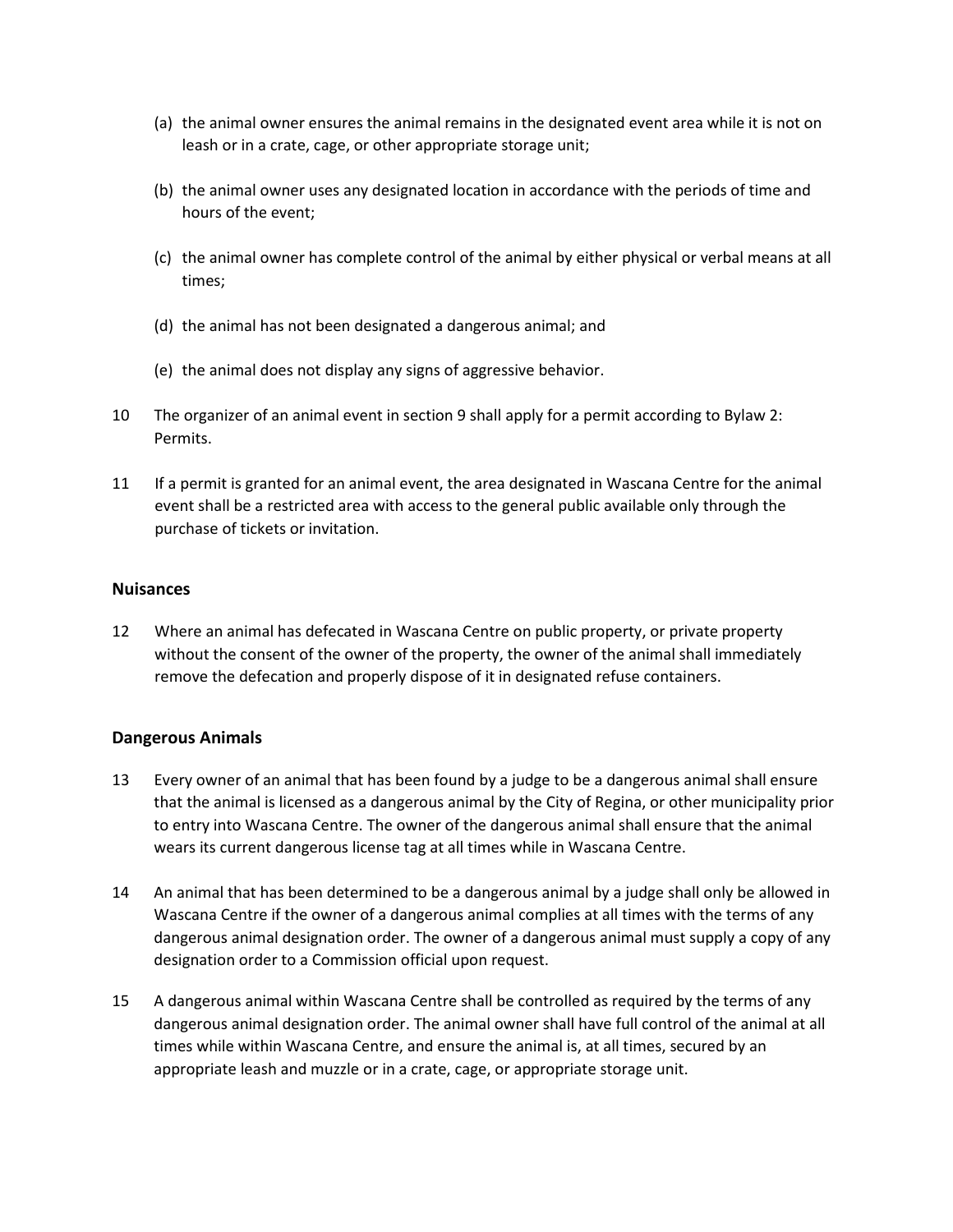- 16 If a bylaw enforcement officer forms a reasonable belief that the owner of a dangerous animal has failed to comply with the terms of a dangerous animal designation order, or the owner is not in full control of the animal, then the officer may direct the owner of a dangerous animal to remove the animal from Wascana Centre.
- 17 Any person who does not comply with an order or part of an order issued with respect to dangerous animals, or a direction of a bylaw enforcement officer to remove an animal is guilty of a bylaw offence.
- 18 Any person who owns an animal that, without provocation, attacks, assaults, wounds, bites, injures, or kills a person or domestic animal, is guilty of a bylaw offense.

#### **Enforcement**

19 If a person contravenes or fails to comply with a provision of this Bylaw that person is guilty of an offence and subject to the penalties listed in Commission Bylaw 5: Enforcement Bylaw

#### **Repeal**

This Bylaw repeals Bylaw 3: Conduct of Persons, s. 3B of the Wascana Centre Authority dated July 17, 2018.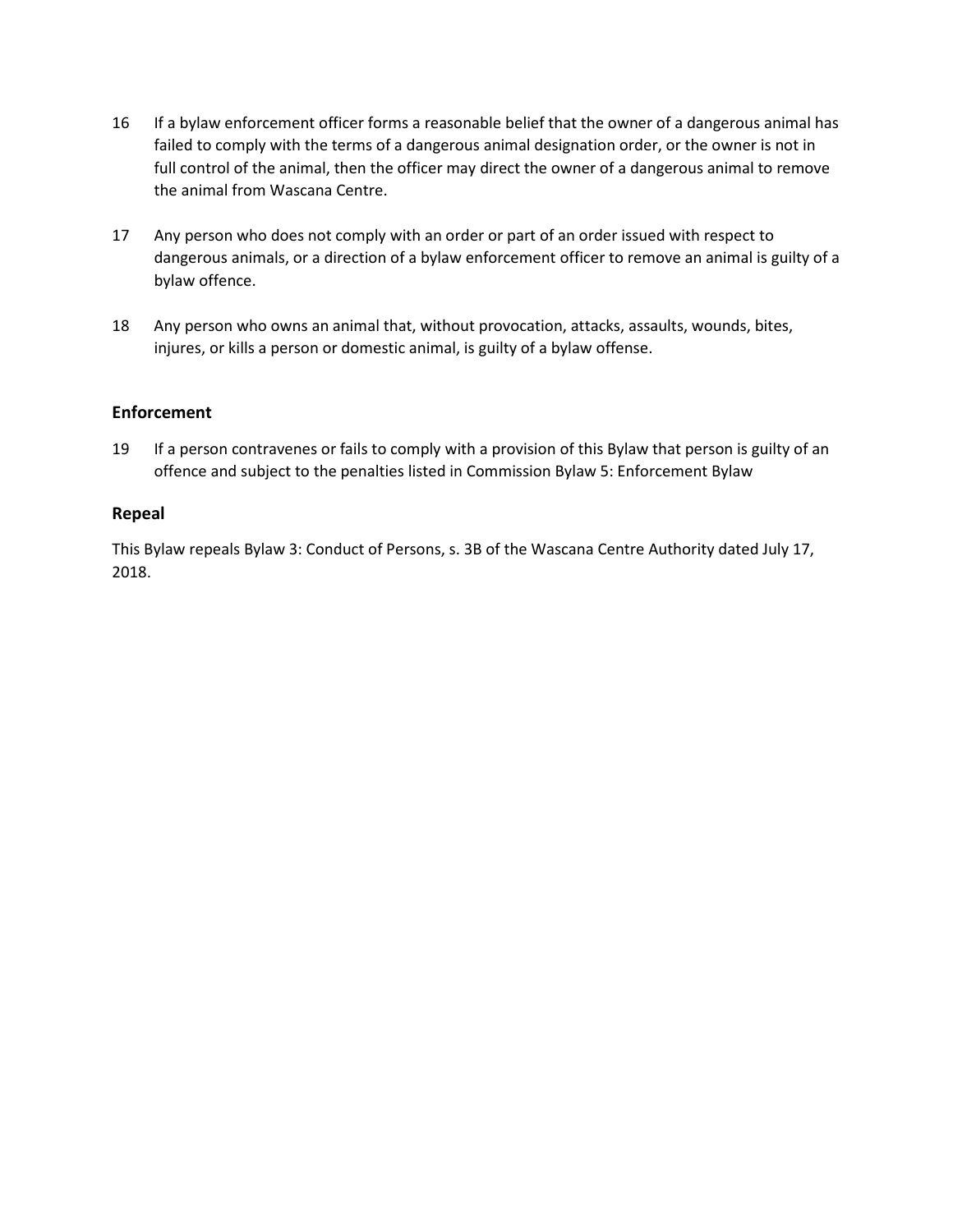<span id="page-27-0"></span>

| <b>Provincial</b><br><b>Capital Commission</b><br>mûm<br>Wascana Centre   Government House | <b>NOISE BYLAW</b>            |  |  |
|--------------------------------------------------------------------------------------------|-------------------------------|--|--|
| Section:<br>N/A                                                                            | Bylaw#<br>Version#            |  |  |
| Effective Date: June 10, 2022                                                              | <b>Replaces: WCA Bylaw 20</b> |  |  |
| <b>Provincial Capital Commission, Board of Directors</b><br><b>Approved By:</b>            |                               |  |  |

1 The purpose of this Bylaw is to regulate and prevent any loud and excessive noise that is likely to disturb any reasonable person in Wascana Centre or in areas immediately adjacent to Wascana Centre.

#### **Authority:**

2 This Bylaw is authorized by subsection 4-1(1)(k) of *The Provincial Capital Commission Act* which authorizes the Provincial Capital Commission (Commission) to establish bylaws prohibiting the making of unnecessary noise.

#### **Scope and Application:**

3 This Bylaw applies to all persons who conduct activities within Wascana Centre.

#### **Definitions:**

4 n/a

#### **General Prohibitions**

- 5 No person shall make, continue, cause, or permit to be made or continued, any unreasonably loud or excessive noise in Wascana Centre likely to disturb any reasonable person in Wascana Centre or in areas immediately adjacent to Wascana Centre.
- 6 Factors determining whether a sound is an unreasonably loud or excessive noise likely to disturb any reasonable person include, but are not limited to, the following:
	- (a) land use of the surrounding area, including the proximity of the sound to any residential use or other use containing sleeping quarters;
	- (b) whether a sound is plainly audible across the property line from which the sound emanates;
	- (c) time of day and day of the week;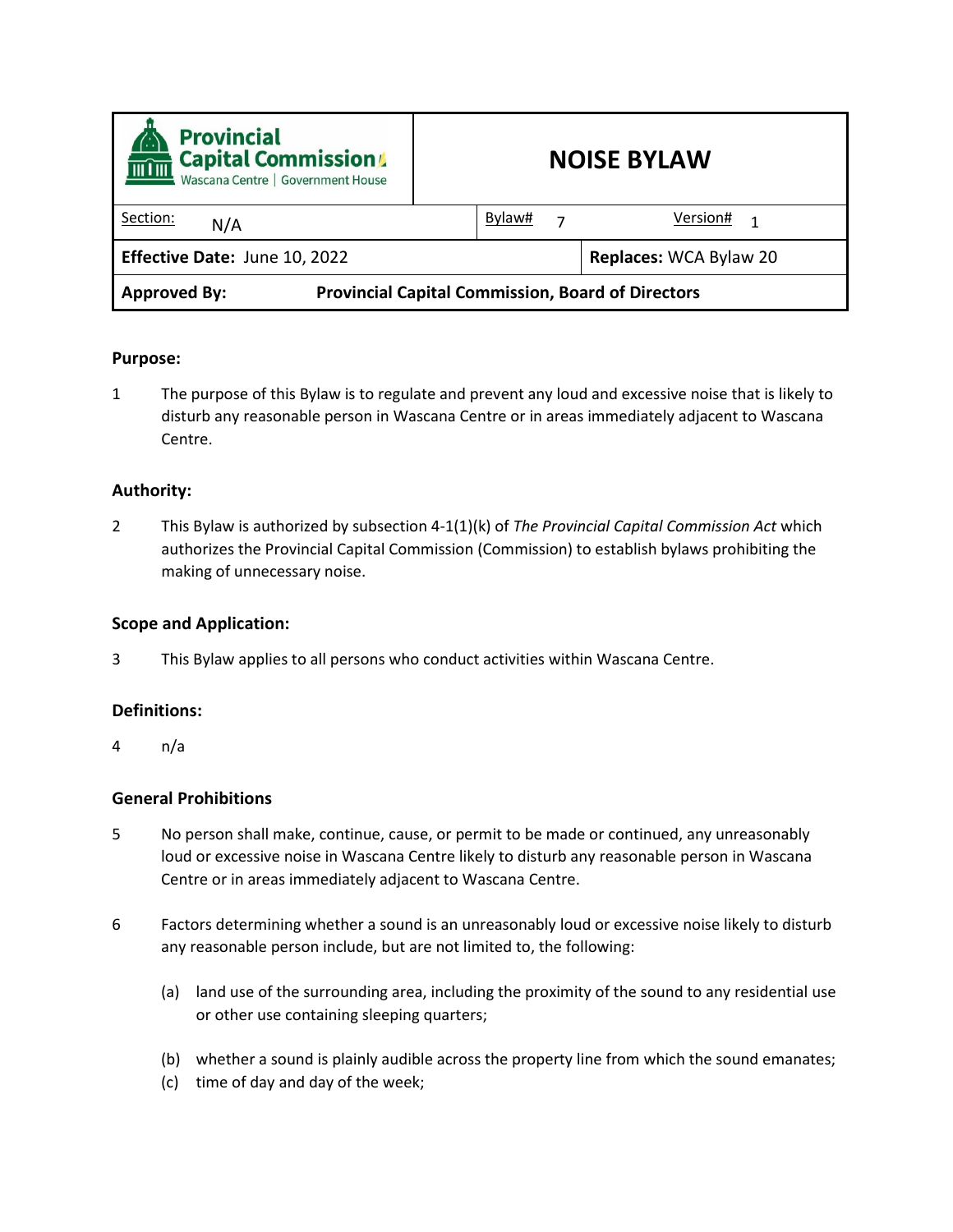- (d) duration;
- (e) volume;
- (f) type or nature of the sound;
- (g) the frequency or persistence of occurrence;
- (h) the nature of the activity from which the sound emanates; and
- (i) any other relevant factor.

#### **Specific Restrictions**

#### Land Use Noises

- 7 Subject to subsection 6, no person shall cause or permit to be made or continued any noise that exceeds 70dBA (between 7:00am-10:00pm) or 65 dBA (between 10:00pm-7:00am) for a cumulative period greater than 15 minutes in any hour as measured using a Type 2 sound level meter at 1.2 metres above the ground level surface.
- 8 The following noises shall be exempt from section 7:
	- (a) noises from authorized construction or maintenance activities between 7:00am and 10:00pm; and
	- (b) noises from safety signals, emergency vehicles and equipment, warning devices and emergency pressure release valves.

#### Motor Vehicles

- 9 No person shall create loud unusual or unnecessary noise in the operation of a motor vehicle upon a road, street, bridge, highway, lane, alley, square, or public place within Wascana Centre whether the noise is caused by the mechanical condition of the motor vehicle or the manner which the motor vehicle is operated and whether or not the vehicle is stationary or moving at the time the noise is created.
- 10 No person shall use a motor vehicle air horn, signaling device, warning system, or siren that emits or causes to be emitted any loud, unusual, or unnecessary noise, or noises which annoy, disturb, injure, endanger, or detract from the comfort, repose, health, peace or safety of others, unless otherwise authorized by *The Traffic Safety Act* or regulations.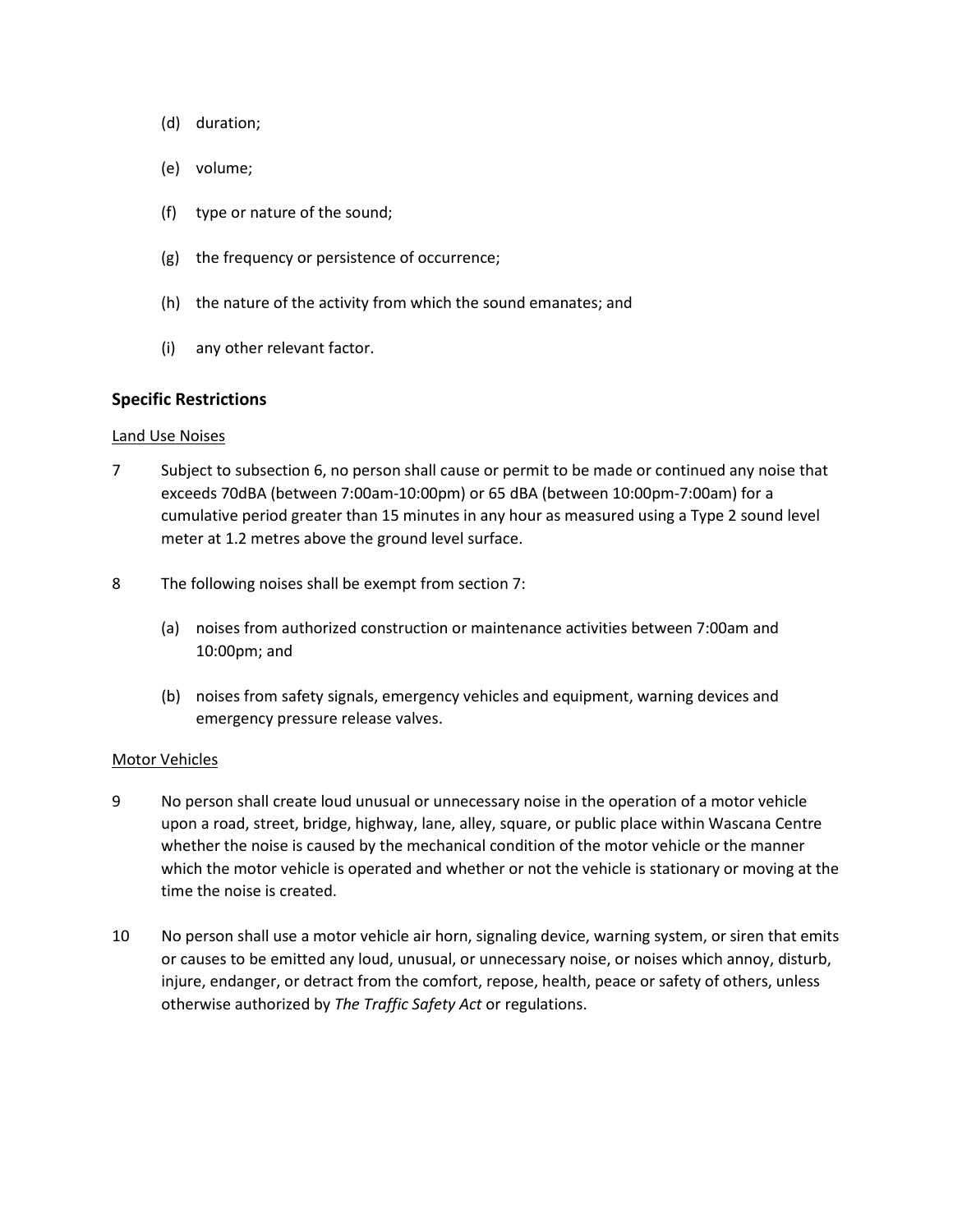#### Public Events and Commercial Uses

- 11 Except where an authorized permit or commercial license allows, no person shall use a loudspeaker or other device for the amplification of sound for any purpose in a public place or for commercial purposes:
	- (a) upon any road, street, bridge, highway, lane, alley, square, or public place within Wascana Centre; or
	- (b) in any building or place from which the sound is or is intended to be audible to people on the adjacent road, street, bridge, highway, lane, alley, square, or public place.
- 12 Except where an authorized commercial license allows, no person shall advertise any event, merchandise, engage in any commercial activity, or solicit a person for monetary gain by calling aloud, ringing bells, or playing any type of musical instrument in any part of Wascana Centre.

#### Industrial and Commercial Noises

- 13 No person shall load or unload motor trucks in an area within 100 meters of a residential area between the hours of ten (10:00) o'clock in the evening and seven (7:00) o'clock in the morning.
- 14 No person shall carry on construction in an area within 100 meters of a residential area between the hours of ten (10:00) o'clock in the evening and seven (7:00) o'clock in the morning which involves hammering, sawing, or the use of any mechanical tools or equipment capable of creating a sound which may be heard beyond the boundaries of the site on which the activity is being carried on.

#### **Exceptions**

- 15 Notwithstanding the provisions of this Bylaw, this Bylaw does not apply to a person who emits or causes to be emitted noise in conjunction with any:
	- (a) work carried on by the Commission, its agents, contractors, or employees;
	- (b) work carried on by a participating party, its agents, contractors, or employees that is of an urgent or emergency nature;
	- (c) outdoor events or activities that are, subject to any applicable bylaws or policies of the Commission, authorized on lands owned by a participating party;
	- (d) events or activities authorized by the Commission;
	- (e) constitutionally protected activity where that activity is authorized by a permit granted by the Commission according to Bylaw 2: Permits; or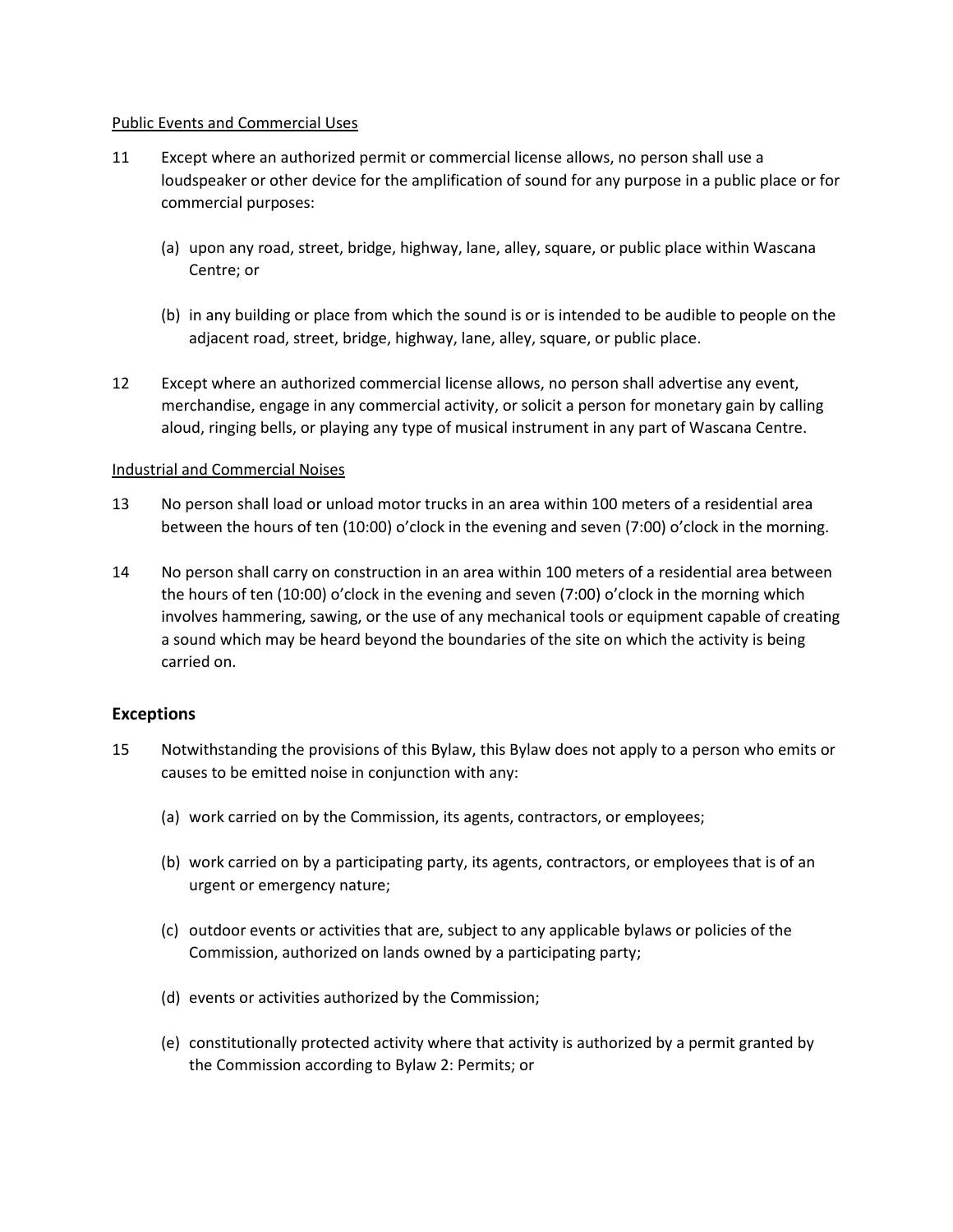- (f) snow removal by mechanical means from parking lots used in conjunction with commercial, educational, or institutional establishments where the operation is pursuant to the terms of a contract with the Commission or a participating party.
- 16 Notwithstanding any of the provisions of this Bylaw, the Bylaw does not apply to any person who emits or causes the emission of noise in connection with any life-saving duty or responsibility or any person acting in an emergency situation.

#### **Enforcement**

17 If a person contravenes or fails to comply with a provision of this Bylaw that person is guilty of an offence and subject to the penalties listed in Commission Bylaw 5: Enforcement Bylaw.

#### **Repeal**

18 This Bylaw repeals Bylaw 20: Reference to City Bylaw No. 6980 Re Noise of the Wascana Centre Authority dated July 17, 2018.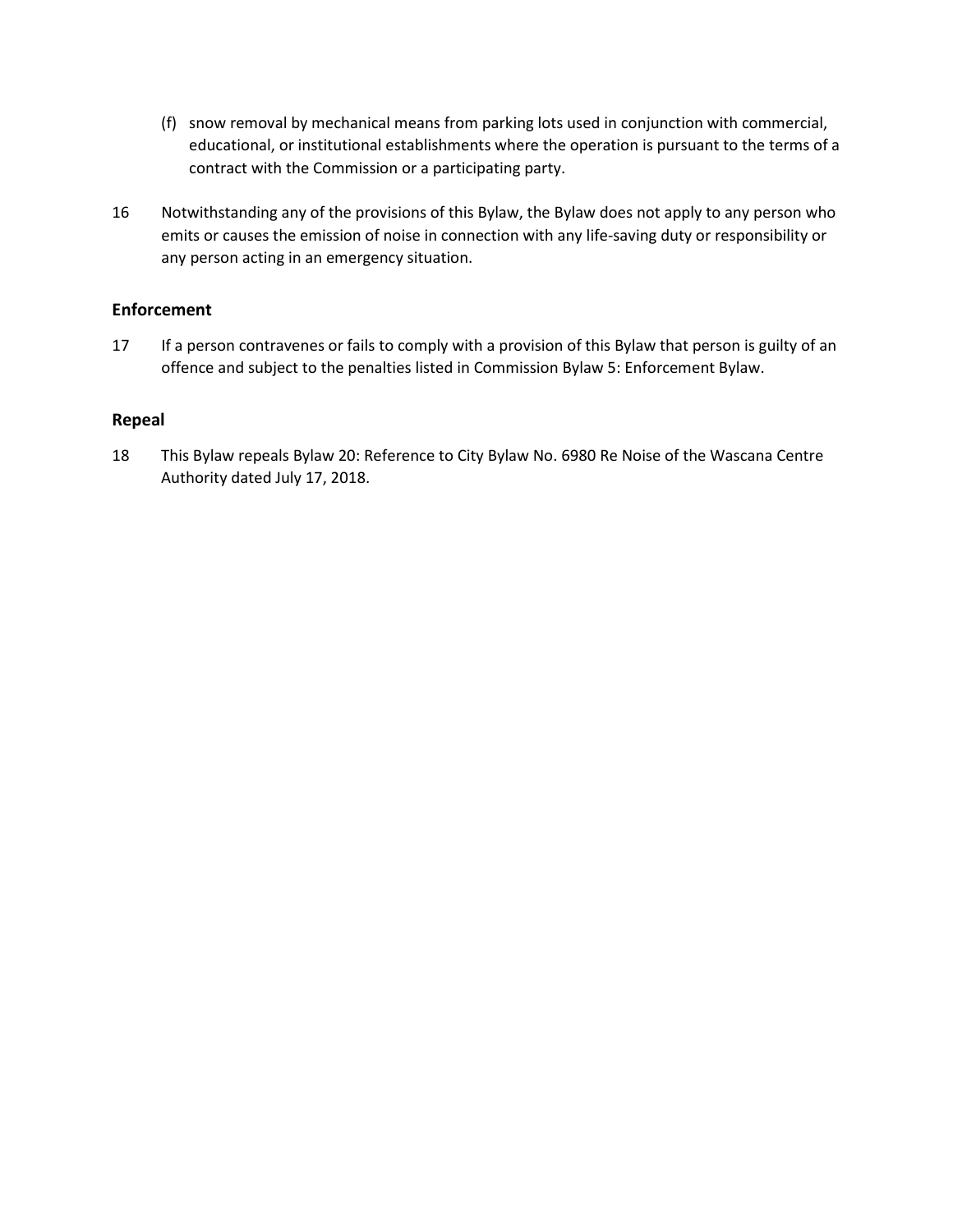<span id="page-31-0"></span>

| <b>Provincial</b><br><b>Capital Commission</b><br>Wascana Centre   Government House | <b>TRAF</b> |  |
|-------------------------------------------------------------------------------------|-------------|--|
| Section:<br>N/A                                                                     |             |  |
| :ffoetive Date: June 10, 2022                                                       |             |  |

## **TRAFFIC AND PARKING BYLAW**

| <u>Section:</u><br>N/A        | Bylaw# | Version#                                                      |
|-------------------------------|--------|---------------------------------------------------------------|
| Effective Date: June 10, 2022 |        | Replaces: WCA Bylaws 9, 10, 11,<br>12, 13, 14, 17, 18, 19, 20 |

**Approved By: Provincial Capital Commission, Board of Directors**

#### **Purpose:**

1 The purpose of this Bylaw is to control traffic, including the regulating of speed and parking of vehicles in Wascana Centre.

#### **Authority:**

2 This Bylaw has been created under subsections  $4-1(1)(b)$ ,  $4-1(1)(c)$ , and  $4-1(1)(d)$ of *The Provincial Capital Commission Act* (Act) which authorizes the Provincial Capital Commission (Commission) to establish bylaws to control traffic, including the regulating of speed and parking of vehicles; remove or cause the removal of any vehicle or boat; impound or store any vehicle or boat; and provide for the recovery of the cost of removing, impounding, and storing a vehicle or boat.

#### **Scope and Application:**

- 3 Pursuant to subsection 4-1(5) of the Act, provisions of the City of Regina Traffic Bylaw are in force and in effect within Wascana Centre to the extent that they do not conflict with this Bylaw. For greater clarity, sections 55-65 of the City of Regina Traffic Bylaw do not apply to Wascana Centre.
- 4 Pursuant to section 4-2 of the Act, this Bylaw shall not apply to parking throughout that portion of Wascana Centre consisting of university land.

#### **Definitions:**

- 5 In this Bylaw:
	- (a) **Boat:** means any type of water-craft used to transport people or cargo, and includes motorized and non-motorized boats.
	- (b) **City of Regina Traffic Bylaw:** means Bylaw No. 990 of the City of Regina, as amended or replaced from time to time.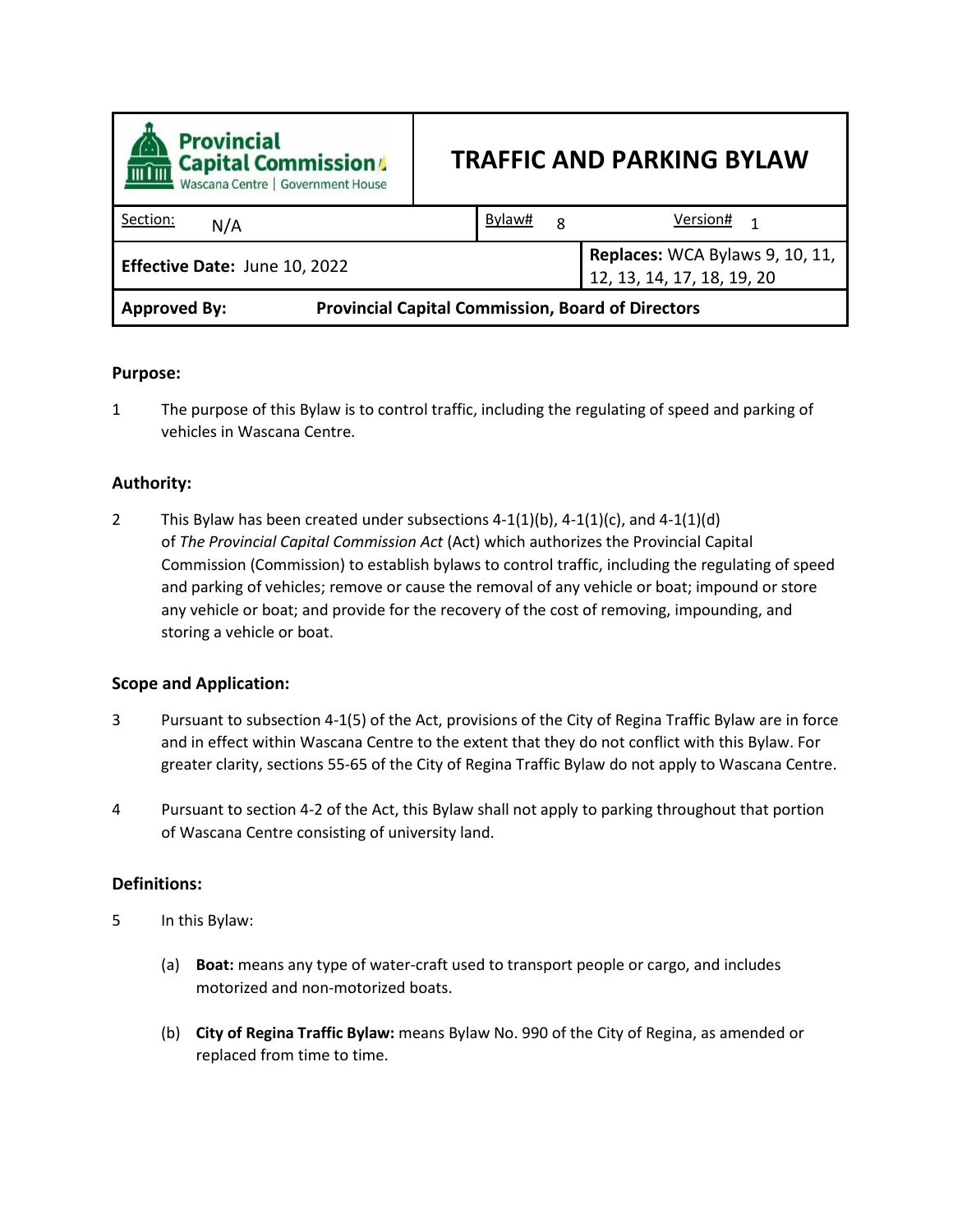- (c) **Parking Privileges**: means the right to park a vehicle in a parking stall, pay parking zone, or parking lot by virtue of having purchased time to so park through a parking meter, from a pay parking station, or through an electronic payment system.
- (d) **Parking Stall**: means a portion of a public highway or an area indicated by a meter, signs, markings, physical barrier, or any of these as a parking space for a vehicle.
- (e) **Pay Parking Zone**: means that portion of a parking lot, or an area designated by a meter, parking pay station, parking signage, or other designation for the purpose of parking vehicles for a fee.
- (f) **Scenic Drive:** means the public highways marked as scenic drives under Principle 10 of the Master Plan.
- (g) **Vehicle:** means a device in, on or by which a person or thing is or may be transported or drawn on a road, street, bridge, highway, land, alley, or square and includes agricultural implements but not bicycles, and, for the purpose of parking and stopping restrictions, includes any portion of a vehicle.

#### **Closure of Roads**

- 6 Pursuant to section 7-23(2) of the Act, the Executive Director of the Commission is designated as the person who may regulate or prohibit vehicular or pedestrian traffic within Wascana Centre. The Executive Director shall have the right to determine the matters required, permitted, or authorized in and by section 7-23 of the Act and this Bylaw.
- 7 No person in Wascana Centre shall:
	- (a) operate a vehicle on any road, street, bridge, highway, lane, alley, square, or public place temporarily closed to vehicular traffic; or
	- (b) park or stop a vehicle on any road, street, bridge, highway, land, alley, square, or public place where parking or stopping is temporarily restricted.
- 8 Notwithstanding any provision of this Bylaw, the Chief of Police for the City of Regina or delegate or bylaw enforcement officer may direct traffic within Wascana Centre in cases of fire, accidents, traffic congestion, or other emergencies.

#### **Temporary Street Permits**

- 9 No person shall occupy any road, street, bridge, highway, lane, alley, square, public place, parking stalls, or designated pay parking zones or cause any encroachment or obstruction thereon.
- 10 Notwithstanding section 9, the Commission may issue a permit for the temporary use of a road, street, bridge, highway, lane, alley, square, or public place.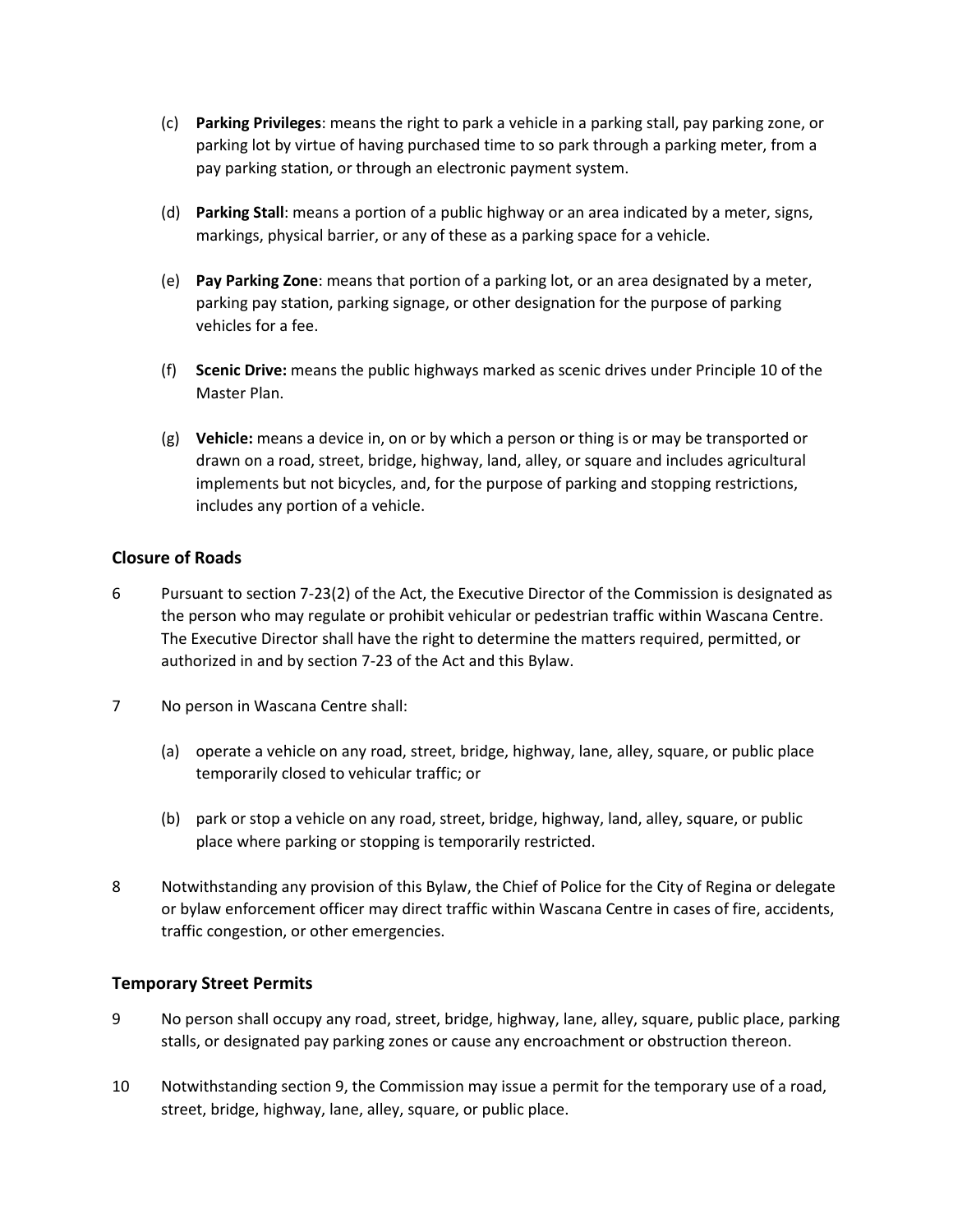11 A permit application under section 10 must be submitted using the application form and providing the information specified in Commission Bylaw 2: Permits.

#### **Speed Limits**

- 12 No person shall drive a vehicle within Wascana Centre at a speed greater than forty (40) kilometres per hour.
- 13 Notwithstanding section 12, the Commission may fix a speed limit other than forty (40) kilometres per hour on any public highway or portion thereof by erecting signage stating the speed limit.
- 14 Subsections 12 and 13 do not apply to the following public highways or extensions thereof:
	- (a) Broad Street;
	- (b) Wascana Parkway;
	- (c) the north-west side of the intersection between Wascana Parkway and No. 1 Highway Bypass; or
	- (d) Assiniboine Avenue Overpass Entrance Ramp.

#### **Vehicles**

- 15 Except as authorized by the Commission, no person shall operate any vehicle within Wascana Centre, except:
	- (a) on a public highway or designated roads, streets, bridges, lanes, or alleys;
	- (b) in an authorized parking area;
	- (c) while lawfully engaged in construction or maintenance work; or
	- (d) in a garage, vehicle maintenance, or assembly area or private driveway intended for the use of a vehicle.
- 16 Trucks utilized by personnel authorized by the Commission or a participating party for construction, improvement, or maintenance of land or public highways, or the delivery of goods within Wascana Centre may pass over a scenic drive if necessary for the work.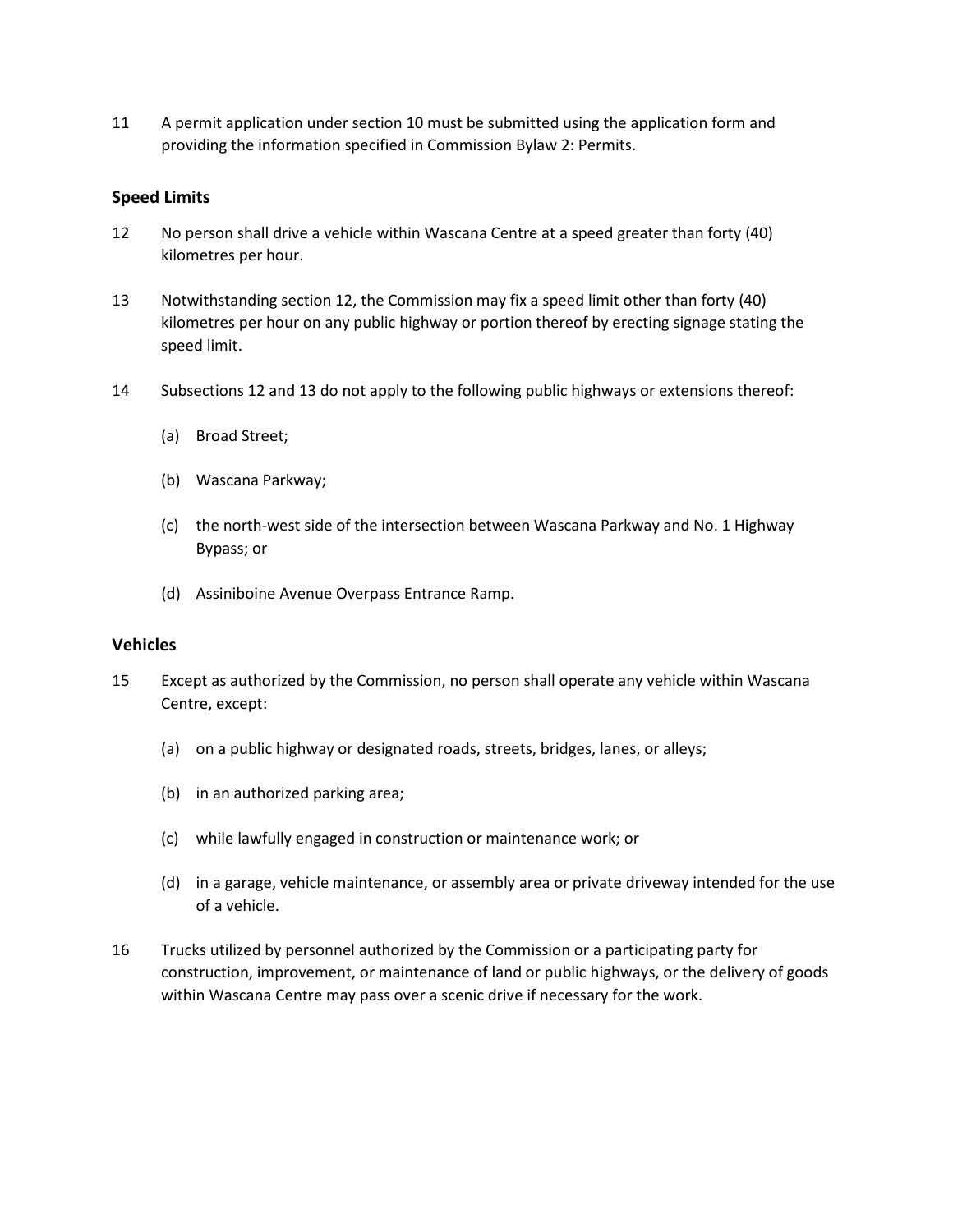#### **Parking**

- 17 Parking of a vehicle is permitted on a public highway in an area where parking is not otherwise prohibited or restricted, and does not block the reasonable flow of vehicular and pedestrian traffic, or in other designated areas in Wascana Centre.
- 18 Vehicles may be parked in designated:
	- (a) parking stalls;
	- (b) parking lots; and
	- (c) pay parking zones

providing that the time limit on parking signage or parking privilege is observed and the applicable fee for a permit or parking privilege is paid. Permitted vehicles may be parked as designated in or on the permit or the parking privilege.

- 19 No person shall park a vehicle in a manner that takes up, interferes, or obstructs more than one parking stall.
- 20 Except as authorized by a signage or a permit, no person shall park a vehicle or mobile home for more than 24 consecutive hours or camp and stay in a vehicle overnight.
- 21 No person shall park a vehicle in a parking stall, a parking lot, or a pay parking zone beyond the time limit specified:
	- (a) by the parking signage;
	- (b) the time specified on the valid permit for the location; or
	- (c) the parking privileges paid for and obtained for the location, as the case may be.
- 22 No person shall park a vehicle in any time-limited pay parking zone for more than the daily timelimit.
- 23 No person shall park their vehicle in a parking stall or a parking zone marked by signs as reserved for persons with disabilities without a valid disability parking permit issued by the Saskatchewan Abilities Council or another agency of governmental jurisdiction recognized to have issuing authority.

#### **Pay Parking and Parking Permits**

24 Pay parking is available in Wascana Centre in designated: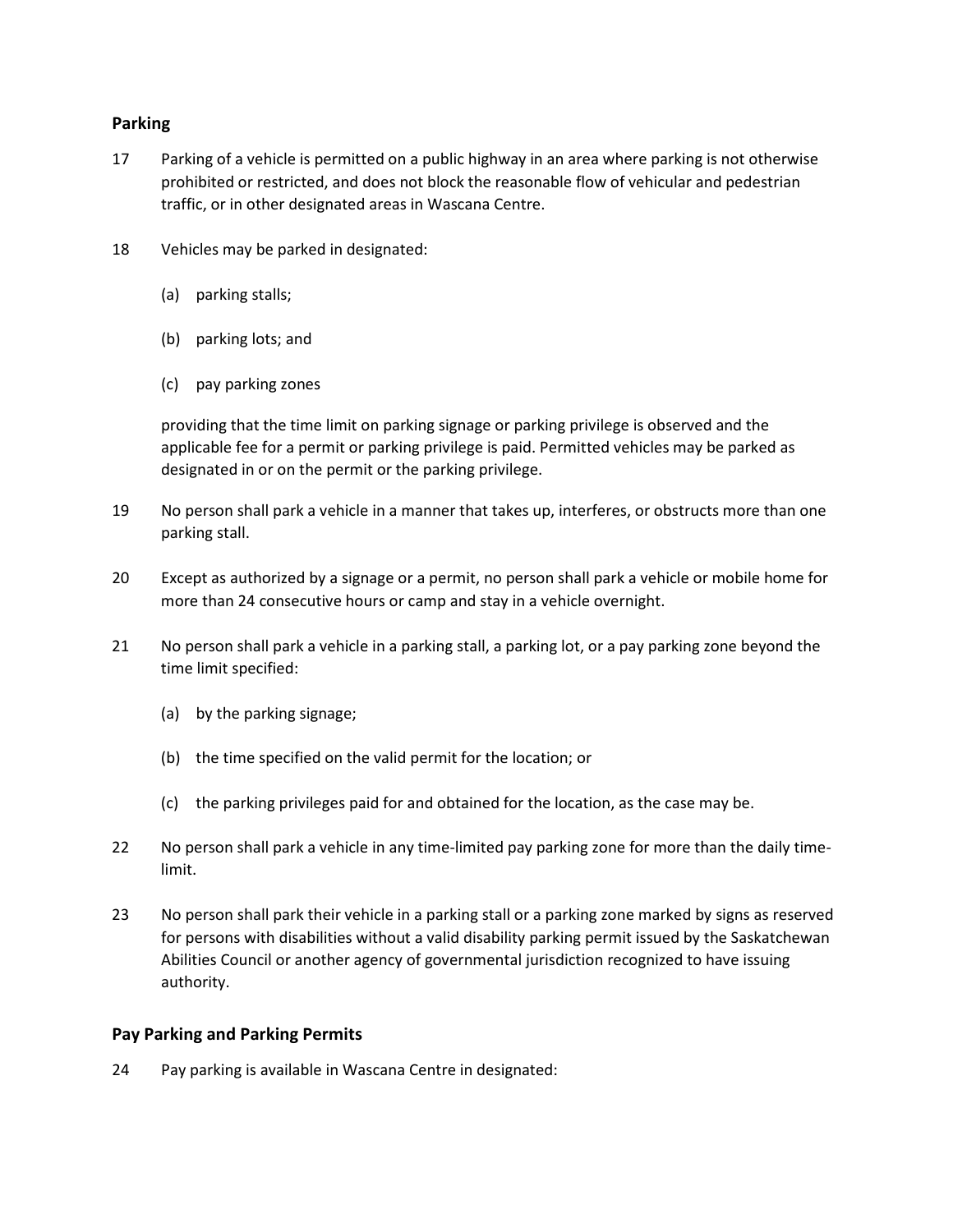- (a) parking stalls and parking lots pursuant to a permit or parking privilege; and
- (b) pay parking zones pursuant to a permit or parking privileges obtained through use of a parking pay station, a parking meter, or an electronic payment system.
- 25 Permits or parking privileges are subject to fees established from time to time as published by the Commission or as indicated on or in the applicable parking signage, parking pay station, parking meter, or electronic payment station.
- 26 The Commission will administer and issue permits and parking privileges granting the owner or operator of a vehicle the ability to park in the area designated on the permit or the parking privileges. The authority to administer and issue permits and parking privileges may be delegated in writing by the Commission to other property owners in Wascana Centre.
- 27 If a physical permit is issued to an individual or organization, the permit shall be affixed or so attached to the vehicle according to the instructions printed on the permit or provided with the permit.
- 28 Permits and parking privileges issued to individuals are non-transferable.

#### **Impoundment of Vehicles and Boats**

- 29 A bylaw enforcement officer may remove or cause to be removed any vehicle or boat that is unlawfully placed, left, or kept within Wascana Centre and impound or store such boat or vehicle.
- 30 Impounded vehicles or boats shall be stored at a location designated by the Commission.
- 31 The registered owner of the vehicle or boat is liable to the Commission for the actual costs of removal, impounding, and storage and for any fee required to retrieve the vehicle and boat.
- 32 The Commission is not liable for any costs related to impoundment of a vehicle or boat.

#### **Enforcement**

33 If a person contravenes or fails to comply with a provision of this Bylaw that person is guilty of an offence and subject to the penalties listed in Commission Bylaw 5: Enforcement Bylaw.

#### **Repeal**

34 This bylaw repeals Bylaw 9: Traffic, Bylaw 10: Parking, Bylaw 11: Vehicles, Bylaw 12: Direct Traffic, Bylaw 13: City of Regina Traffic, Bylaw 14: Impounding of Boats and Vehicles, Bylaw 17: City of Regina Traffic Bylaw, Bylaw 18: Traffic Signs, and Bylaw 19: Reference to City Traffic Bylaw of the Wascana Centre Authority dated July 17, 2018.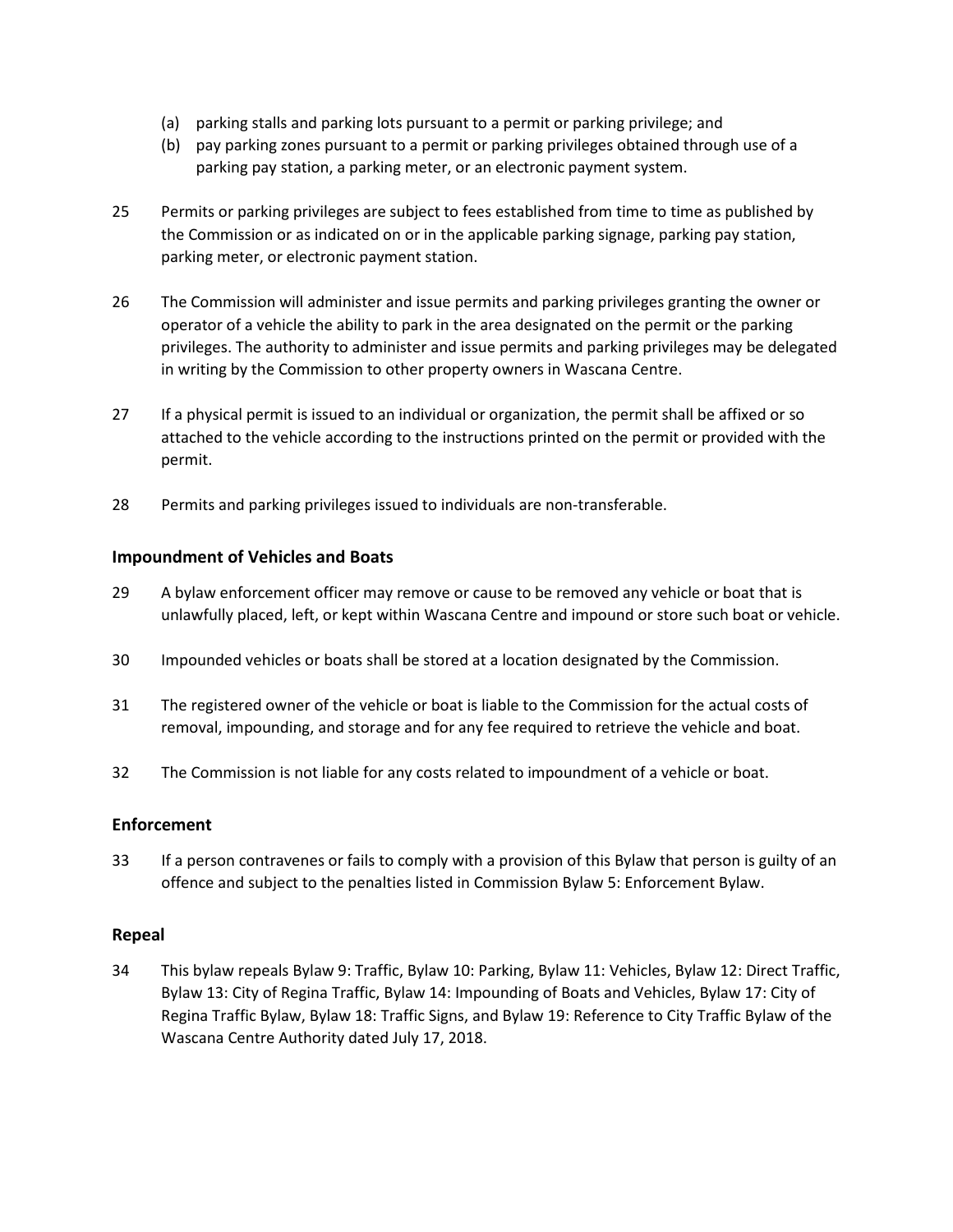<span id="page-36-0"></span>

| <b>Provincial</b><br><b>Capital Commission</b><br>Wascana Centre   Government House |  |
|-------------------------------------------------------------------------------------|--|
| Section:<br>N/A                                                                     |  |

# **LAND USE AND DEVELOPMENT BYLAW**

| <b>Provincial Capital Commission, Board of Directors</b><br><b>Approved By:</b> |        |   |                                     |  |
|---------------------------------------------------------------------------------|--------|---|-------------------------------------|--|
| Effective Date: June 10, 2022                                                   |        |   | <b>Replaces: WCA 21, 22, and 24</b> |  |
| Section:<br>N/A                                                                 | Bylaw# | O | Version#<br>$\overline{\mathbf{1}}$ |  |
|                                                                                 |        |   |                                     |  |

#### **Purpose:**

1 The purpose of this Bylaw is to prohibit any land use and development in Wascana Centre without approval from the Provincial Capital Commission (Commission).

#### **Authority:**

2 Sections 7-1 to 7-11 of *The Provincial Capital Commission Act* (Act) provide the Commission with legislative authority to approve all improvements within Wascana Centre and to enforce violations of the Act, the Master Plan, or this Bylaw.

This Bylaw is established under subsections  $4-1(1)(a)$  and  $4-1(1)(n)$  of the Act which authorizes the Commission to regulate the use of public land, the construction or alteration of any improvement on public land, and provide for the protection, care, and preservation of property.

#### **Scope and Application:**

3 This Bylaw applies to all persons or proponents of improvements and to all land usage in Wascana Centre.

#### **Definitions:**

4 n/a

#### **Improvements and Land Use**

- 5 No person shall erect, build, or construct an improvement or transport, destroy, or pull down an improvement in Wascana Centre unless approval is secured from the Commission according to any bylaws, policies, or procedures established by the Commission.
- 6 No proponent shall erect, build, or construct an improvement or transport, destroy, or pull down an improvement in Wascana Centre unless approval is secured from the Commission according to any bylaws, policies, or procedures established by the Commission.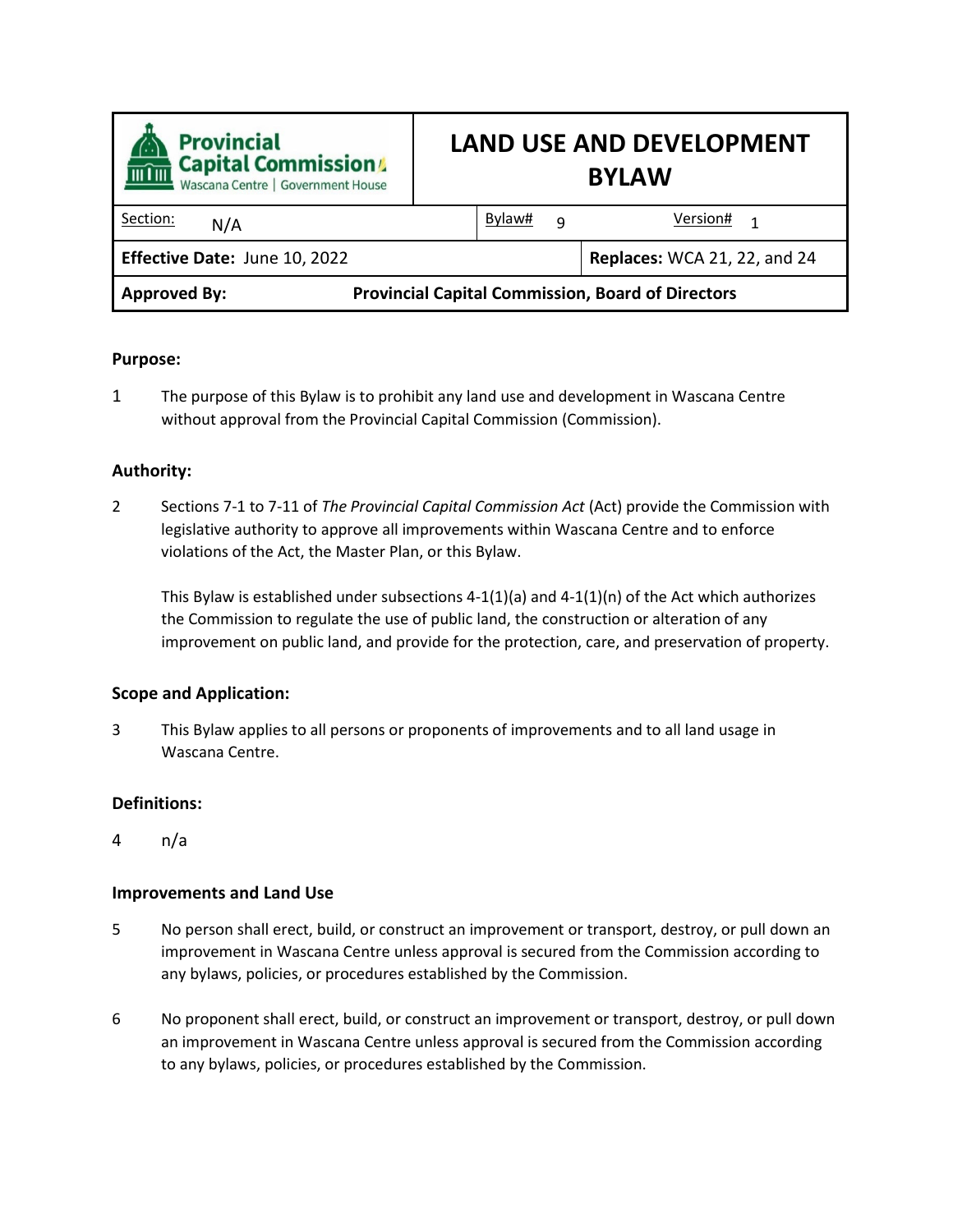- 7 No person or proponent shall transport, destroy, pull down, or alter a building or structure in Wascana Centre designated as heritage property, or that has been placed on a list of properties with historical significance, unless approval is secured from the Commission according to any bylaws, policies, or procedures established by the Commission.
- 8 If the Commission grants approval under sections 6 or 7, the proponent must abide by any terms or conditions of that approval, including the terms and conditions of any agreements regulating land usage requirements; health and safety standards; and site repair, restoration, and rehabilitation requirements.
- 9 Any change in land use must be approved by the Commission according to any bylaws or policies established by the Commission for this purpose.

#### **Enforcement**

10 If a person contravenes or fails to comply with a provision of this Bylaw that person is guilty of an offence and is subject to the penalties listed in in subsection 7-8(2) of *The Provincial Capital Commission Act* and as listed in Commission Bylaw 5: Enforcement Bylaw.

#### **Repeal:**

This Bylaw repeals Bylaw 21: Preservation of Property, Bylaw 22 Heritage Property Bylaw, and Bylaw 24 Land and Development of the Wascana Centre Authority dated July 17, 2018.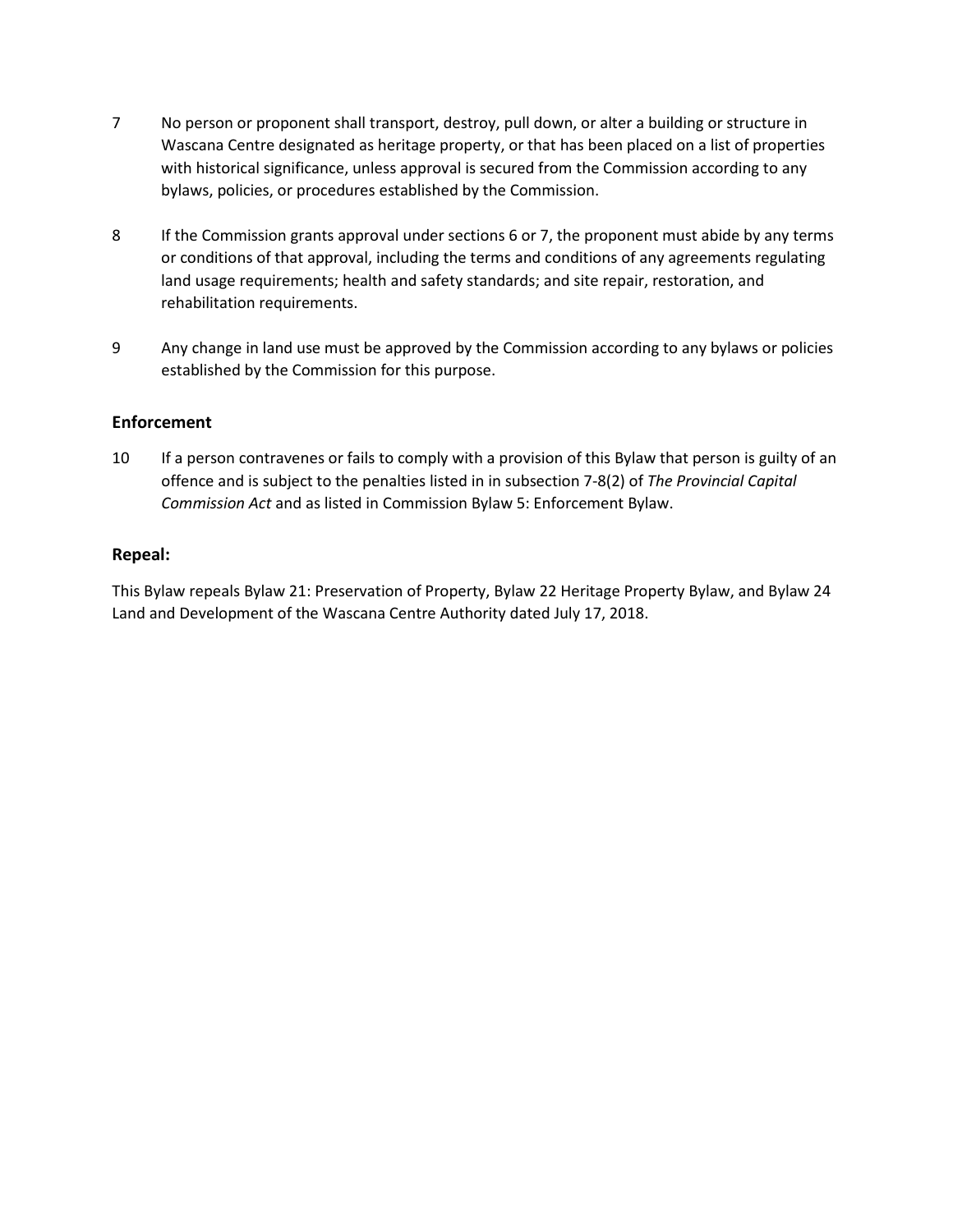<span id="page-38-0"></span>

| <b>Provincial</b><br><b>Capital Commission</b><br>孟<br>Wascana Centre   Government House | <b>PUBLIC USE OF SIGNS BYLAW</b> |  |
|------------------------------------------------------------------------------------------|----------------------------------|--|
| Section:<br>N/A                                                                          | Bylaw#<br>Version#<br>10<br>1    |  |
| Effective Date: June 10, 2022                                                            | Replaces: WCA Bylaw 23           |  |
| <b>Provincial Capital Commission, Board of Directors</b><br><b>Approved By:</b>          |                                  |  |

1 The purpose of this Bylaw is to regulate the use of signs in Wascana Centre in a manner consistent with *The Canadian Charter of Rights and Freedoms*.

#### **Authority:**

2 This Bylaw is established under subsection 4-1(1)(a) of *The Provincial Capital Commission Act* (Act) which permits the Commission to establish bylaws regulating the use of public land.

#### **Scope and Application:**

- 3 This Bylaw applies to all persons who use, erect, display, post, or affix signs in Wascana Centre.
- 4 Notwithstanding section 3, this Bylaw does not apply to persons who:
	- (a) erect, display, or affix signs located inside a building;
	- (b) hold or are otherwise in control of signs while the signs are in use; or
	- (c) use signs authorized by the Commission through a permitted event, a commercial license, or any other approval process.

#### **Definitions:**

- 5 In this Bylaw:
	- (a) **Designated Space**: means a location identified in section 8 of this Bylaw at Wascana Centre where a public notice board is constructed.
	- (b) **Event:** includes rallies, marches, activities, or occupancy to express an opinion on a political, social, economic, or religious issue, or any other matter of public concern.
	- (c) **Sign**: means any writing, number, image, picture, emblem, symbol, trademark, flag, banner, pennant, or any other figure of similar character (including graffiti) which: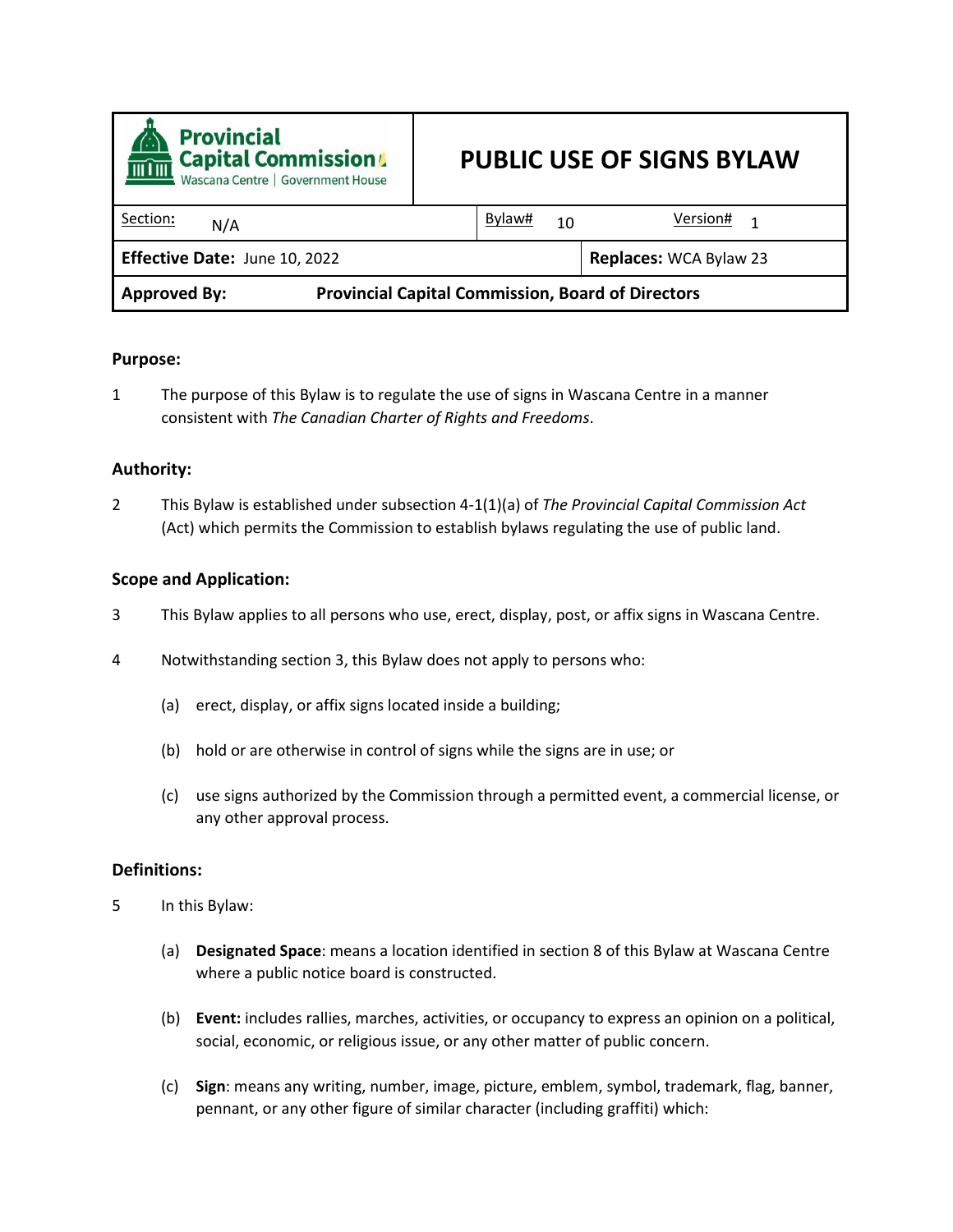- i. is a structure, or is attached to, displayed on, or in any manner represented on a building or structure;
- ii. is used as a visual medium to announce, direct attention to, inform, identify or advertise; or
- iii. is intended to be visible from outside a building.

#### **Designated Spaces: Public Notice Boards**

- 6 The Commission shall construct and maintain public notice boards for the posting of signs that will be placed at designated spaces in Wascana Centre by the Commission, including:
	- (a) Wascana Place;
	- (b) Wascana Marina;
	- (c) Spruce Island Overlook;
	- (d) Saskatchewan Science Centre and Kramer Imax Theatre;
	- (e) Candy Cane Play Area;
	- (f) Canada Games Athletic Complex;
	- (g) University of Regina at four locations:
		- i. northwest corner of the campus, west side of University Drive;
		- ii. east side of the intersection of University Drive South;
		- iii. Wascana Parkway, south side of University Drive;
		- iv. east side of the intersection of Wascana Parkway and Research Drive, south edge of Research Drive; and
	- (h) any other location that the Commission may determine from time.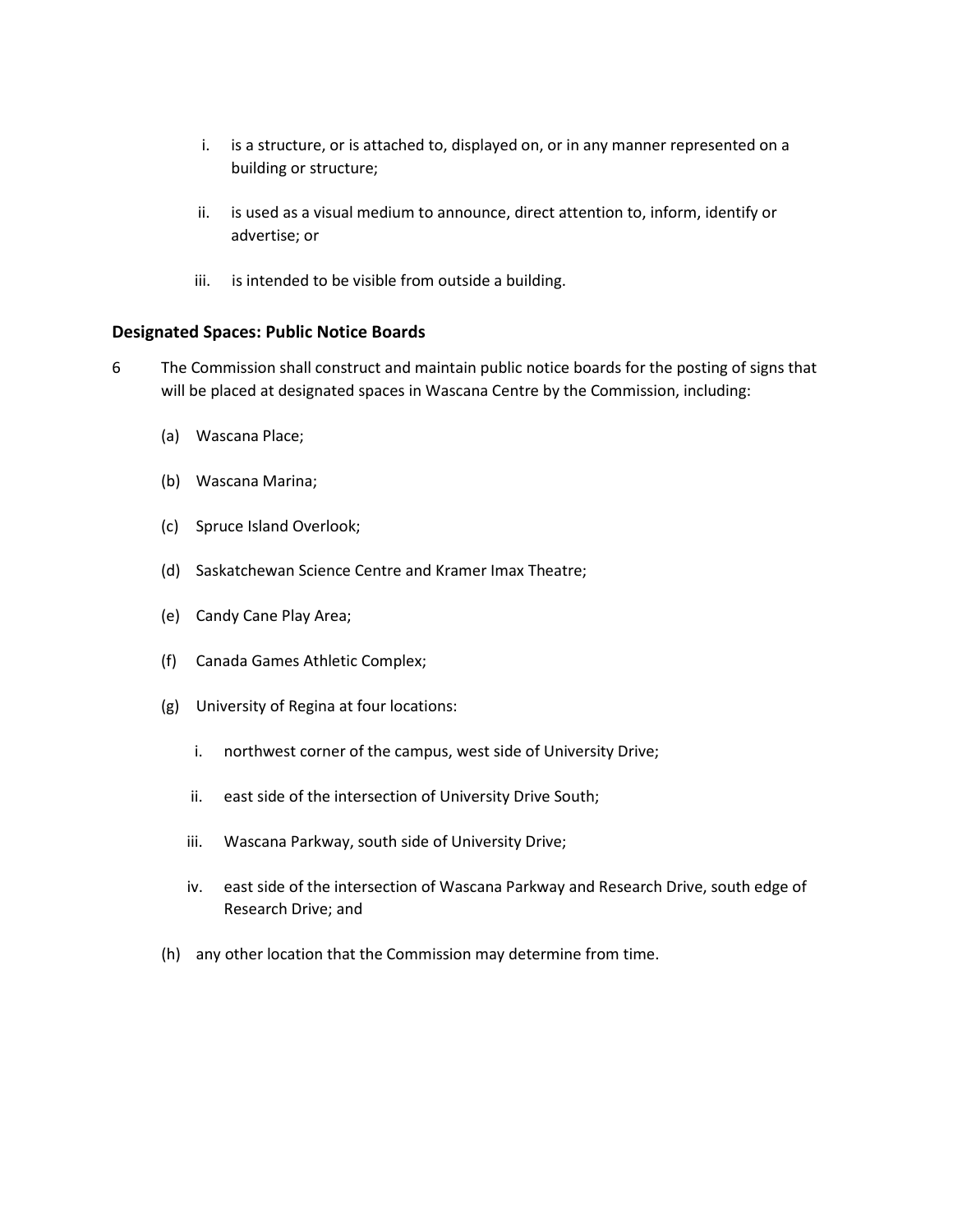#### **Public Use of Signs**

- 7 No person shall attach, place, or deposit any leaflets upon any parked vehicle within Wascana Centre.
- 8 No person shall erect, display, post, or affix a sign in Wascana Centre, except in designated spaces on a public notice board unless:
	- (a) a permit is granted by the Commission; or
	- (b) the sign is otherwise approved as part of an improvement under the Commission's Land Use and Development Policy.
- 9 Notwithstanding section 8 of this Bylaw, a person may use a sign as part of an event in Wascana Centre without a permit unless one of the following conditions apply:
	- (a) signs are erected, displayed, posted, or affixed in non-designated spaces and are not in the possession and control of the individual; or
	- (b) the placement of a sign at a specific location may result in damage to property or pose a risk to the health and safety of the public.
- 10 An application for a sign permit under section 8 shall be reviewed in accordance with the principles outlined in the Commission's Framework Bylaw and Permit Bylaw, which seeks to balance competing demands on the use of Wascana Centre, including those arising from the interests protected by *The Canadian Charter of Rights and Freedoms* and other constitutional enactments, to ensure the orderly administration of Wascana Centre for the benefit of the public.

#### **Monitoring and Removal of Signs**

- 11 The Commission shall monitor signs in Wascana Centre and may remove signs where:
	- (a) on a public notice board:
		- i. the event advertised by the sign has passed; or
		- ii. multiple signs from a single individual or organization prevent the use of the public notice board by others;
	- (b) a sign is erected, displayed, posted, or affixed without a valid permit or is in violation of a term and condition of a permit;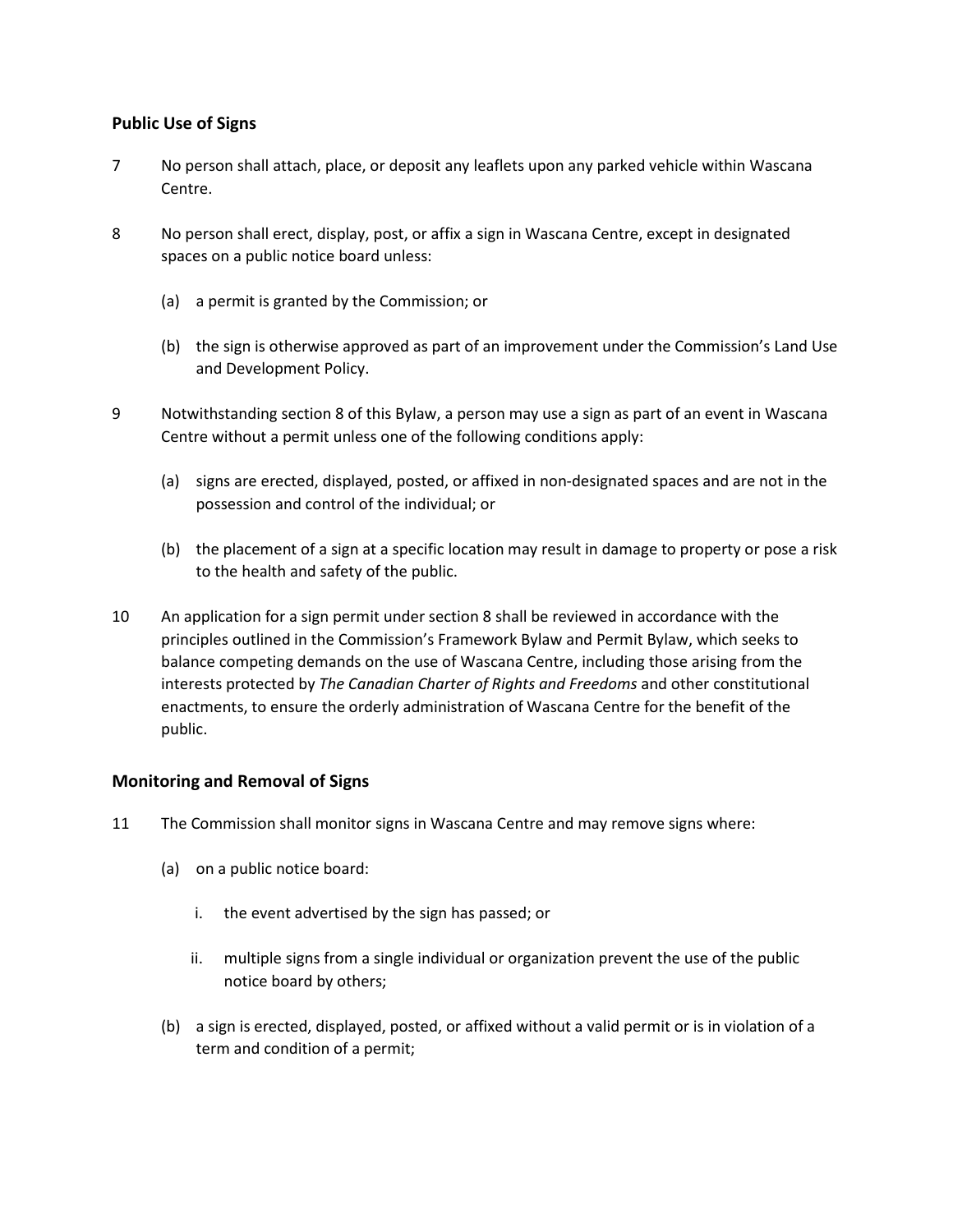- (c) the content or message of the sign violates provincial or federal law and is the subject of a police investigation or violates community standards;
- (d) the material on the sign is deemed by the Commission to unjustifiably interfere with the orderly administration of Wascana Centre for the benefit of the public; or
- (e) the sign is not in the personal possession or control of a person.
- 12 A bylaw enforcement officer or other authorized individual may direct an individual to bring the sign into compliance, take possession of the sign, or take any other enforcement action.

#### **Damage to Signs and Property Prohibited**

- 13 No person shall remove, damage, or deface:
	- (a) a public notice board;
	- (b) signs affixed to a public notice board; or
	- (c) other signs erected, displayed, or affixed in Wascana Centre.
- 14 Signs shall only be removed by authorized individuals or a bylaw enforcement officer.

#### **Enforcement**

15 If a person contravenes or fails to comply with a provision of this Bylaw that person is guilty of an offence and subject to the penalties listed in Commission Bylaw 5: Enforcement Bylaw.

#### **Repeal**

16 This bylaw repeals Bylaw 23: Freedom of Expression of the Wascana Centre Authority dated July 17, 2018.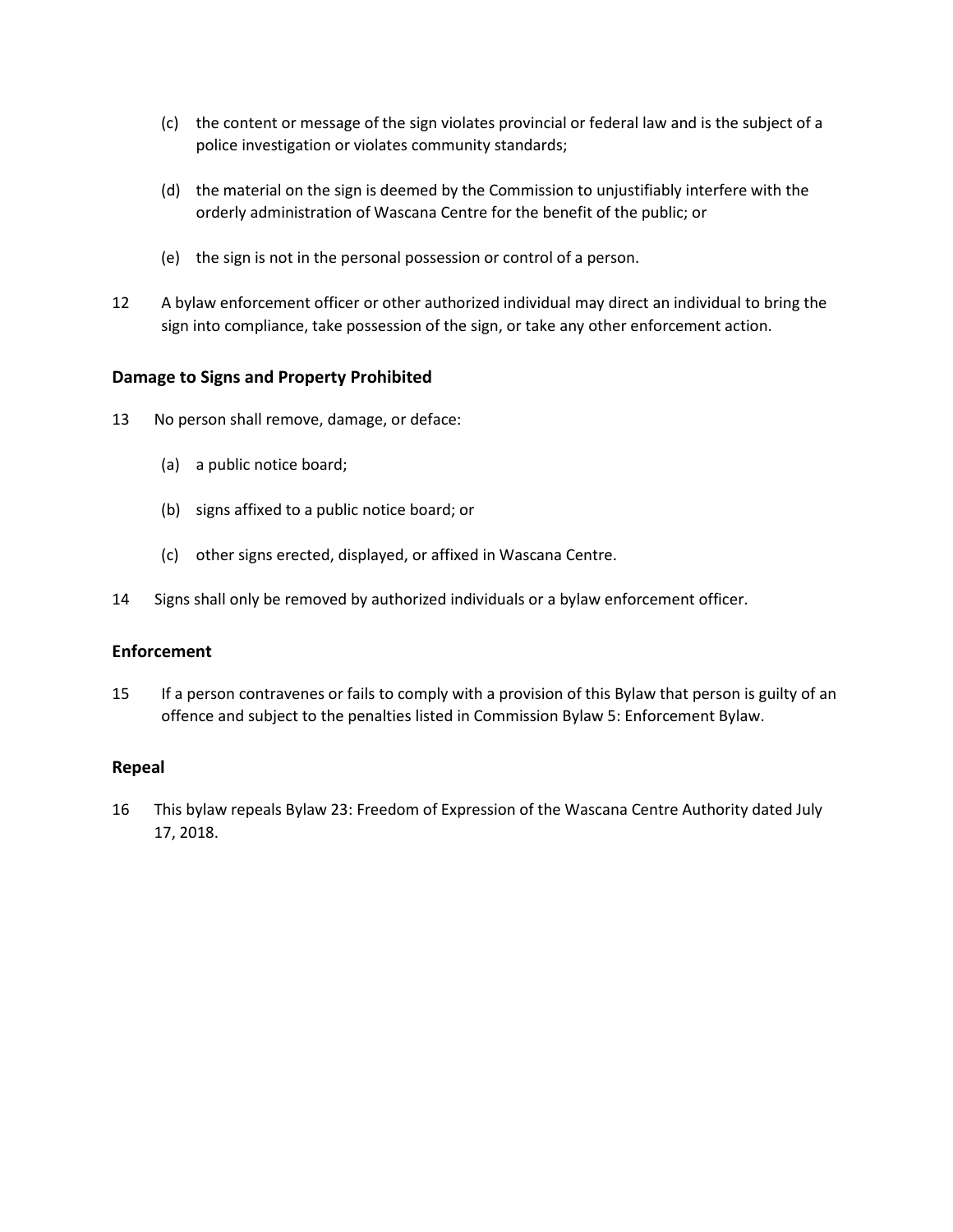<span id="page-42-0"></span>

| <b>Provincial</b><br><b>Capital Commission</b><br>而而<br>Wascana Centre   Government House | <b>CONSTRUCTION AND BUILDING</b><br><b>PERMITS</b> |  |
|-------------------------------------------------------------------------------------------|----------------------------------------------------|--|
| Section:<br>N/A                                                                           | Bylaw#<br>Version#<br>11<br>1                      |  |
| Effective Date: June 10, 2022                                                             | <b>Replaces: WCA Bylaw 25</b>                      |  |
| <b>Provincial Capital Commission, Board of Directors</b><br><b>Approved By:</b>           |                                                    |  |

1 The purpose of this Bylaw is for the Provincial Capital Commission to delegate authority to the City of Regina to administer and enforce construction standards in Wascana Centre pursuant to *The Construction Codes Act* (Saskatchewan).

#### **Authority:**

2 This Bylaw is established under the authority of section 17 of *The Construction Codes Act* which requires a local authority to adopt a building bylaw that applies to the administration and enforcement of construction standards.

#### **Scope and Application:**

3 This Bylaw applies to the administration and enforcement of construction and building permits in Wascana Centre and Government House.

#### **Definitions:**

- 4 In this Bylaw:
	- a. **Wascana Centre** includes Government House
	- b. **owner, building, local authority,** and **appropriate local authority** have the meaning ascribed under *The Construction Codes Act* and regulations.

#### **Delegation of Authority**

- 5 Every owner of a building located within Wascana Centre must comply with *The Construction Codes Act* (Saskatchewan), as such is amended or replaced from time to time.
- 6 City of Regina Bylaw 2003-7, and all other City of Regina Bylaws enacted under the authority of *The Uniform Building and Accessibility Standards Act* (Saskatchewan) or *The Construction Codes Act*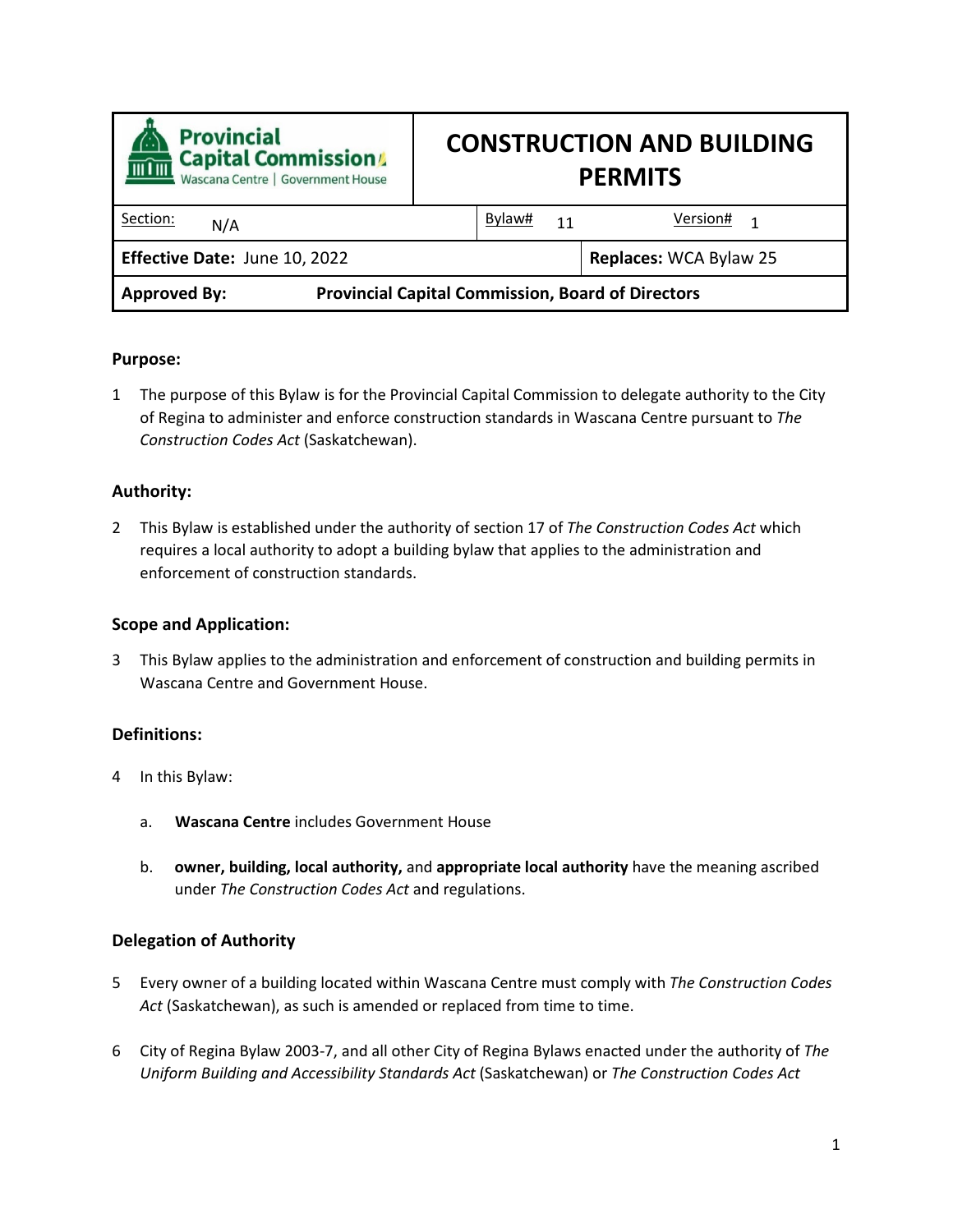(Saskatchewan), as any such bylaw may be amended, supplemented, or replaced from time to time, shall apply to all buildings located within Wascana Centre and Government House.

- 7 The City of Regina shall have the sole and exclusive right, power, and jurisdiction of:
	- a. of a local authority; and
	- b. an appropriate local authority

under *The Construction Codes* Act (Saskatchewan) in respect of buildings within Wascana Centre.

- 8 The Joint Performance Agreement between the Provincial Capital Commission and City of Regina dated March 3rd, 2017 and entered into pursuant to *The Uniform Building and Accessibility Standards Act* (Saskatchewan) continues in force under the transitional provisions of *The Construction Codes Act*.
- 9 All applications of and enforcement under *The Construction Codes Act* (Saskatchewan), including without limiting the generality of the foregoing, any appeals to the Saskatchewan Construction Standards Appeal Board and any judicial appeals or proceedings, shall be undertaken by the City of Regina.
- 10 Nothing in this Bylaw restricts or limits the application of the Land and Development Bylaw of the Commission or any other bylaws applicable to an owner or a building located within Wascana Centre.

#### **Enforcement**

11 If a person contravenes or fails to comply with a provision of this Bylaw that person is guilty of an offence and subject to the penalties listed in section 39 of *The Construction Codes Act*. Pursuant to section 8 of this Bylaw, the City of Regina is responsible for the enforcement of construction standards in Wascana Centre.

#### **Repeal**

12 This Bylaw repeals Bylaw 25 Construction and Building Permits of the Wascana Centre Authority dated, July 17, 2018.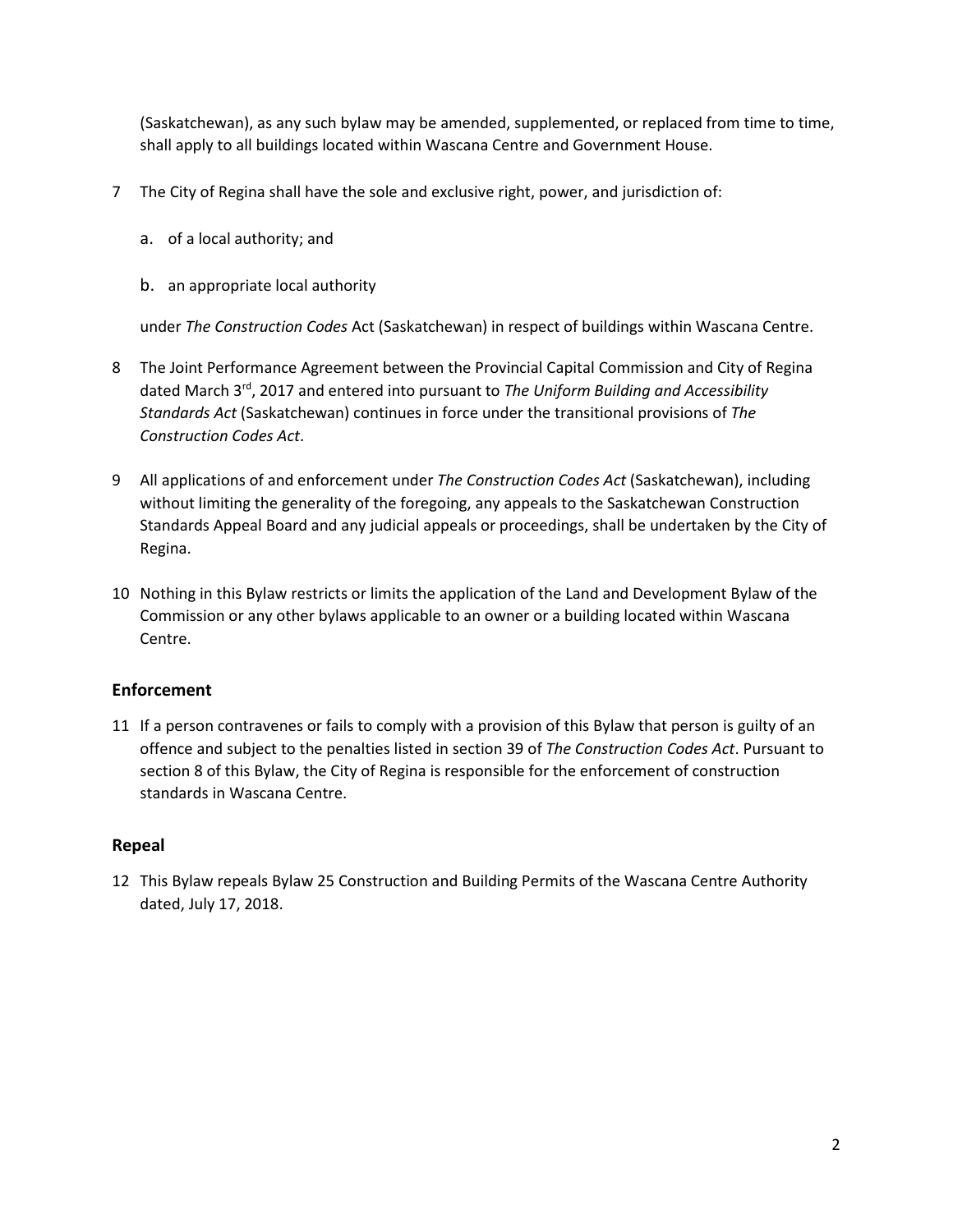<span id="page-44-0"></span>

| <b>Provincial</b><br><b>THE CAPTER COMMISSION</b><br>Wascana Centre   Government House | <b>SMOKING BYLAW</b>          |  |
|----------------------------------------------------------------------------------------|-------------------------------|--|
| Section:<br>N/A                                                                        | Bylaw#<br>Version#<br>12      |  |
| Effective Date: February 22, 2022                                                      | <b>Replaces: WCA Bylaw 26</b> |  |
| <b>Provincial Capital Commission, Board of Directors</b><br><b>Approved By:</b>        |                               |  |

1 The purpose of this Bylaw is regulate smoking and vaping in public places in Wascana Centre.

#### **Authority:**

2 This Bylaw is established under subsection 4-1(1)(j) of *The Provincial Capital Commission Act* (Act) which authorizes the Provincial Capital Commission (Commission) to establish bylaws providing for the preservation of public health and the prevention and spread of disease.

#### **Scope and Application:**

- 3 This Bylaw applies to all smoking and vaping activity that occurs in public places in Wascana Centre with the exception of any designated smoking places and smoking on university land.
- 4 Smoking on university land is governed by the University of Regina's Smoke-Free Campus Policy.

#### **Definitions:**

- 5 In this Bylaw:
	- (a) **Enclosed Public Place:** means all or any part of a building or other enclosed place or conveyance in Wascana Centre to which the public is customarily admitted or invited and includes:
		- i. an outdoor bus shelter;
		- ii. a public building or facility, including any part of a public building or facility that is rented out for private events;
		- iii. a vehicle that is used or made available for public transit or as a commercial vehicle and is used to transport members of the public (but only during any period that the vehicle is made available for hire, including any break period); and
		- iv. a building, enclosed place, or facility owned or leased by a private club that restricts admission to members and guests.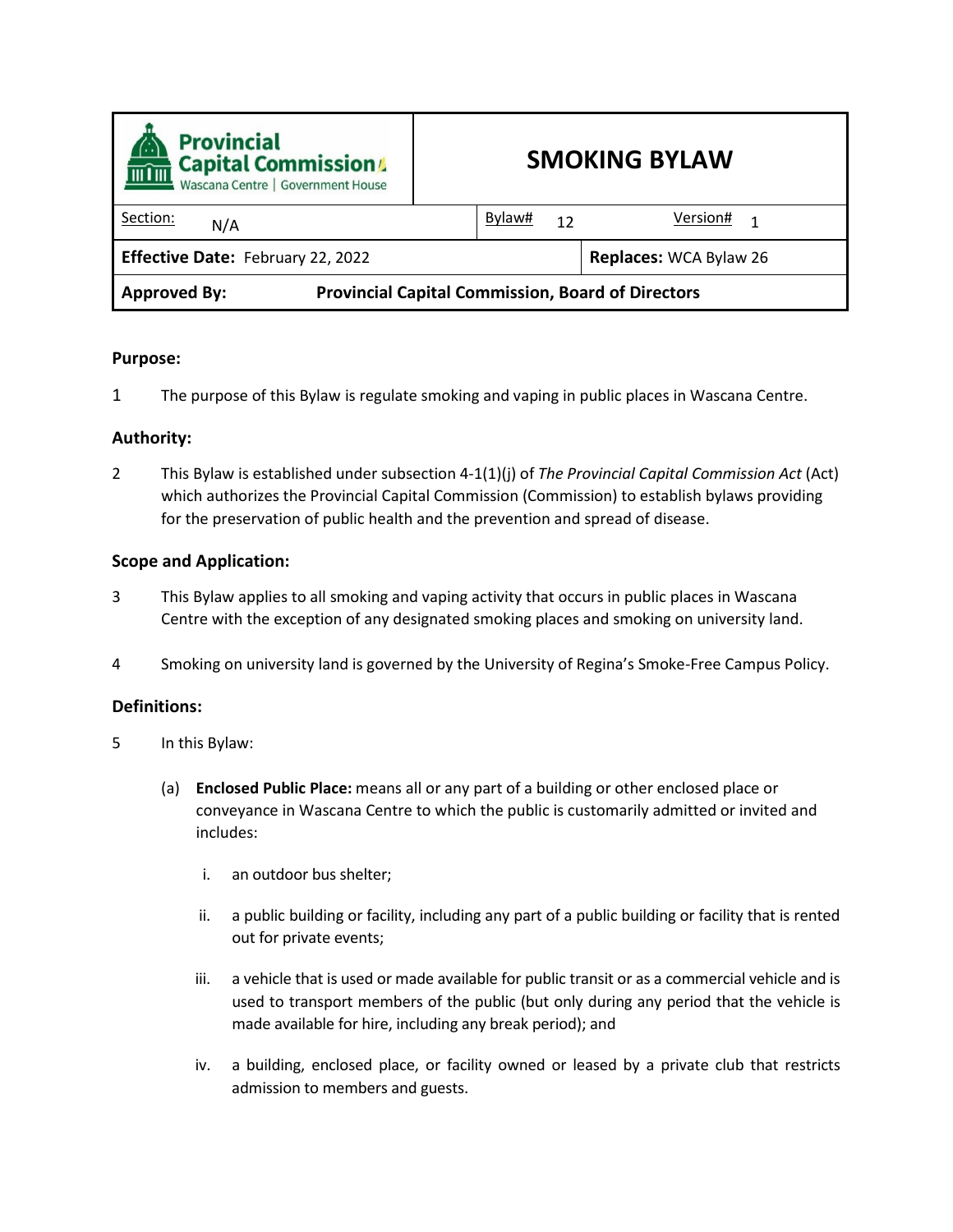- (b) **Outdoor Public Place:** means any outdoor area located within Wascana Centre owned, controlled, or operated by a participating party or any other person that is open to the public or to which the public is customarily admitted or invited, and includes any outdoor recreational facility, utility easement, floodplain or buffer strip but does not include a sidewalk except during any outdoor public event, in which case a street or sidewalk being used as part of an outdoor public event is no longer excluded.
- (c) **Outdoor Seating Area:** means an outdoor area or structure commonly referred to as a patio, deck, terrace or rooftop, whether enclosed or not, located in Wascana Centre that is open to the public or to which the public is customarily admitted or invited that is operated as part of a restaurant or licensed premises, but does not include an outdoor area or structure made available by a restaurant or licensed premises if
	- i. there is no seating of any kind provided in the area or in the structure;
	- ii. there is no service of any kind provided in the area or in the structure; and
	- iii. there is no food or drink permitted in the area or in the structure at any time.
- (d) **Smoke or Smoking**: means to inhale, exhale, burn, carry or control a lighted cigarette, cigar, pipe, or similar equipment that burns any substance (including cannabis), or generates smoke, and includes the use of a hookah pipe, water pipe or bong.
- (e) **Vape or Vaping**: mean the use of an electronic cigarette, vaporizer, or any other heated smoking equipment used to vaporize any substance whether or not it contains nicotine.

#### **Enclosed Public Places**

- 6 No person shall smoke or vape in any enclosed public place in Wascana Centre.
- 7 No person shall smoke or vape within 3 meters outside of any doorway, window, or air intake of an enclosed public place.

#### **Outdoor Public Place**

8 No person shall smoke or vape in any outdoor public place.

#### **Outdoor Public Seating Areas**

- 9 No person shall smoke or vape in an outdoor seating area.
- 10 The owner, lessee, or operator of an outdoor seating area shall ensure that signs indicating that smoking and vaping is prohibited are displayed in a conspicuous location at all entrances to the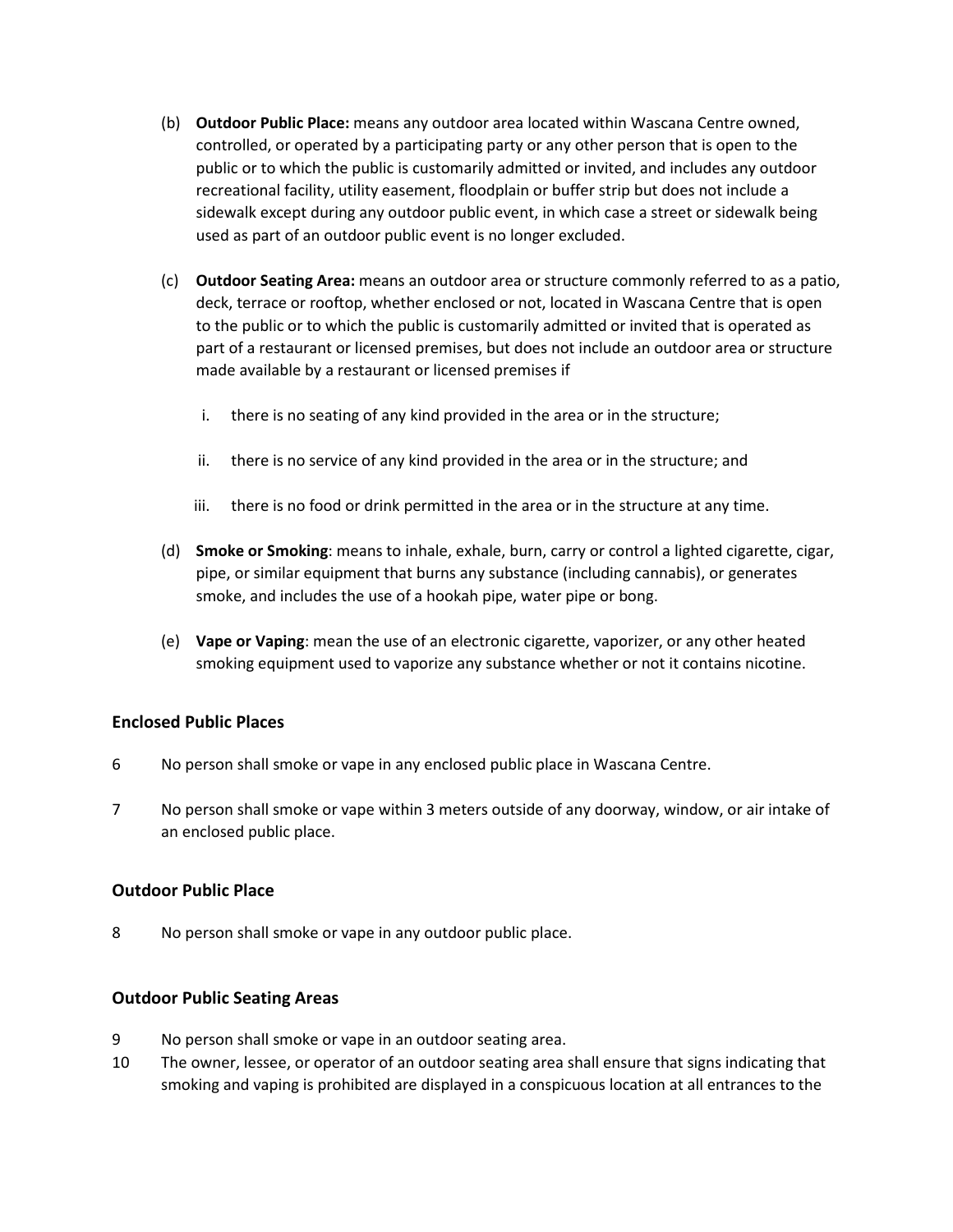outdoor public area and at least one sign in a conspicuous location in each outdoor seating or waiting area.

- 11 Signs required pursuant to section 10 must:
	- (a) be at least 12.7 centimeters x 12.7 centimeters in size;
	- (b) include, in black or red on a white background, the international symbol designating no smoking, with the symbol having a diameter of at least 9 centimeters;
	- (c) include the words: "Smoking and Vaping Prohibited" or "No Smoking or Vaping, or other similar wording, in black on a white background; and
	- (d) be clearly visible.
- 12 The absence of a sign required by sections 10 and 11 does not relieve any person from compliance with section 9 of this Bylaw.
- 13 No owner, lessee, or operator to which section 10 applies shall permit smoking or vaping in that area.

#### **Exceptions**

- 14 Nothing in this Bylaw prohibits a person from smoking or vaping for the purposes of traditional spiritual or cultural practices or ceremonies, if smoking or vaping is an integral part of the traditional spiritual or cultural practices or ceremonies being carried out with the consent of the owner, lessee, or operator of that place or authorized under a permit.
- 15 Section 6 does not apply to any places exempted from the application of section 11(2) of *The Tobacco and Vapour Products Control Act*.
- 16 The Commission may consider and approve any further exemption for an outdoor public event within the Centre.

#### **Enforcement**

17 If a person contravenes or fails to comply with a provision of this Bylaw that person is guilty of an offence and subject to the penalties listed in Commission Bylaw 5: Enforcement Bylaw.

#### **Repeal**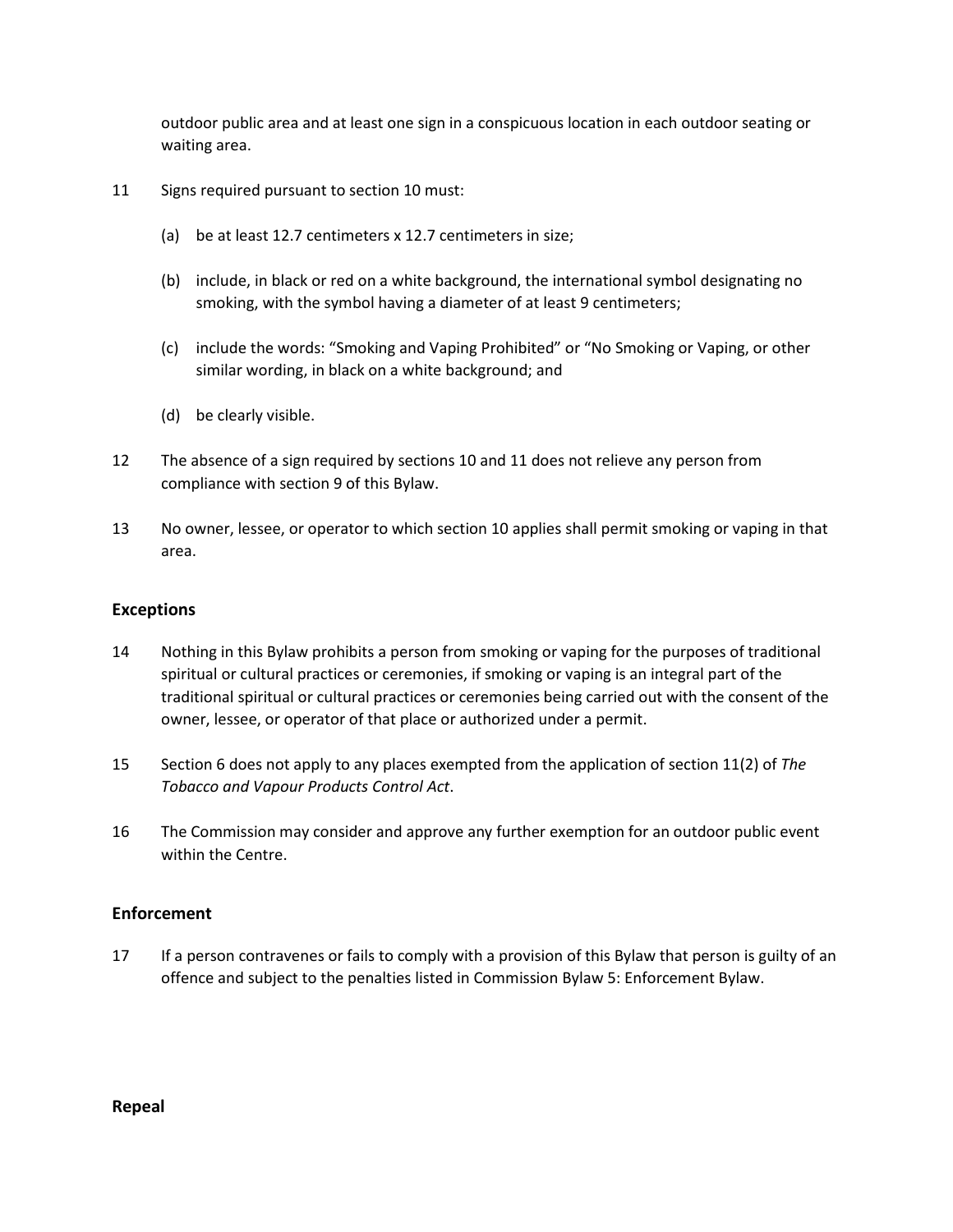This Bylaw repeals Bylaw 26: Smoking of the Wascana Centre Authority, dated July 17, 2018.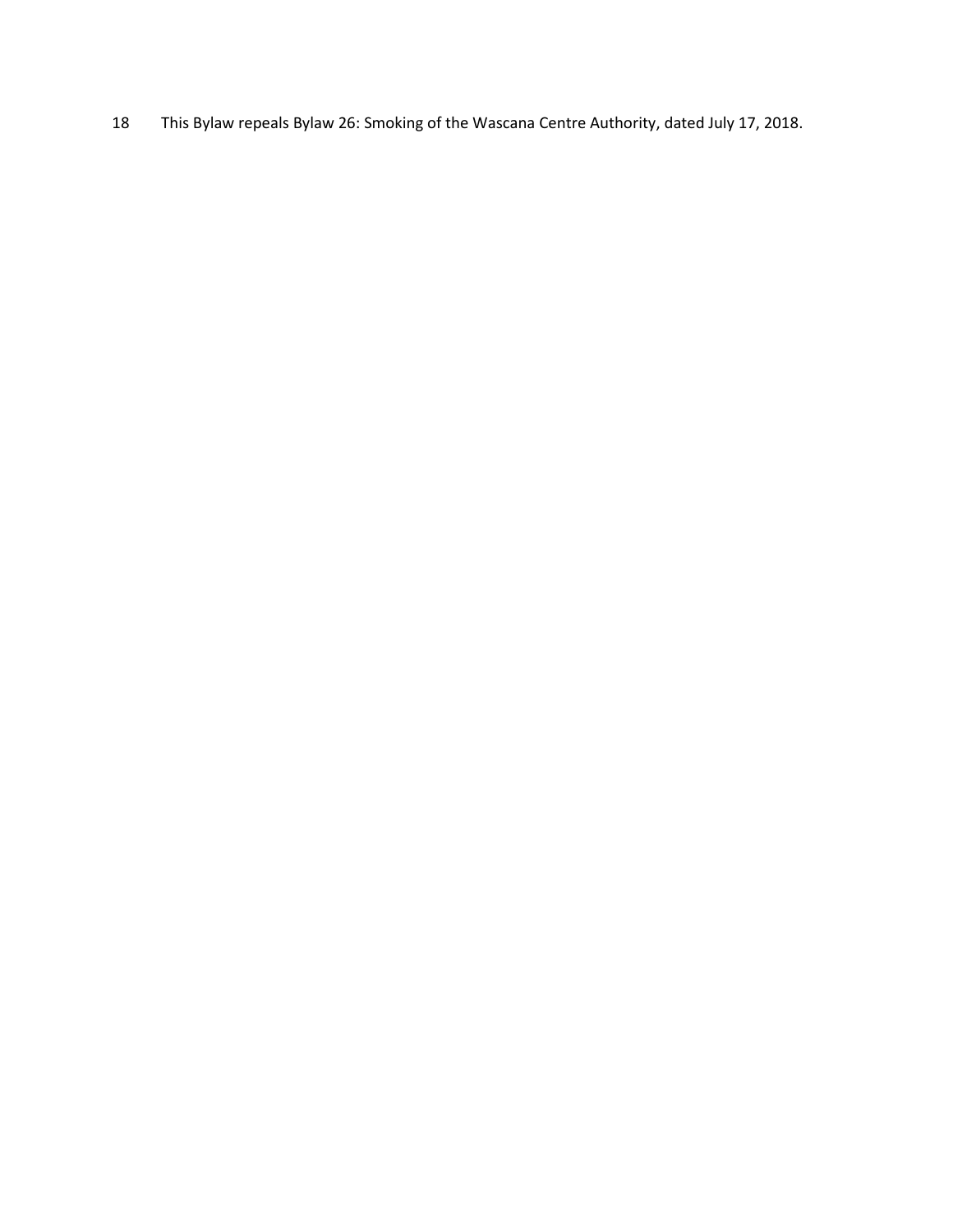<span id="page-48-0"></span>

| <b>Provincial</b><br><b>Capital Commission</b><br>Wascana Centre   Government House | <b>FIREWORKS BYLAW</b>       |  |
|-------------------------------------------------------------------------------------|------------------------------|--|
| Section:<br>N/A                                                                     | Bylaw#<br>Version#<br>13     |  |
| Effective Date: February 22, 2022                                                   | <b>Replaces: WCA Bylaw 7</b> |  |
| <b>Provincial Capital Commission, Board of Directors</b><br><b>Approved By:</b>     |                              |  |

1 The purpose of this Bylaw is to regulate the use of fireworks and pyrotechnics to protect the health and safety of the public, prevent fire, and safely conduct a fireworks exhibition or a pyrotechnics exhibition in Wascana Centre.

#### **Authority:**

2 This Bylaw is established under the authority of section 4-1(1)(f) of *The Provincial Capital Commission Act* (Act) which permits the Commission, subject to *The Fire Safety Act*, to establish bylaws providing for fire protection and the prevention and extinguishment of fires.

#### **Scope and Application:**

3 This Bylaw applies to all persons who use Wascana Centre, and to all persons who apply for a fireworks exhibition or a pyrotechnics exhibition permit in Wascana Centre. Notwithstanding this Bylaw, nothing prevents the Fire Chief of the City of Regina from providing fire prevention services in Wascana Centre pursuant to *The Fire Safety Act*.

#### **Definitions:**

- 4 In this Bylaw:
	- (a) **Firecracker**: means any object containing any substance or combination of substances prepared for, capable of, or discharged for the purpose of producing an explosion without a pyrotechnics display, including cannon crackers, firecrackers, mines, squibs, and torpedoes;
	- (b) **Fireworks**: means explosives that are enclosed in any case or contrivance or are otherwise manufactured or adapted for the production of pyrotechnic effects, pyrotechnic signals or sound signals and includes any chemical compound or mechanically mixed preparation of an explosive or of an inflammable nature that is used for the purpose of making such explosives but does not include firecrackers;
	- (c) **Fireworks Exhibition**: means an exhibition of fireworks intended for the entertainment of the general public or in open view of the general public;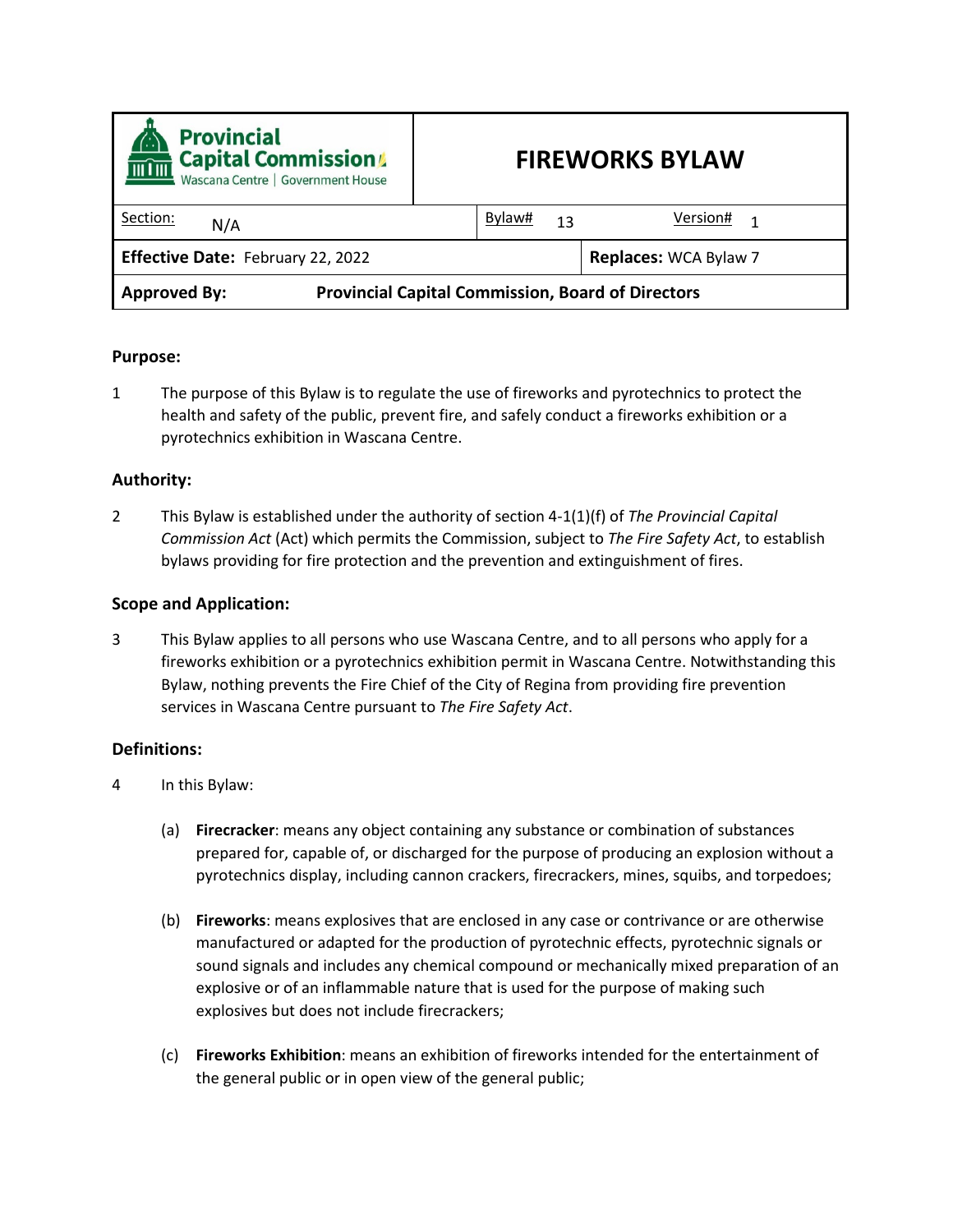- (d) **Fireworks Supervisor:** means a person who has been certified as a Fireworks Supervisor by the Explosives Regulatory Division of Natural Resources Canada;
- (e) **Flying Lantern or Sky Lantern:** means paper or plastic devices containing a candle or other fuel source designed to heat the air in the device so the device will levitate;
- (f) **Pyrotechnician:** means a person who has been certified as a pyrotechnician by the Explosive Regulatory Division of Natural Resources Canada;
- (g) **Pyrotechnics Exhibition:** means an exhibition of pyrotechnic special effects intended for the entertainment of the public, in open view to the general public, or in a place to which the general public may be admitted, and includes places to which admittance to the general public is restricted by age or by invitation;
- (h) **Special Effects Pyrotechnician:** means a person who has been certified as a Special Effects Pyrotechnician by the Explosive Regulatory Division of Natural Resources Canada; or
- (i) **Theatrical User:** means a person who has been certified as a theatrical user by the Explosive Regulatory Division of Natural Resources Canada.

#### **Firecrackers, Flying Lanterns, and Sky Lanterns**

- 5 No person shall set off or otherwise use firecrackers within Wascana Centre.
- 6 No person shall launch a flying lantern or sky lantern within the Wascana Centre or allow or permit a flying lantern to be launched from property outside of Wascana Centre, where it is reasonable to expect the lantern may enter the airspace over Wascana Centre. Anyone who launches a flying lantern must make all efforts to prevent the lantern from crossing into Wascana Centre.

#### **Setting Off Fireworks and Pyrotechnics**

- 7 No person shall set off any of the following in Wascana Centre:
	- (a) fireworks; or
	- (b) pyrotechnics,

unless a fireworks exhibition permit or pyrotechnics exhibition permit has been obtained from the Commission.

#### **Approval of Fireworks Exhibitions Permit**

8 A fireworks exhibition shall be held only: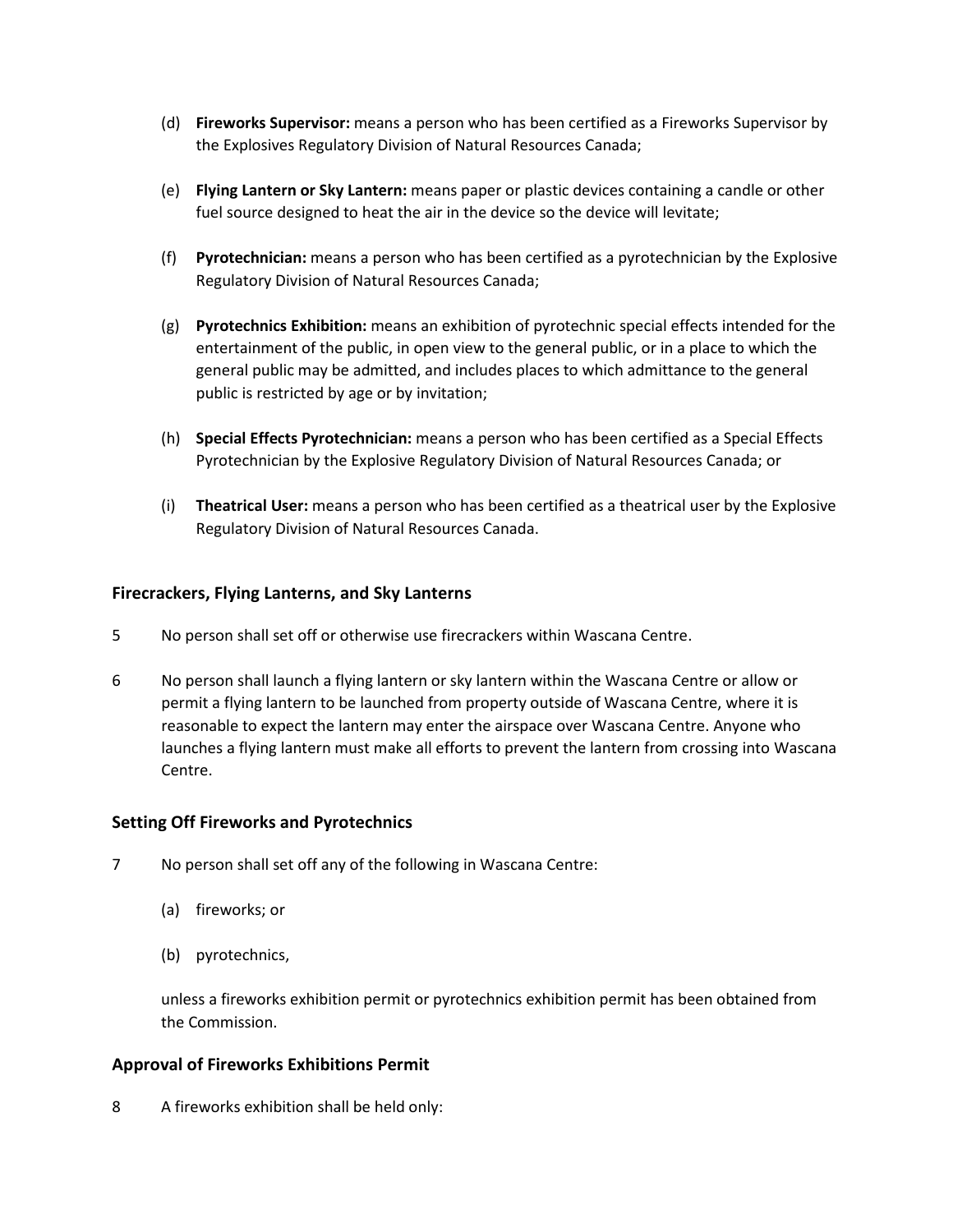- (a) in public places approved by the Commission;
- (b) at a safe distance from all combustible materials and all highways, overhead wires, buildings, and other structures; and
- (c) under the supervision of a Fireworks Supervisor.
- 9 An application for a fireworks permit shall be submitted by a Fireworks Supervisor to the Commission not later than 21 days before the intended date of the fireworks exhibition and include the applicable fee.
- 10 Any application for a fireworks permit shall be on the form specified by the Commission:
- 11 The Commission shall review an application submitted for a fireworks exhibition and may approve or refuse the permit based on:
	- (a) criteria established in Commission Bylaw 2: Permits; and
	- (b) the recommendation of any government authority, regulating agency or other person or body that the Commission deems appropriate.
- 12 A fireworks permit issued by the Commission will be subject to terms and conditions established by the Commission.
- 13 A fireworks permit may be suspended or cancelled for breach of a term or condition, inadequate provision of fire safety and suppression equipment, a fire ban due to dry weather, or any other danger to property or to public health or safety. The fireworks permit is subject to the suspension and cancellation process in Commission Bylaw 2: Permits.
- 14 A fireworks exhibition shall be conducted in a manner consistent with procedures listed in the most recent Display Fireworks Manual distributed by the Explosives Regulatory Division of Natural Resources Canada.
- 15 All unused fireworks from, and all debris created by, a fireworks exhibition shall be safely removed and disposed of by the responsible Fireworks Supervisor immediately after the exhibition.

#### **Approval of Pyrotechnics Exhibition Permit**

- 16 A pyrotechnics exhibition shall be held only:
	- (d) in public places approved by the Commission;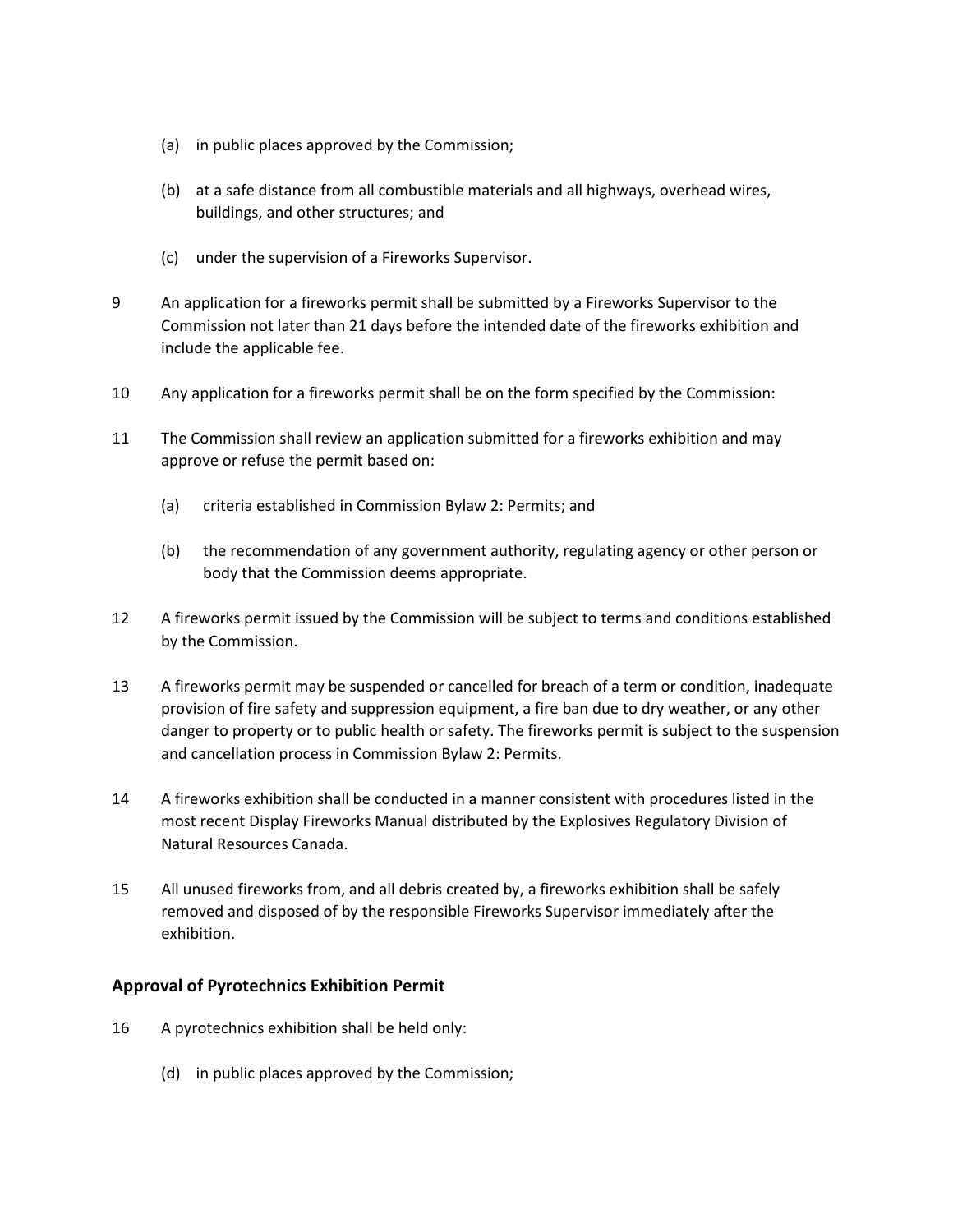- (e) at a safe distance from all combustible materials and all highways, overhead wires, buildings, and other structures; and
- (f) under the supervision of a Special Effects Pyrotechnician, Pyrotechnician, or Theatrical User.
- 17 An application for a pyrotechnics permit shall submitted by a Special Effects Pyrotechnician, Pyrotechnician, or Theatrical User to the Commission not later than 21 days before the intended date of the pyrotechnic exhibition and include the applicable fee.
- 18 Any application for a pyrotechnics permit shall be on the form specified by the Commission;
- 19 The Commission shall review an application submitted for a pyrotechnics exhibition and may approve or refuse the permit based on:
	- (a) criteria established in Bylaw 2: Permits; and
	- (b) the recommendation of any appropriate government authority or regulating agency or other person or body that the Commission deems appropriate.
- 20 A pyrotechnics permit issued by the Commission will be subject to terms and conditions.
- 21 A pyrotechnics permit may be suspended or cancelled for breach of a term or condition, inadequate provision of fire safety and suppression equipment, a fire ban due to dry weather, or any other danger to property or to public health or safety. The pyrotechnics permit is subject to the suspension and cancellation process in Commission Bylaw 2: Permits.
- 22 A pyrotechnics exhibition shall be conducted in a manner consistent with procedures listed in the most recent Pyrotechnics Special Effects Manual distributed by the Explosives Regulatory Division of Natural Resources Canada.
- 23 All unused pyrotechnic special effects from, and all debris created by, a pyrotechnics exhibition shall be safely removed and disposed of by the Special Effects Pyrotechnician, Pyrotechnician, or Theatrical User immediately after the exhibition.

#### **Enforcement**

- 24 If a person contravenes or fails to comply with a provision of this Bylaw that person is guilty of an offence and subject to the penalties listed in Commission Bylaw 5: Enforcement Bylaw.
- 25 This bylaw may be enforced through a services agreement between the Commission and Regina Fire and Protective Services.